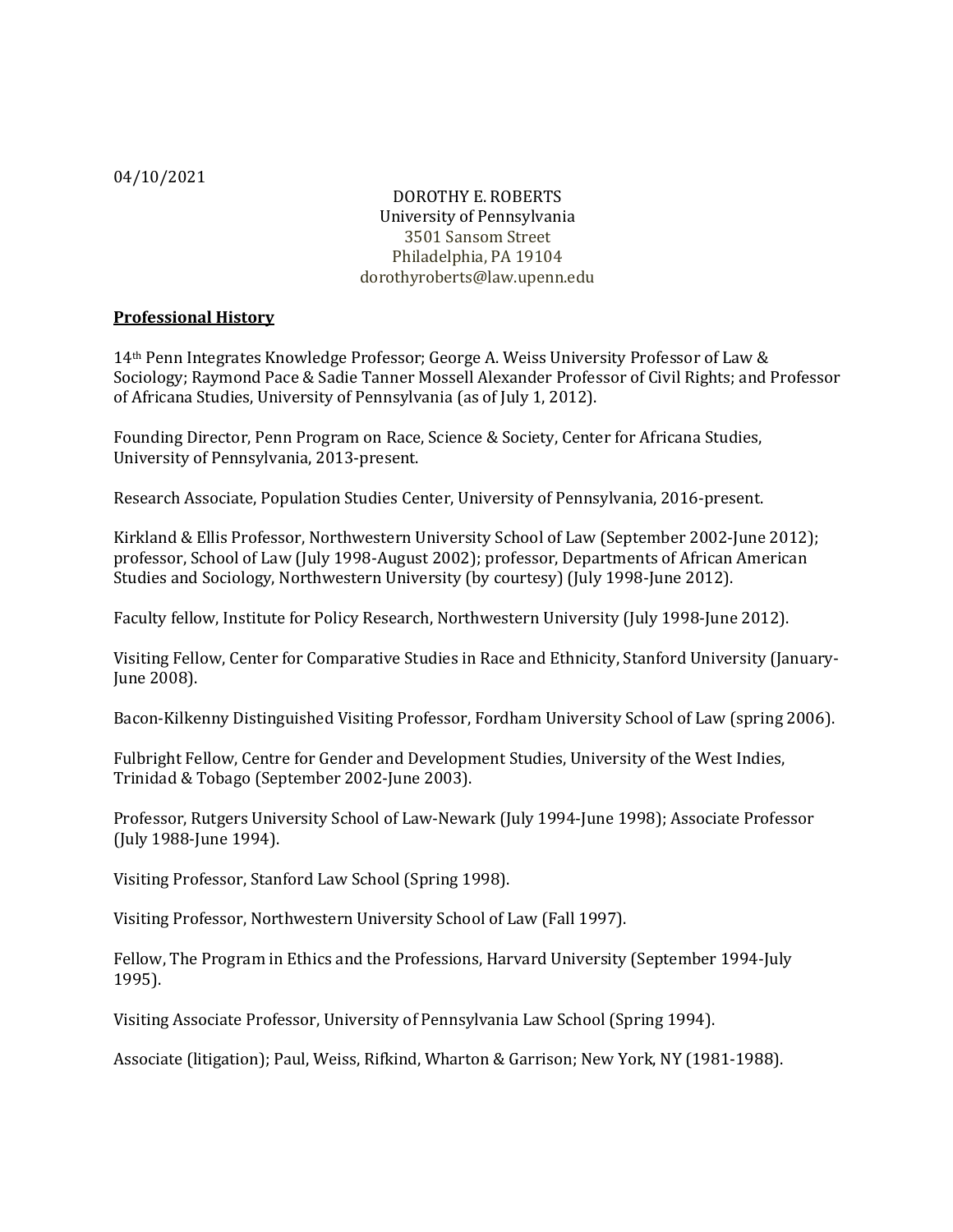Law clerk to the Honorable Constance Baker Motley, United States District Court for the Southern District of New York (1980-1981).

## **Education**

Harvard Law School, J.D., 1980.

Yale College, B.A., Magna Cum Laude, 1977 (elected to Phi Beta Kappa).

# **Publications**

# Key works

*Killing the Black Body: Race, Reproduction, and The Meaning of Liberty* (Random House/Pantheon, 1997; Vintage paperback, 1999; Vintage 20<sup>th</sup> Anniversary edition, 2017).

Fatal Invention: How Science, Politics, and Big Business Re-create Race in the Twenty-first Century (The New Press, 2011).

*Shattered Bonds: The Color of Child Welfare* (Basic Books/Civitas, 2001; paperback, 2002).

"Punishing Drug Addicts Who Have Babies: Women of Color, Equality, and The Right of Privacy," 104 Harvard Law Review 1419 (1991).

"Spiritual and Menial Housework," 9 Yale Journal of Law & Feminism 51 (1997).

"The Social and Moral Cost of Mass Incarceration in African American Communities," 56 Stanford Law Review 1271 (2004).

"Race, Gender, and Genetic Technologies: A New Reproductive Dystopia?," 34 *Signs* 783 (2009).

"Law, Race, and Biotechnology: Toward a Biopolitical and Transdisciplinary Paradigm," 9 *Annual Review of Law & Social Science* 149 (2013).

"Abolition Constitutionalism," Foreword to The Supreme Court, 2018 Term Issue, *Harvard Law Review* 1-122 (2019).

## **Books: Monographs**

3. Fatal Invention: How Science, Politics, and Big Business Re-create Race in the Twenty-first Century (The New Press, 2011).

2. *Shattered Bonds: The Color of Child Welfare* (Basic Books/Civitas, 2001; paperback, 2002).

1. *Killing the Black Body: Race, Reproduction, and The Meaning of Liberty* (Random House/Pantheon, 1997; Vintage paperback, 1999; Vintage 20<sup>th</sup> Anniversary Edition, 2017).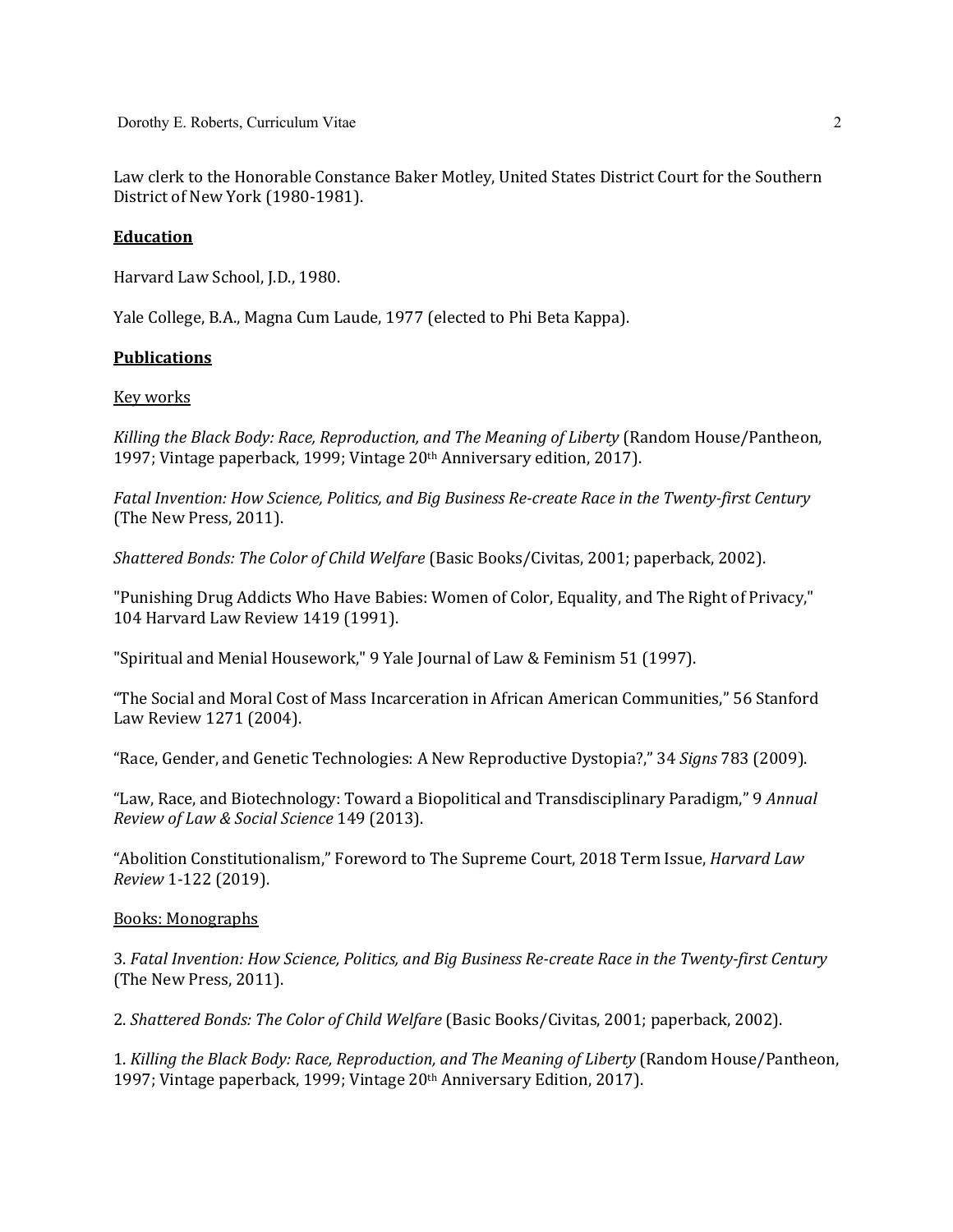## Co-edited Books

9. Sex, Power, and Taboo: Gender and HIV in the Caribbean and Beyond (with Rhoda Reddock, Dianne Douglas & Sandra Reid, Ian Randle Publishers, 2009).

8. *Frug's Women and The Law* (with Libby Adler, Lisa Crooms, Judith Greenberg & Martha Minow, Foundation Press, 4<sup>th</sup> ed., 2008).

7. *Constitutional Law: Cases, History and Dialogues* (with William D. Araiza & Phoebe A. Haddon, Lexis/Nexis,  $3<sup>rd</sup>$  ed., 2006).

6. *Frug's Women and The Law* (with Judith Greenberg & Martha Minow, Foundation Press, 2<sup>nd</sup> ed., 1998; 3<sup>rd</sup> ed. 2004).

5. *First Amendment Law: Cases, Comparative Perspectives, and Dialogues* (with Donald E. Lively, William D. Araiza, Phoebe A. Haddon, & John C. Knechtle, Anderson Publishing Co., 2003).

4. *Constitutional Law: Cases, History and Dialogues* (with Donald E. Lively, Phoebe A. Haddon, Russell L. Weaver, & William D. Araiza, Anderson Publishing Co., 2<sup>nd</sup> ed., 2000).

3. *Constitutional Law: Cases, History and Dialogues* (with Donald E. Lively, Phoebe A. Haddon, Russell L. Weaver, Anderson Publishing Co, 1996).

2. *Constitutional Law Anthology* (edited with Michael J. Glennon, Donald E. Lively, Phoebe A. Haddon, and Russell L. Weaver, Anderson Publishing 1996).

1.A First Amendment Anthology (edited with Donald E. Lively and Russell L. Weaver, Lexis/Nexis 1994).

### Works in Progress

Untitled book manuscript on an abolitionist approach to ending foster care and transforming child welfare, under contract with Basic Books for 2022 publication.

*Ordering the Human: Global Science and Racial Reason* (edited with Eram Alam and Natalie Shibley) (under review).

### Articles & Essays in Scholarly Journals

82. "Misrepresenting Race—The Role of Medical Schools in Propagating Physician Bias," New England Journal of Medicine 384:872-878 (2021) (with Christina Amutah, Kaliya Greenidge, Adjoa Mante, Michelle Munyikwa, Sanjna L. Surya, B.A., Eve Higginbotham, David S. Jones, Risa Lavizzo-Mourey, Jennifer Tsai, Jaya Aysola).

81. "Abolish Race Correction," Lancet 397: 17-18 (2021).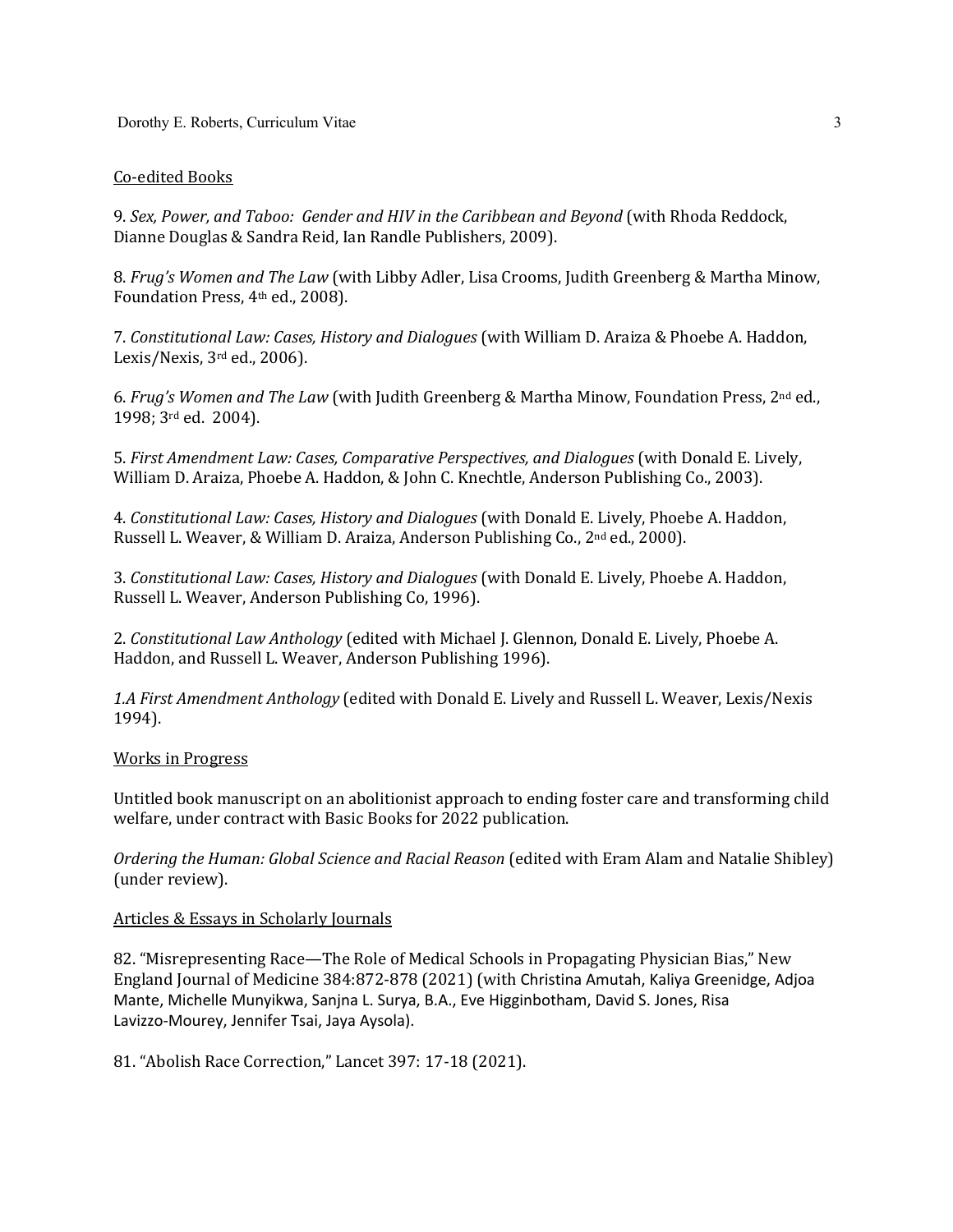80. "Rationing, Racism and Justice: Advancing the Debate around 'Colourblind' COVID-19 Ventilator Allocation (with Harald Schmidt & Nwamaka D. Eneanya), *Journal of Medical Ethics* Epub ahead of print doi:10.1136/ medethics-2020-106856 (2021)

79. "Why Sociology Matter to Race and Biosocial Science," *Annual Review of Sociology* 46: 195-214 (2020) (with Oliver Rollins).

78. "Abolition Constitutionalism," Foreword to The Supreme Court, 2018 Term Issue, *Harvard Law Review* 1-122 (2019).

77. "Digitizing the Carceral State," reviewing Virginia Eubanks, *Automating Inequality How High-Tech Tools Profile, Police, and Punish The Poor* (2017), 132 *Harvard Law Review* 1695-1728 (2019).

76. "It Is Likely a White Gene'": Racial Voyeurism and Consumption of Black Mothers and 'White' Babies in Online News Media," *Humanity & Society* (with Sonita R. Moss) (first published online March 14, 2019).

75. "Learning about Race: The Lived Experiences of Interracially Married U.S.-born White and European Immigrant Women in the 1930s," Sociology of Race & Ethnicity (with Sarah Adeyinka-Skold) (first published online August 7, 2018).

74. "The Most Shocking and Inhumane Inequality: Thinking Structurally About Persistent Poverty and Racial Health Inequities," MLK50 Symposium, 49 *University of Memphis Law Review* 167-183 (2018).

73. "Why Baby Markets Aren't Free," 7 University of California-Irvine Law Review 611-621 (2018).

72. "Democratizing Criminal Law as an Abolitionist Project," 111 *Northwestern Law Review* 1597- 1607 (2017).

71. "Crossing Two Color Lines: Interracial Marriage and Residential Segregation in Chicago," 45 *Capital University Law Review* 1-32 (2017).

70. "Sleep Disparity, Race/Ethnicity, and Socioeconomic Position," 18 *Sleep Medicine* 7-18 (2016) (with Michael Grandner, Natasha Williams, Kristen L. Knutson & Girardin Jean-Louis).

69. "Taking Race Out of Human Genetics," 351 Science 564-565 (2016) (with Michael Yudell, Sarah Tishkoff & Rob DeSalle) (cited by American Society of Human Genetics, "ASHG Denounces Attempts to Link Genetics and Racial Supremacy," American Journal of Human Genetics 103:1-1 (2018).

68. "Can Research on the Genetics of Intelligence Be 'Socially Neutral'?," 45 *Hastings Center Report* Issue S1, S50-S53 (2015).

67. "Race, Care Work, and The Private Law of Inheritance," 40 Law & Social Inquiry 511-518 (2015).

66. "The Politics of Race and Science: Conservative Colorblindness and The Limits of Liberal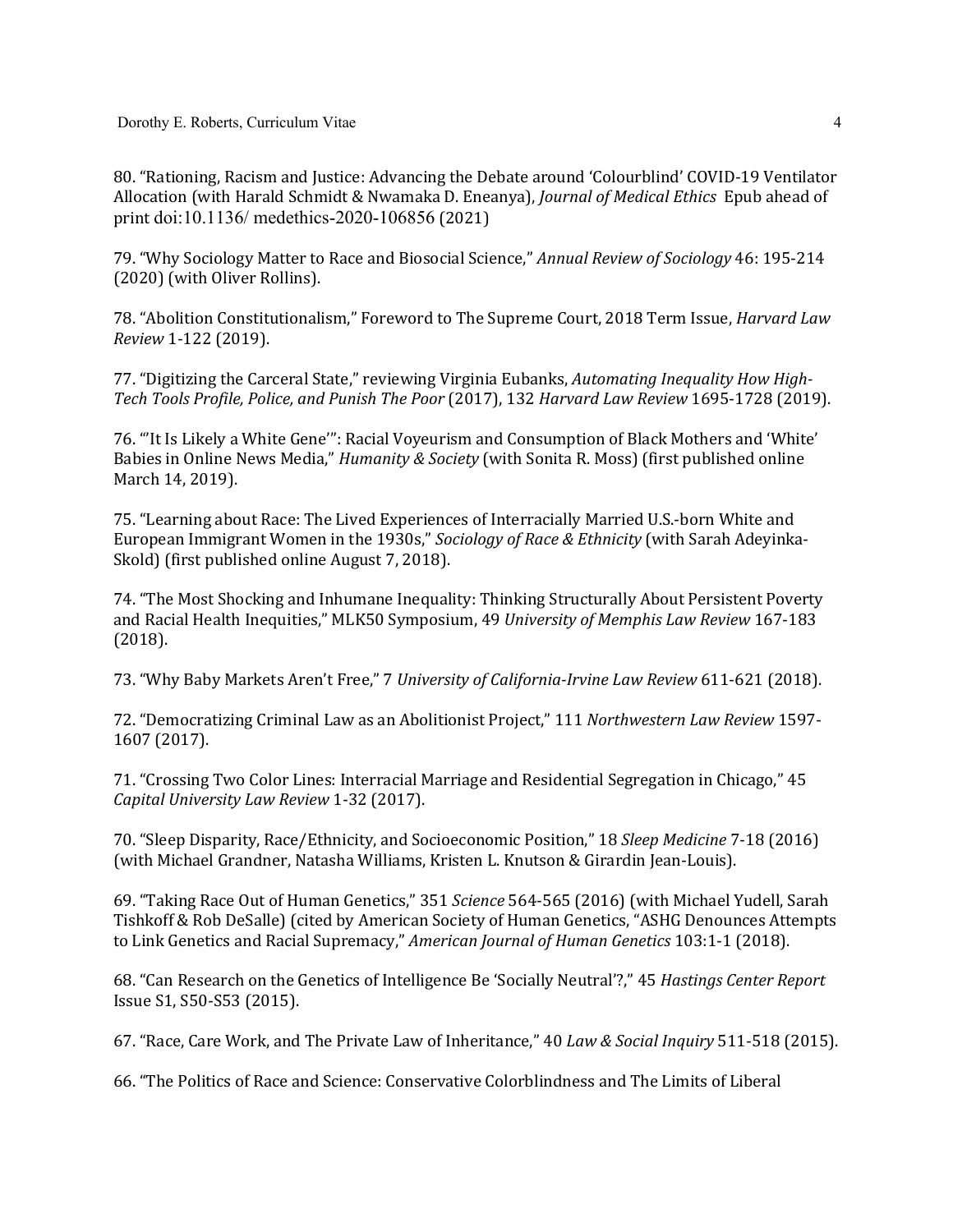Critique," 12 *Du Bois Review* 199-211 (2015).

65. "*Loving v. Virginia* as a Civil Rights Decision," 59 *New York Law School Law Review* 175-209 (2014-2015).

64. "Child Protection as Surveillance of African American Families," 36 *Journal of Social Welfare and Family Law 426-437 (2014).* 

63. "Structural Competency Meets Structural Racism: Race, Politics, and the Structure of Medical Knowledge," AMA Journal of Ethics, September 2014, https://journalofethics.amaassn.org/article/structural-competency-meets-structural-racism-race-politics-and-structuremedical-knowledge/2014-09 (with Jonathan M. Metzl).

62. "Complicating the Triangle of Race, Class, and State: The Insights of Black Feminists," 37 *Ethnic & Racial Studies* 1776-1782 (2014).

61. "Reconciling Equal Protection Law in the Public and in the Family: The Role of Racial Politics," responding to Katie Eyer, "Constitutional Colorblindness and the Family," 162 University of *Pennsylvania Law Review Online* 283 (2014). 

60. "Law, Race, and Biotechnology: Toward a Biopolitical and Transdisciplinary Paradigm," 9 *Annual Review of Law & Social Science* 149-166 (2013).

59. "Movement Intersectionality: The Case of Race, Gender, Disability, and Genetic Technologies," 10 DuBois Review 313-328 (2013) (with Sujatha Jesudason), reprinted in Margaret L. Andersen & Patricia Hill Collins, eds., *Race, Class, & Gender: An Anthology* (10<sup>th</sup> ed., Cengage Learning, 2019).

58. "Prison, Foster Care, and the Systemic Punishment of Black Mothers," 59 UCLA Law Review 1474 (2012).

57. "The Social Context of Oncofertility," 61 DePaul Law Review 777 (2012).

56. "Debating the Cause of Health Disparities: Implications for Bioethics and Racial Equality," 21 *Cambridge Quarterly* of Healthcare Ethics 332-341 (2012).

55. "Race, Gender, and the Conflation of Biological and Social Issues," 9 DuBois Review 235-244  $(2012)$  (book review).

54. "What's Wrong with Race-based Medicine? Genes, Drugs, and Health Disparities," 2010 Dienard Memorial Lecture in Law & Medicine, 12 *Minnesota Journal of Law, Science & Technology* 1-21 (2011). 

53. "Collateral Consequences, Genetics Surveillance, and the New Biopolitics of Race," 54 *Howard Law Journal* 567-586 (2011).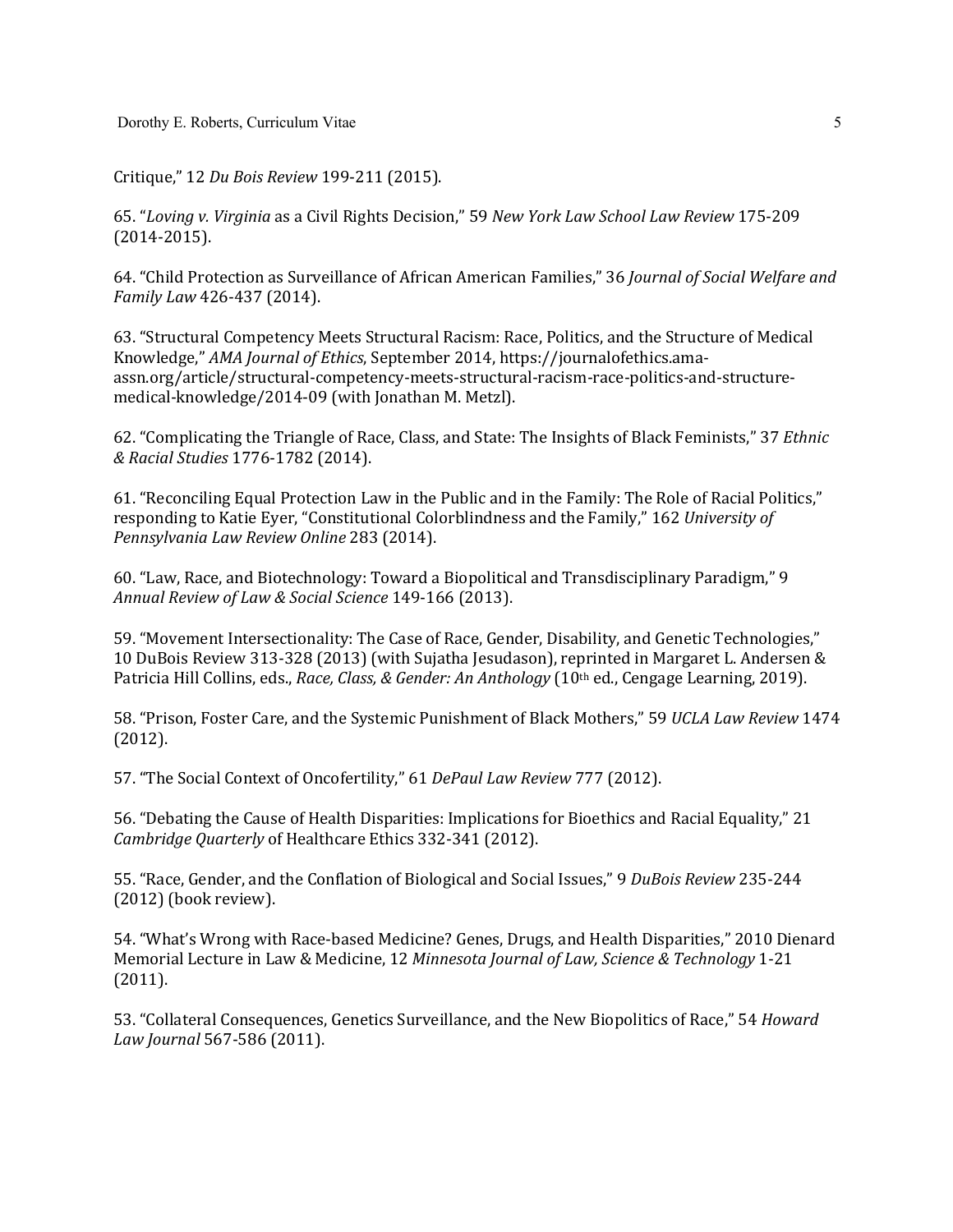Dorothy E. Roberts, Curriculum Vitae

52. "Race, Gender, and Genetic Technologies: A New Reproductive Dystopia?," 34 *Signs* 783-804 (2009).

51. "Medical Hope, Legal Pitfalls: Potential Legal Issues In The Emerging Field Of Oncofertility," 49 *Santa Clara Law Review* 673-716 (2009) (with Gregory Dolin, Lina M. Rodriguez, and Teresa K. Woodruff).

50. "Is Race-Based Medicine Good for Us?: African-American Approaches to Race, Biotechnology, and Equality," 36 *Journal of Law, Medicine & Ethics* 537-545 (2008).

49. "The Racial Geography of Child Welfare: Toward a New Research Paradigm,"87 Child Welfare 125-150 (2008).

48. "Torture and the Biopolitics of Race," 62 *University of Miami Law Review* 229-247 (2008).

47. "Constructing a Criminal Justice System Free of Racial Bias: An Abolitionist Framework," 39 *Columbia Human Rights Law Review* 261 (2008).

46. "Child Welfare's Paradox," 49 *William & Mary Law Review* 881-901 (2007).

45. "Legal Constraints on the Use of Race in Biomedical Research: Toward a Social Justice Framework," 34 *Journal of Law, Medicine & Ethics* 526-534 (2006).

44. "Race and Gender in the Law Review," 100 Northwestern University Law Review 27-70 (2006) (with Cynthia Bowman & Leonard Rubinowitz).

43. "Victims and Villains in Murder by Abortion Cases from Turn-of-the-Twentieth-Century Chicago," 124 Triquarterly 63-78 (2006) (with Carolyn Frazier).

42. "Privatization and Punishment in the New Age of Reprogenetics," 54 Emory Law Journal 1343-1360 (2005), excerpted in Melissa Murray & Kristin Luker, eds., *Cases on Reproductive Rights and Justice* (2015).

41. "The Community Dimension of State Child Protection," 34 Hofstra Law Review 23-37 (2005).

40. "Black Club Women and Child Welfare: Lessons for Modern Reform," 2004 Mason Ladd Lecture, 32 Florida State University Law Review 957-972 (2005).

39. "The Social and Moral Cost of Mass Incarceration in African American Communities," 56 Stanford Law Review 1271-1305 (2004).

38. "Welfare Reform and Economic Freedom: Low-Income Mothers' Decisions about Work at Home and in the Market," 44 Santa Clara Law Review 1029-1963 (2004).

37. "Child Welfare and Civil Rights," 2001 David C. Baum Memorial Lecture on Civil Rights and Civil Liberties, 2003 University of Illinois Law Review 171.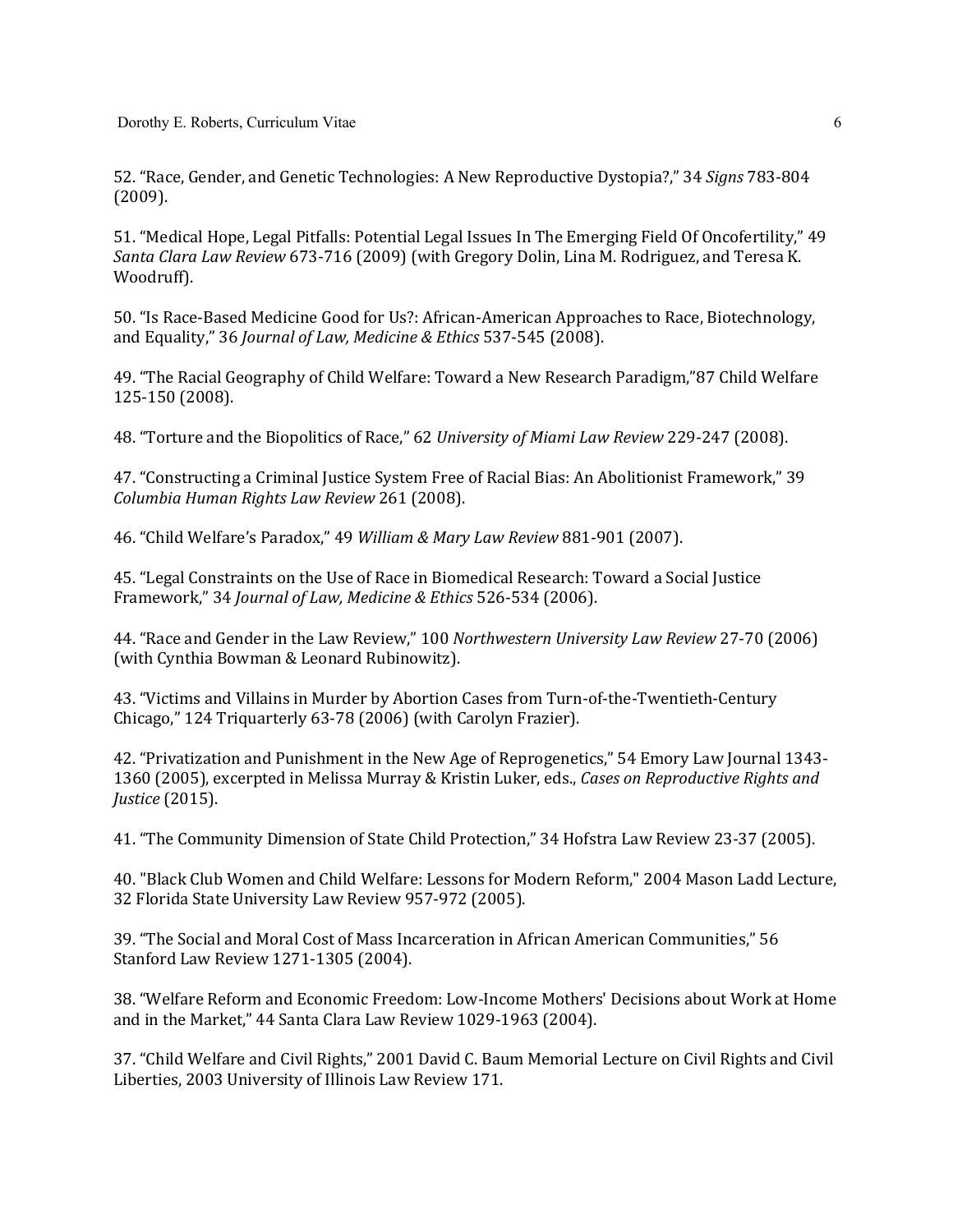36. "Social Justice and Family Court Reform," in 40 Family Court Review 453 (2003) (with Susan L. Brooks).

35. "Welfare Reform and Families in The Child Welfare System," 61 University of Maryland Law Review 386 (2002) (with Morgan B. Ward Doran).

34. "Kinship Care and the Price of State Support for Children," Symposium on the Structures of Care Work, 76 Chicago-Kent Law Review 1619 (2001).

33. "Criminal Justice and Black Families: The Collateral Damage of Over-Enforcement," 2000 Bodenheimer Lecture on the Family, 34 U.C. Davis Law Review 1005 (2001).

32. "Poverty, Welfare Reform, and the Meaning of Disability," 62 Ohio State Law Journal 425 (2001) (with Jennifer Pokempner).

31. "The Moral Exclusivity of the New Civil Society," 75 Chicago-Kent L. Rev. 555 (2000).

30. "Is There Justice in Children's Rights?: The Critique of Federal Family Preservation Policy," 2 University of Pennsylvania Journal of Constitutional Law 112 (2000).

29. "Creating and Solving the Problem of Drug Use during Pregnancy," 90 Journal of Criminal Law & Criminology 1353 (2000) (book review).

28. "Foreword: Race, Vagueness, and the Social Meaning of Order Maintenance Policing," Supreme Court Issue, 89 Journal of Criminal Law & Criminology 775 (1999).

27. "The Challenge of Substance Abuse for Family Preservation Policy," Symposium on Substance Abuse, Families, and the Courts: Legal and Public Health Challenges, 3 Journal of Health Care Law & Policy 72 (1999).

26. "Poverty, Race, and New Directions in Child Welfare Policy," 1 Journal of Law & Policy 63 (1999).

25. "Sources of Commitment to Social Justice," 4 Roger Williams University Law Review 175 (1998) (Roger Williams University School of Law Third Annual Lecture).

24. "Who May Give Birth to Citizens?: Reproduction, Eugenics, and Immigration," 1 Rutgers Race & Law Review 129 (1998).

23. "The Meaning of Blacks' Fidelity to the Constitution," 65 Fordham Law Review 1761 (1997).

22. "Spiritual and Menial Housework," 9 Yale Journal of Law & Feminism 51 (1997); excerpted in Katharine T. Bartlett, Angela P. Harris, & Deborah L. Rhode, Gender and Law: Theory, Doctrine, and Commentary (Aspen Publishers, 3d ed. 2002).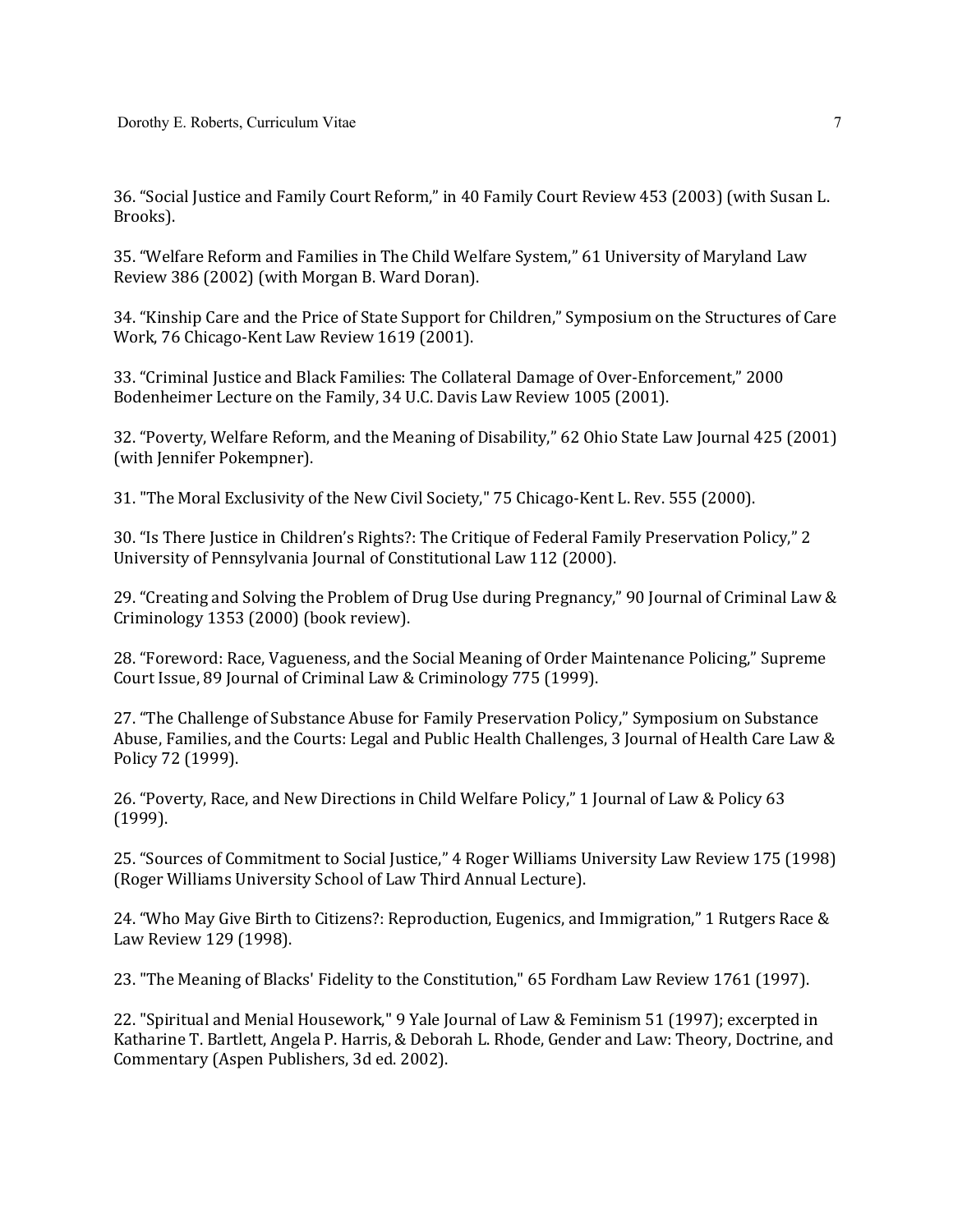21. "Unshackling Black Motherhood," 95 Michigan Law Review 938 (1997), reprinted in Notable Selections in Crime, Criminology, and Criminal Justice (Dushkin/McGraw-Hill 2000).

20. "Biology, Justice, and Women's Fate," 3 U. of Chicago Law School Roundtable 465 (1997).

19. "The Nature of Blacks' Skepticism about Genetic Testing," 27 Seton Hall Law Review 971 (1997).

18. "Race and the New Reproduction," 47 Hastings L.J. 935 (1996); excerpted in Health Care and the Law: A Multi-Disciplinary Reader (John H. Robinson, et. al., eds, Carolina Academic Press, 1998); Critical Race Theory: The Cutting Edge (Richard Delgado & Jean Stefancic, eds., 2d ed. 2000).

17. "Welfare and The Problem of Black Citizenship," 105 Yale L. J. 1563 (1996) (book review); reprinted in Martha R. Mahoney, John O. Calmore, & Stephanie M. Wildman, Social Justice: Professionals, Communities, and Law (West Publishing 2002).

16. "The Priority Paradigm: Private Choices and the Limits of Equality," 57 U. Pittsburgh L. Rev. 363 (1996).

15. "A Feminist Social Justice Approach to Reproduction-Assisting Technologies: A Case Study on the Limits of Liberal Theory," 84 Kentucky L. J. 1197 (1995-96) (with Joan C. Callahan).

14. "The Genetic Tie," 62 Univ. of Chicago L. Rev. 209 (1995); excerpted in Critical White Studies: Looking Behind the Mirror (Richard Delgado & Jean Stefancic eds., NYU Press 1997).

13. "Irrationality and Sacrifice in The Welfare Reform Consensus," 81 Virginia L. Rev. 2607 (1995).

12. "The Only Good Poor Woman: Unconstitutional Conditions and Welfare," 72 Denver U. L. Rev. (1995).

11. "Race, Gender, and the Value of Mothers' Work," 2 Social Politics 195 (1995).

10. "Social Justice, Procreative Liberty and The Limits of Liberal Theory: Robertson's Children of Choice, 20 Law & Social Inquiry 1005 (1995) (book review).

9. "Motherhood and Crime," 79 Iowa L. Rev. 95 (1993); reprinted in 42 Social Text 99 (1994); excerpted in Feminist Jurisprudence: Taking Women Seriously (Mary Becker et al., 2d ed. 2000).

8. "The Value of Black Mothers' Work," 26 Conn. L. Rev. 871 (1994); reprinted in Critical Race Feminism: A Legal Reader (Adrien K. Wing ed., NYU Press 1997); 26 Radical America 9 (1996); excerpted in Feminist Jurisprudence: Taking Women Seriously (Mary Becker et al., 2d ed. 2000).

7. "Foreword: The Meaning of Gender Equality in Criminal Law," Symposium on Women and Criminal Law, 85 Journal of Criminal Law & Criminology 1 (1994).

6. "Deviance, Resistance, and Love," 1994 Utah L. Rev. 179.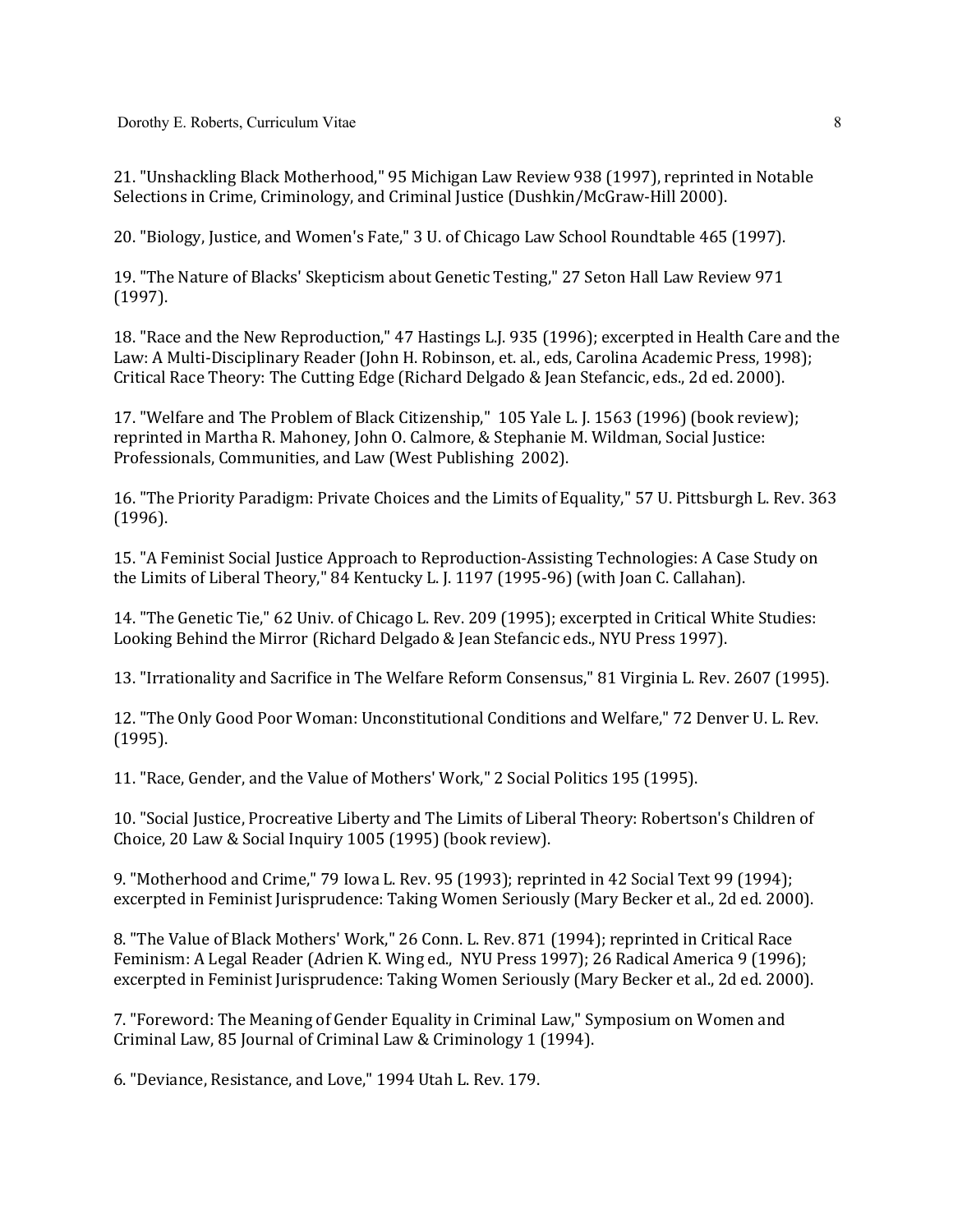5. "Rust v. Sullivan and the Control of Knowledge," 61 George Washington L. Rev. 587 (1993).

4. "Racism and Patriarchy in the Meaning of Motherhood," 1 Am. Univ. Journal of Gender & The Law 1 (1993); reprinted in Mothers in Law: Feminism and The Legal Representation of Motherhood (Martha A. Fineman & Isabel Karpin eds., Columbia University Press 1995).

3. "Crime, Race and Reproduction," 67 Tulane L. Rev. 1945 (1993).

2. "Rape, Violence and Women's Autonomy," 69 Chicago-Kent L. Rev. 359 (1993).

1. "Punishing Drug Addicts Who Have Babies: Women of Color, Equality, and The Right of Privacy," 104 Harvard L. Rev. 1419 (1991); reprinted/excerpted in many books, including *Sex Matters: The* Sexuality and Society Reader (Mindy Stombler, et al., 2d. ed. 2006); Women's Lives: Multicultural *Perspectives* (Gwyn Kirk & Margo Okazawa-Rey eds., Mayfield 2d ed. 2000); *Fifty Years War: A Half Century of Abortion Politics,* 1950-2000 (Rickie Solinger ed., University of California Press 1997); *Critical Race Feminism: A Legal Reader* (Adrien K. Wing ed., NYU. Press 1997); *Feminist Legal*  Theory: Perspectives on Sex, Violence, Work, and Reproduction (D. Kelly Weisberg ed., Temple University Press 1996); *Critical Race Theory: A Reader* (Kimberle Crenshaw et al. eds., The New Press 1995).

## **Chapters in Edited Books**

44. "The Community Impact of Racial Disproportionality: The Racial Geography of Child Welfare," Alan Dettlaff, ed. *Racial Disproportionality in the Child Welfare System* 235 (Springer 2021)

43. "Race and the Enlightenment," Ibram X. Kendi & Keisha N. Blain, eds., 400 Souls (New World Press, 2021).

42. "Why Reproductive Justice Matters to Reproductive Ethics," in Katie Watson and Julie Chor, eds., *Reproductive Ethics in Clinical Practice* (with Melissa Gilliam) (Oxford University Press, forthcoming 2020).

41. "The Resurgence of Racial Science from The Bell Curve to BiDil," in Oxford Handbook of *American Medical History* (Oxford University Press, forthcoming 2020).

40. "*Buck v. Bell* as A Critical Race Theory Opinion," in Bennett Capers, Devon Carbado, Robin Lenhardt & Angela Onwauchi Willig, eds., *Critical Race Judgments: Rewritten U.S. Court Opinions on Race and Law* (Cambridge University Press, forthcoming 2020).

39. "What Does Health Equity Require? Racism and the Limits of Medicare for All," in Kate Aronoff, Peter Dreier & Michael Kazin, eds., We Own the Future: Democratic Socialism—American Style 223-235 (The New Press, 2020).

38. "Whose Conception of Human Flourishing?," in Eric Parens & Josephine Johnston, eds., *Human Flourishing in An Age of Gene Editing* (Oxford University Press, 2019)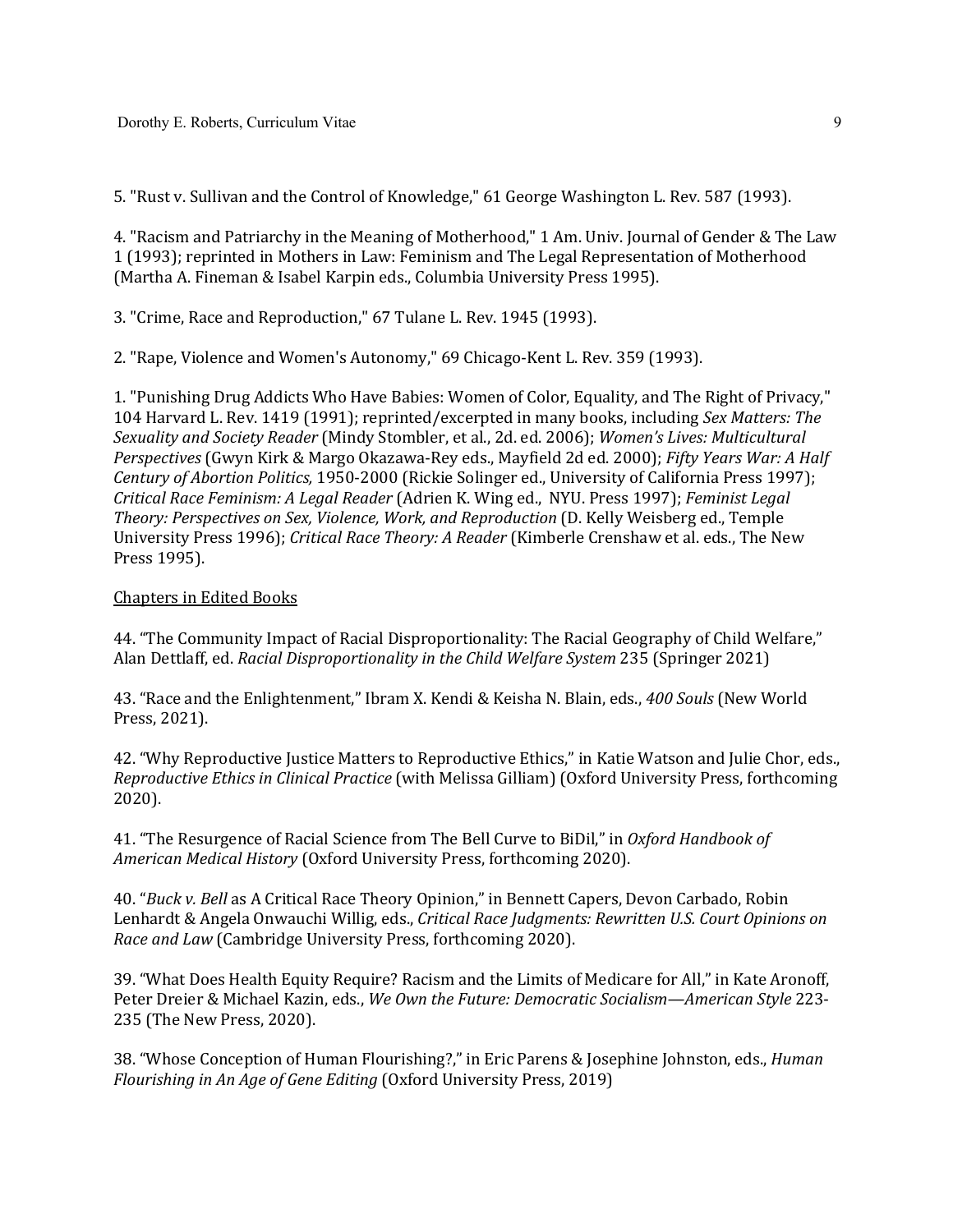37. "Black Mothers, Prison, and Foster Care: Rethinking Restorative Justice," in Gale Burford, Valerie Braithwaite, and John Braithwaite, eds., *Restorative and Responsive Human Services* (Routledge, 2019).

36. "Critical Race Feminism," in Cynthia Bowman and Robin West, eds., *Research Handbook on Feminist Jurisprudence* (Elgar Publishing, 2019).

35. "The Ethics of Biosocial Science," in Mark Matheson, ed., The 2016 Tanner Lectures on Human *Values* 37 (University of Utah Press, 2018).

34. "Critical Race Feminism" in *Feminist Jurisprudence in the United States and Asia: A Transpacific Dialogue* (Cynthia Grant Bowman & Yu Xingzhong eds., 2017), published in Chinese.

33. "The Problem with Race-based Medicine," in Osagie Obasogie & Marcy Darnovsky, eds., *Beyond Bioethics: Toward a New Biopolitics* 410-414 (University of California Press, 2018).

32. "Marginalized Mothers and Intersecting Systems of Surveillance: Prisons and Foster Care," in Jane Jenson, Sonya Michel & Yasmine Ergas, eds., *Reassembling Motherhood: Procreation and Care in a Globalized World* (Columbia University Press, 2017).

31. "The Social Context of Oncofertility," in Ana Porroche-Escudero, Gerard Coll-Planas & Caterina Riba, eds., *Perspectives Feministes Sobre el Cancer de Mama* (Vic, Catalonia, Spain: Collecion Capsa de Pandora, 2016) (in Catalan).

30. "A New Reproductive Dystopia?," in Rachel E. Dubrofsky & Shoshana Amielle Magnet, eds., *Feminist Surveillance Studies* 169-188 (Durham, NC: Duke University Press, 2015).

29. "The U.S. Welfare State's Punishment of Black Women's Childbearing and Care Giving," in Pauli Kattenen, Sonya Michel & Klaus Peterson, eds., *Race, Ethnicity, and Welfare States: An American Dilemma?* 72-82 (Northampton, MA: Edward Elgar Publishing 2015).

28. "Toward Common Ground on Policies Advancing Reproductive Justice," in Robin West, Justin Murray & Meredith Esser, eds., In Search of Common Ground on Abortion: From Culture Wars to *Reproductive Justice* 109-116 (Farnham, England: Ashgate Publishing Limited, 2014).

27. "The Racial Geography of Child Welfare: Toward a New Research Paradigm," in Deborah Green, Kathleen Belanger, Ruth G. McRoy, & Lloyd Bullard, eds., *Challenging Racial Disproportionality in Child Welfare: Research, Policy, and Practice* 13-22 (Washington, DC: CWLA Press, 2011).

26. "Qu'est-ce qui ne va pas avec la 'medecine raciale'?: Genetique, pharmacologie et egalite, in Guillaume Canselier & Sonia Desmoulin-Canselier, Les Categories Ethno-Raciales a L'Ere des *Biotechnologies: Droits, Sciences et Medecine Face a la Diversite Humaine* 41-53 (Paris, France: Societe de Legislation Comparee, 2011).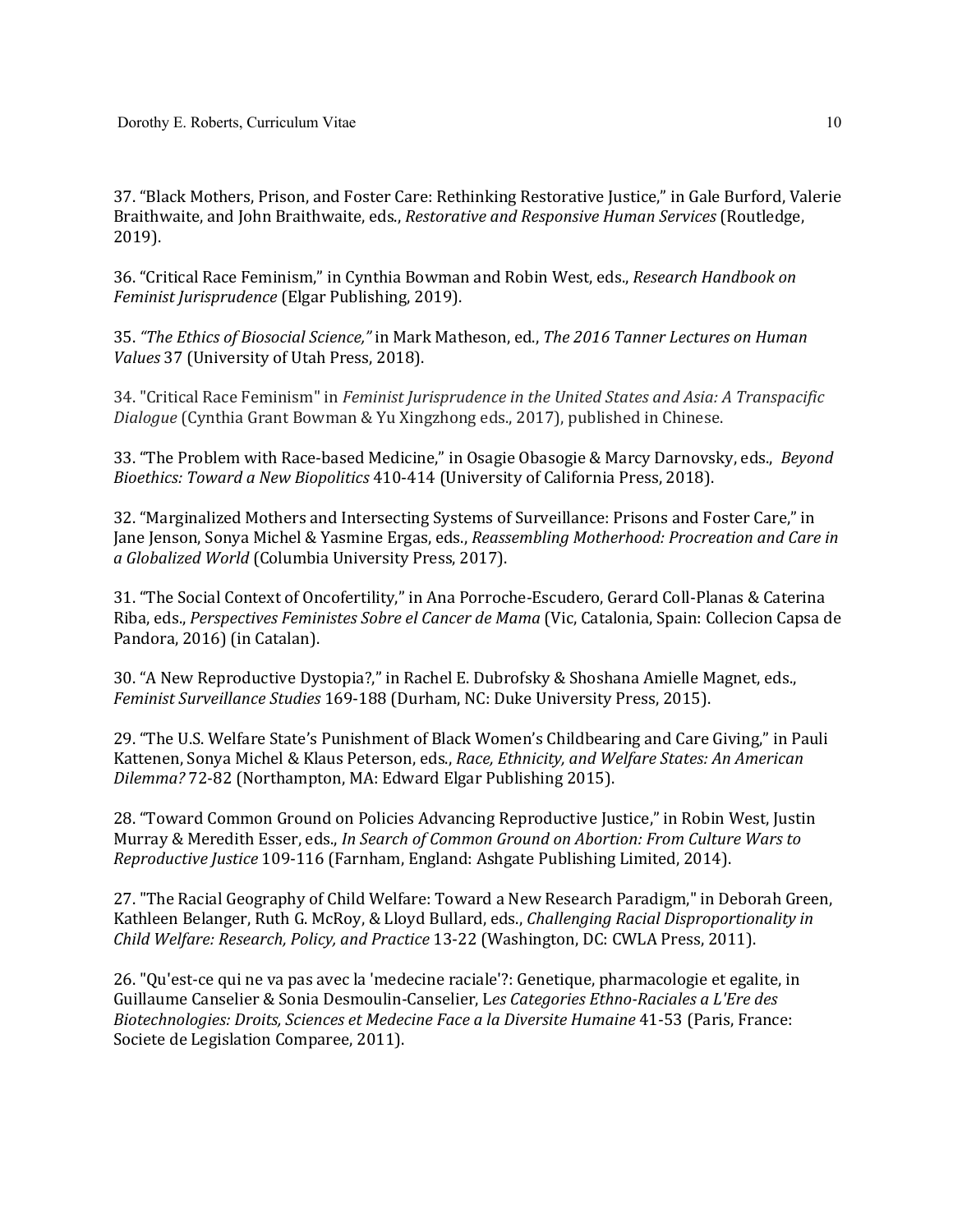25. "Race and the New Biocitizen," in *What's the Use of Race* 259-276 (Ian Whitmarsh & David Jones, eds., MIT Press, 2010).

24. "The Social Immorality of Health in the Gene Age: Race, Disability, and Inequality," in *Against Health* (Jonathan Metzl & Anna Kirkland, eds., NYU Press, 2010).

23. "The Paradox of Silence and Display: Sexual Violation of Enslaved Women and Contemporary Contradictions in Black Female Sexuality," in *Beyond Slavery: Overcoming its Religious and Sexual* Legacies (Bernadette J. Brooten, ed., Praeger Press, 2010).

22. "Medical Hope, Legal Pitfalls: Potential Legal Issues in the Emerging Field of Oncofertility," in Teresa K. Woodruff, Laurie Zoloth, Lisa Campo-Engelstein & Sarah Rodriguez, eds., *Oncofertility: Ethical, Legal, Social, and Medical Perspectives* (Springer, 2010), pp. 111-134 (with Gregory Dolin, Lina M. Rodriguez, and Teresa K. Woodruff).

21. "Sick and Tired: Working Women and Their Health," The Shriver Report: A Woman's Nation *Changes Everything*, A Study by Maria Shriver and The Center for American Progress 122-155 (Heather Boushey & Ann O'Leary, eds., The Center for American Progress, 2009) (with Jessica Arons). 

20. "Margaret Sanger and the Racial Origins of the Birth Control Movement," in *Racially Writing the Republic: Racists, Race Rebels, and Transformations of American Identity* 196-213 (Bruce Baum & Duchess Harris, eds., Duke University Press 2009).

19. "Torture and the Biopolitics of Race," in *Rethinking America: The Imperial Homeland in the 21st Century* 167-184 (Jeff Maskovsky & Ida Susser, eds., Paradigm Press 2009).

18. "The Racial Geography of State Child Protection," in *New Landscapes of Inequality: Neoliberalism* and the Erosion of Democracy in America 153-168 (Jane L. Collins, Micaela Di Leonardo, & Brett Williams, eds., School for Advanced Research Press 2008).

17. "Shattered Bonds: Poverty, Race, and the Child Welfare System," in *Hope for Children in Poverty* (Ron Sider & Heidi Rolland Unruh, eds., Judson Press 2007).

16. "Adoption Myths and Racial Realities in the United States," in Outsiders Within: Writing on Transracial Adoption 49-56 (Jane Jeong Trenka, Julia Chinyere Oparah, & Sun Yung Shin, eds., South End Press 2006).

15. "Child Welfare as a Racial Justice Issue," in Race and Ethnicity in Society: The Changing Landscape (Elizabeth Higginbotham & Margaret L. Andersen, eds. Thomson-Wadsworth 2006).

14. "Feminism, Race, and Adoption Policy," in Adoption Matters: Philosophical and Feminist Essays 234-46 (Sally Haslanger & Charlotte Witt, eds. Cornell University Press 2005); reprinted in The Color of Violence (Incite!Women of Color Against Violence, ed. South End Press 2006).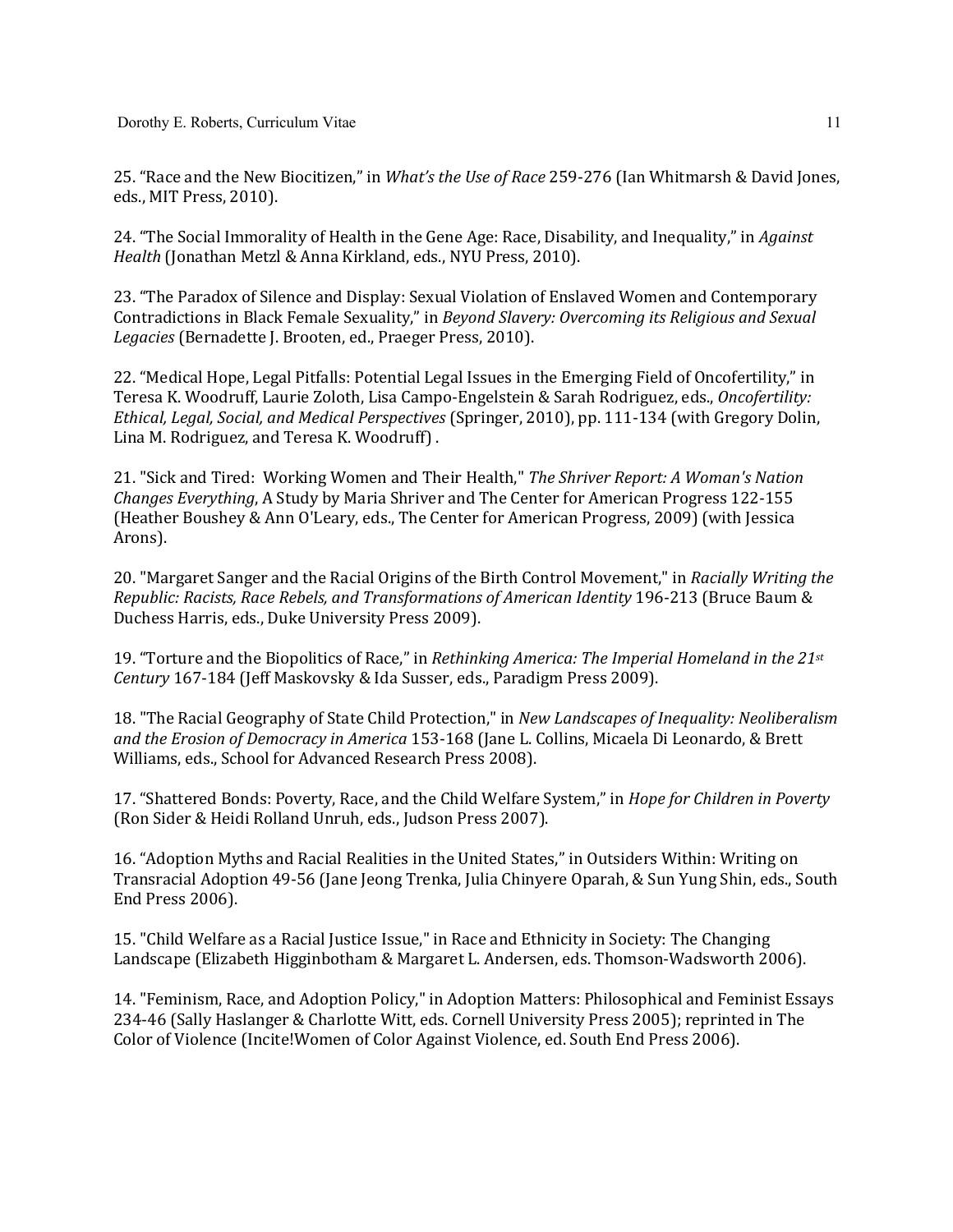13. "The Collective Harm of Sexual Harassment," in New Directions in Sexual Harassment Law 365-81 (Catharine MacKinnon & Reva Siegel, eds., Yale University Press 2004).

12. "Poverty, Race, and The Distortion of Dependency: The Case of Kinship Care," in The Subject of Care: Feminist Perspectives on Dependency 277-93 (Eva Feder Kittay & Ellen K. Feder, eds., Rowman & Littlefield 2003).

11. "The Future of Reproductive Choice for Poor Women and Women of Color," in The Politics of Women's Bodies 282-289 (Rose Weitz, ed., Oxford University Press 2003).

10. "Rasse, Genetik und Reproduktionstechnologien," in Genpool: Biopolitik und Korper-Utopien (Theo Steiner, ed., Vienna, Austria: Passagen Verlag 2003).

9. "The Ethics of Punishing Indigent Parents," in From Social Justice to Criminal Justice: Poverty and the Administration of Criminal Law 161-88 (William C. Heffernan & John Kleinig, eds., Oxford University Press 2000).

8. "Mothers Who Fail to Protect Their Children: Accounting for Private and Public Responsibility," in Mother Troubles: Rethinking Contemporary Maternal Dilemmas  $31-47$  (Julia E. Hanigsberg & Sara Ruddick, eds., Beacon Press 1999).

7. "Why Culture Matters to Law: The Difference Politics Makes," in Cultural Pluralism, Identity Politics, and the Law 85-110 (Austin Sarat and Thomas R. Kearns, eds., University of Michigan Press 1999).

6. "Welfare's Ban on Poor Motherhood," in Whose Welfare? 152-67 (Gwendolyn Mink, ed., Cornell University Press, 1999).

5. "The Absent Black Father," in Lost Fathers: The Politics of Fatherlessness in America 144-61 (Cynthia R. Daniels ed., St. Martin's Press 1998).

4. "The Meaning of Blacks' Fidelity to the Constitution," in Constitutional Stupidities, Constitutional Tragedies 226-34 (William Eskridge & Sanford Levinson eds., NYU Press 1998).

3. "Teaching Police Ethics as Professional Ethics," in Teaching Criminal Justice Ethics: Strategic Issues 79-85 (John Kleinig & Margaret Leland Smith eds., Anderson Publishing Co. 1997).

2. "Reconstructing the Patient: Starting with Women of Color," in Feminism and Bioethics: Beyond Reproduction 116-43 (Susan M. Wolf ed., Oxford University Press 1996).

1. "Who May Give Birth to Citizens?: Reproduction, Eugenics, and Immigration," in Immigrants Out!: The New Nativism and the Anti-Immigrant Impulse in the US 205-19 (Juan F. Perea ed., NYU Press 1996).

Other Scholarly Publications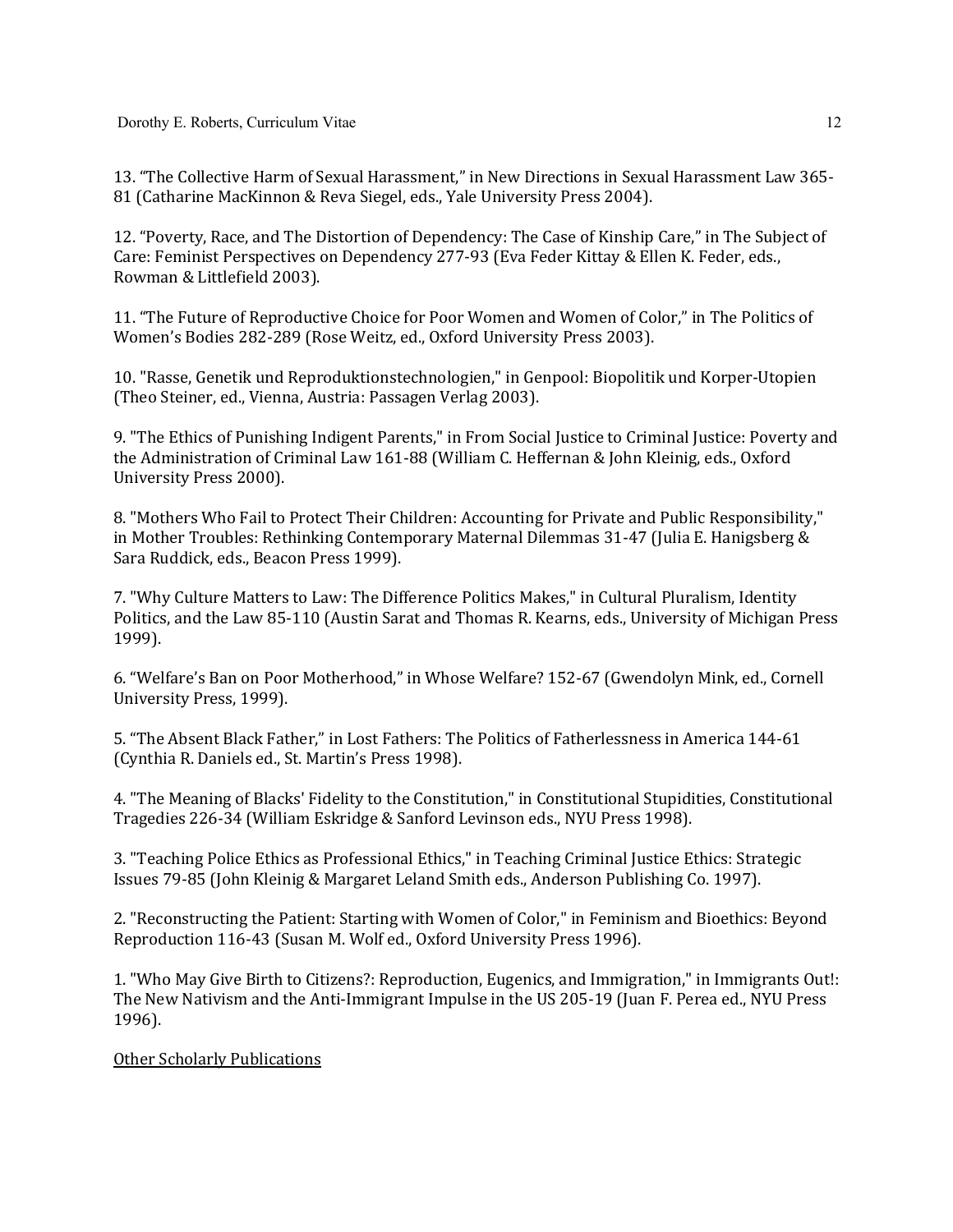Dorothy E. Roberts, Curriculum Vitae

"Family Planning Policy and Development Discourse in Trinidad & Tobago: A Case Study in Nationalism and Women's Equality," in *Social Science Library: Frontier Thinking in Sustainability* and Human Wellbeing. [CD] (Medford, MA: Global Development and Environment Institute, 2009).

The Racial Geography of the Child Welfare System: Community Impact and Response: Final Conference *Report* (Fordham Law School & Fordham Interdisciplinary Center for Family and Child Advocacy, 2006) (co-edited with Leah Hill and Erik Pitchal).

Racial Disproportionality in the U.S. Child Welfare System: Documentation, Research on Causes, and *Promising Practices* (Annie E. Casey Foundation, 2002).

*Dual Involvement of Illinois Families in TANF and the Child Welfare System: Parents' Perceptions and Experiences* (University of Illinois Children and Family Research Center, 2001) (with Morgan B. Ward Doran).

The Impact of Welfare Reform on Child Welfare and Child Protective Services: A Literature Review (University of Illinois Children and Family Research Center, 2000) (with Morgan B. Ward Doran). *Women, Pregnancy, and Substance Abuse* (Center for Women Policy Studies, 1991).

### Shorter Articles, Essays, and Editorials

"NIH Must Confront the Use of Race in Science," *Science* 369 (6509): 1313-1314, Sept. 11, 2020 (with Michael Yudell, Rob DeSalle & Sarah Tishkoff; 70 signatories).

"Abolition is the Only Answer: A Conversation with Dorothy Roberts," Rise Magazine, Oct. 20, 2020.

"Abolishing Policing Also Means Abolishing Family Regulation," The Imprint, June 16, 2020.

"Foreword," in Helena Hansen & Jonathan M. Metzl, eds., *Structural Competency in Mental Health and Medicine* (Springer, 2019).

"Black Families Matter: How the Child Welfare System Punishes Poor Families of Color," The *Appeal*, March 26, 2018 (with Lisa K. Sangoi).

"Foreword," in Loretta Ross, Lynn Roberts, Erika Derkas, et al., eds. *Radical Reproductive Justice: Foundations, Theory, Practice, Critique* (Feminist Press, 2017).

"Preface to 20<sup>th</sup> Anniversary Edition," *Killing the Black Body: Race, Reproduction, and The Meaning of Liberty* (Vintage, 2017).

"Reproductive Justice, Not Just Rights," Dissent, Fall 2015.

"Realizing Reproductive Health Equity Requires More Than Long-Acting Reversible Contraception (LARC), 106 *American Journal of Public Health* 18-19 (2015) (with Aline C. Gubrium, Emily S. Mann, Sonya Borrero, et al).

"Adrienne Asch (1946-2013): Bioethicist who fought for disability rights in reproductive technologies," 504 Nature 377 (2013).

"Believing in Race in the Gene Age," Atrium: The Report of the Northwestern Medical *Humanities and Bioethics Program*, Spring 2011, back cover.

"Constance Baker Motley," in *The Yale Biographical Dictionary of American* Law 293-294 (Yale University Press, 2009).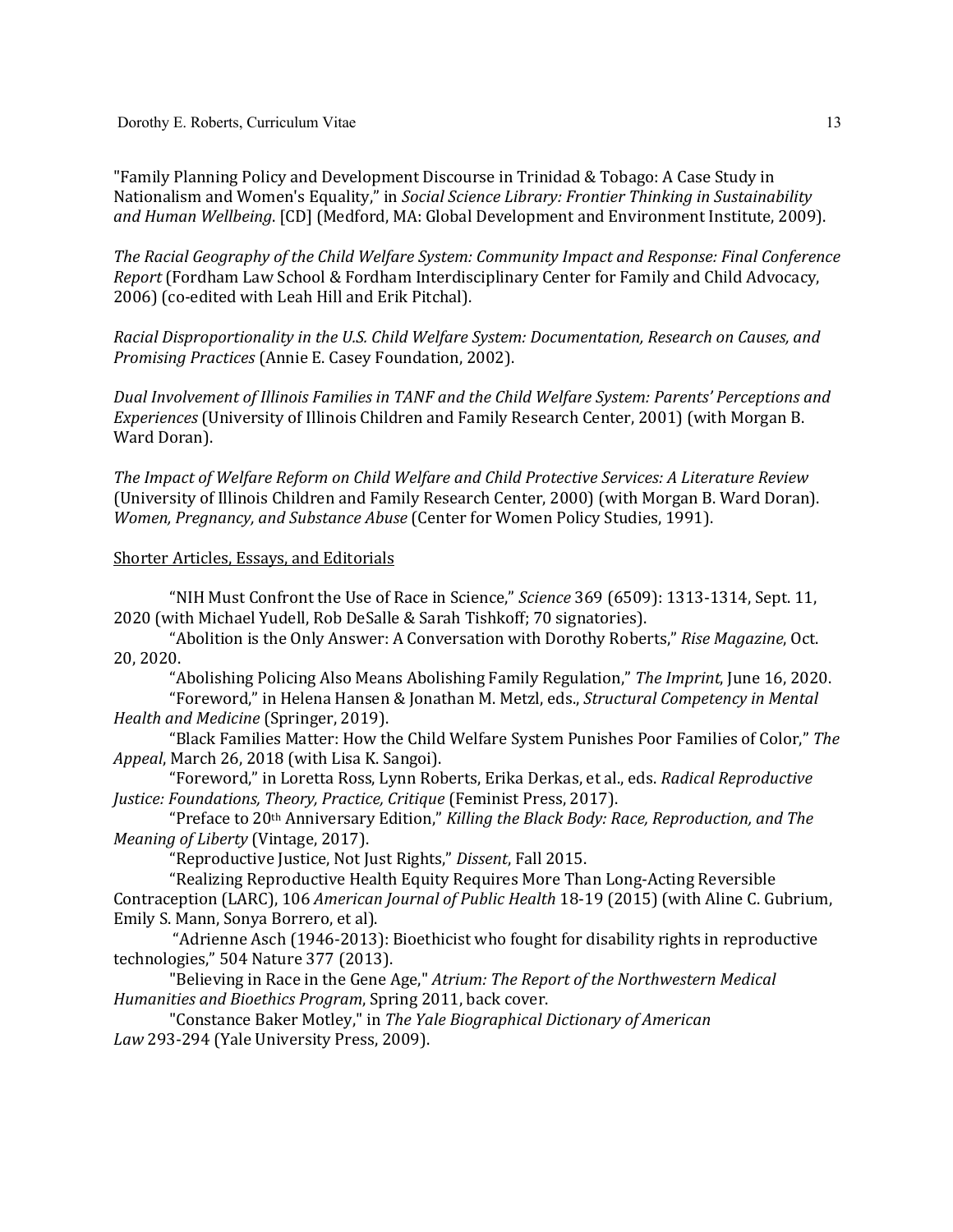Dorothy E. Roberts, Curriculum Vitae

"Cancer Survivors and Infertility: A Review of A New Problem and Novel Answers," 4 *Supporting Oncology* 171-178 (2006) (with Carrie L. Nieman, Ralph Kazer, Robert E. Brannigan, et al).

"A World Without Race: Does Black Nationalism Have to Go Too?," Boston Review, January/February 2006, pp. 33-35 (reviewing Paul Gilroy, Postcolonial Melancholia (Columbia University Press 2005)).

"Children's Welfare and Children's Rights" and "Reproductive Rights Movement", in Black Women in America, vol. 1, 220-227, vol. 3, 51-56 (Darlene Clark Hine, ed., Oxford University Press, 2nd ed. 2005).

"Child Welfare" and "Foster Care," Poverty in the United States: An Encyclopedia of History, Politics and Policy 164, 327 (Gwendolyn Mink & Alice O'Connor, eds., ABC-CLIO 2004).

"Race, Class, and Care," Boston Review 15-16 (April/May 2004)

"Substance Abuse and Pregnancy," Historical and Multicultural Encyclopedia of Women's Reproductive Rights in the United States (Judith Baer, ed., Greenwood Press 2002).

"Poverty and Welfare," in Women's Rights in Theory and Practice: Employment, Violence and Poverty (Woodrow Wilson International Center for Scholars 2002).

"Commentary: The Paradox of Silence: Some Questions About Silence As Resistance," 33 Michigan Journal of Law Reform 343; 5 Michigan Journal of Race and Law 927 (2000).

"Dear Sisters, Dear Daughters," in Dear Sisters, Dear Daughters: Words of Wisdom from Multicultural Attorneys Who've Been There and Done That 126 (Karen Clanton, ed., American Bar Association 2000).

"Race, Reproduction, and Constitutional Law," 5 Encyclopedia of the American Constitution 2096 (Leonard Levy, Kenneth Karst, & Adam Winkler eds., 2000).

"Black Women and the Pill," 32 Family Planning Perspectives 92 (March/April 2000).

"The Danger of Linking Abortion To Crime," Hartford Courant, August 13, 1999, p. A15.

"It's All About Race: Vague Anti-Loitering Laws Target Minorities," Chicago Tribune, June 18, 1999, commentary section, p. 31.

"Racial Disparity in Reproductive Technologies," Chicago Tribune, January 29, 1998, commentary section, p. 19.

"Women's Procreative Choices Are Not All Treated Equally," Chicago Tribune, December 7, 1997, section 13, p.9.

Roundtable Discussion, "Is Equal Access the Prescription for Equity?," Colloquium on Access to Health Care, 21 N.Y.U. Review of Law & Social Change 255 (1995).

"The Unrealized Power of Mother," 5 *Columbia Journal of Gender & Law* 141 (1995).

"Welfare: Yesterday and Today," 24 *Contemporary Sociology* 1 (1995) (book review).

Book Review of Gregory M. Matoesian, Reproducing Rape: Domination Through Talk in the Courtroom, 44 *Journal of Legal Education* 462 (1994).

"Norplant's Threat to Civil Liberties and Racial Justice," N.J.L.J., July 26, 1993, p. 21.

"What's the Harm in Hate Speech and Bias Attacks?", NJLJ, April 26, 1993, p. 19.

"Exploding the Myths Behind New Jersey Welfare Reform," N.J.L.J., Jan. 25, 1993, p. 21.

"Victory for Jennifer Johnson, Lesson for New Jersey," N.J.L.J., Oct. 26, 1992, p. 20.

"Casey and Rust: America's Two Abortion Laws," N.J.L.J., July 27, 1992, p. 18.

"Drug Use During Pregnancy: The Dangers of a Punitive Response," *Cocaine/Crack Research Working Group Newsletter*, New York State Division of Substance Abuse Services, Oct. 1991.

"Mother as Martyr," *Essence Magazine*, May 1991, p. 140, reprinted in 50 The Guild Practitioner 14 (1993) and *Misdiagnosis: Women as a Disease* 137 (Karen M. Hicks ed. 1994).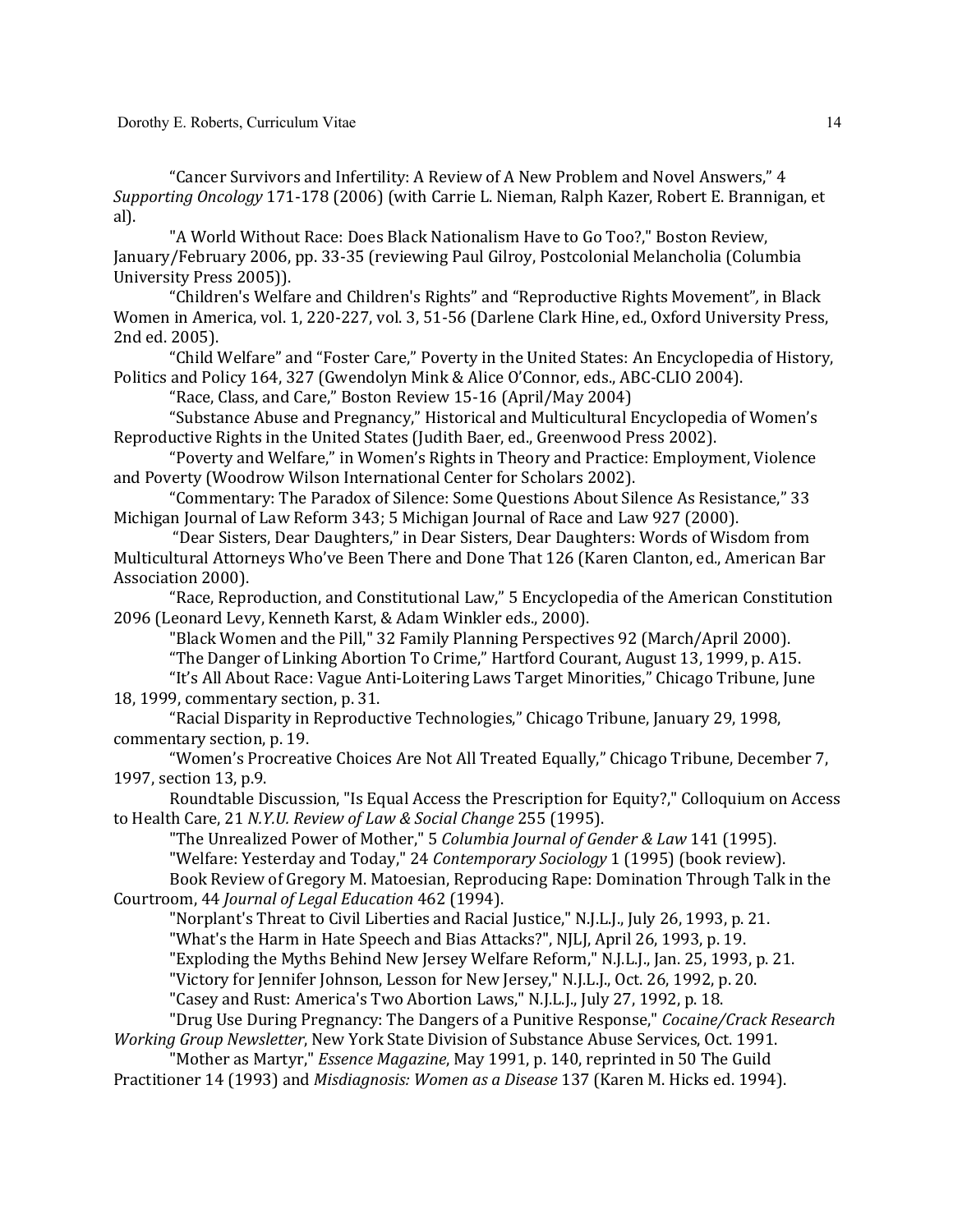"The Bias in Drug Arrests of Pregnant Women," *N.Y. Times*, Aug. 11, 1990, p. 25. "Drug-Addicted Women Who Have Babies," Trial, April 1990, p. 56.

### **Fellowships & Grants**

Trainer/Mentor, T32 HG009496-01, "The Penn Postdoctoral Training Program in the Ethical, Legal, and Social Implications of Genetics and Genomics," Steven Joffe, PI, National Genome Research Institute, 2017-2020.

Penn SAS Dean's Integrative Global Inquiries Fund Award for Penn Program on Race, Science & Society (PRSS) "International Symposium on Race, Science, and Society from A Global Perspective,"  $3/1/17 - 6/30/18$ .

Penn Fels Policy Research Initiative Conference Grants for Penn PRSS "International Symposium on Race, Science, and Society from A Global Perspective," 2017-2018.

Penn Undergraduate Research Mentorship Grant, Summer 2017.

Penn SAS Faculty Working Group Grant, for PRSS Faculty Working Group on Race, Science & Society, 2016-2017.

Penn Fels Policy Research Initiative Collaborative Grant for PRSS "The Global Impacts of Race in Biomedicine," Sarah Tishkoff, Co-PI, 2016-2017.

American Council of Learned Societies Fellowship for project on "Interracial Marriage and Racial Equality in Chicago, 1937-1967," 2015-2016.

Penn Undergraduate Research Mentorship Grant, Summer 2016.

Brocher Foundation Award, to support a workshop "Quantifying Race: How Politics,

Economics, and Medical Myopia Drive Color-Coded Data," co-organized with Harriet Washington, Hermance, Switzerland, June 2015.

Provost's Excellence Through Diversity Fund Award, University of Pennsylvania, to support Program on Race, Science & Society, 2014-2015.

Penn Undergraduate Research Mentorship Grant, Summer 2014.

Faculty Working Group Grant, School of Arts & Sciences, University of Pennsylvania, to support Faculty Working Group on Race, Science & Society, 2013-2014.

Faculty Fellowship, Institute for Policy Research, Northwestern University, Sept. 1998-Aug. 2000; Sept. 2000-Aug. 2003; Sept. 2003-Aug. 2008; Sept. 2008-Aug 2012.

Principal Investigator, Robert Wood Johnson Foundation Investigator Award in Health Policy Research, "Race Consciousness in Biomedicine, Law and Social Policy," March 2008-June 2012.

Principal Investigator, National Science Foundation Scholar's Award 00551869: "Legal and Political Approaches to Race Consciousness in Biotechnology Research," June 2006-May 2008.

Core faculty, Cells to Society (C2S): The Center on Social Disparities and Health, Lindsay Chase-Lansdale, PI, NICHD Developmental Infrastructure for Population Research Grant, 2006-2011.

Investigator, RO1D, The Oncofertility Consortium: Fertility Preservation for Women, Teresa Woodruff, PI, NIH Roadmap Interdisciplinary Research Consortia Grant, 2007-2012.

Visiting Fellowship, Center for Comparative Studies in Race and Ethnicity, Stanford University, January-June 2008.

Principal Investigator, grant, The Searle Fund, "High Rates of Child Welfare Agency Involvement in African-American Neighborhoods: The Impact on Community and Civic Life," Sept. 2004-Dec. 2005.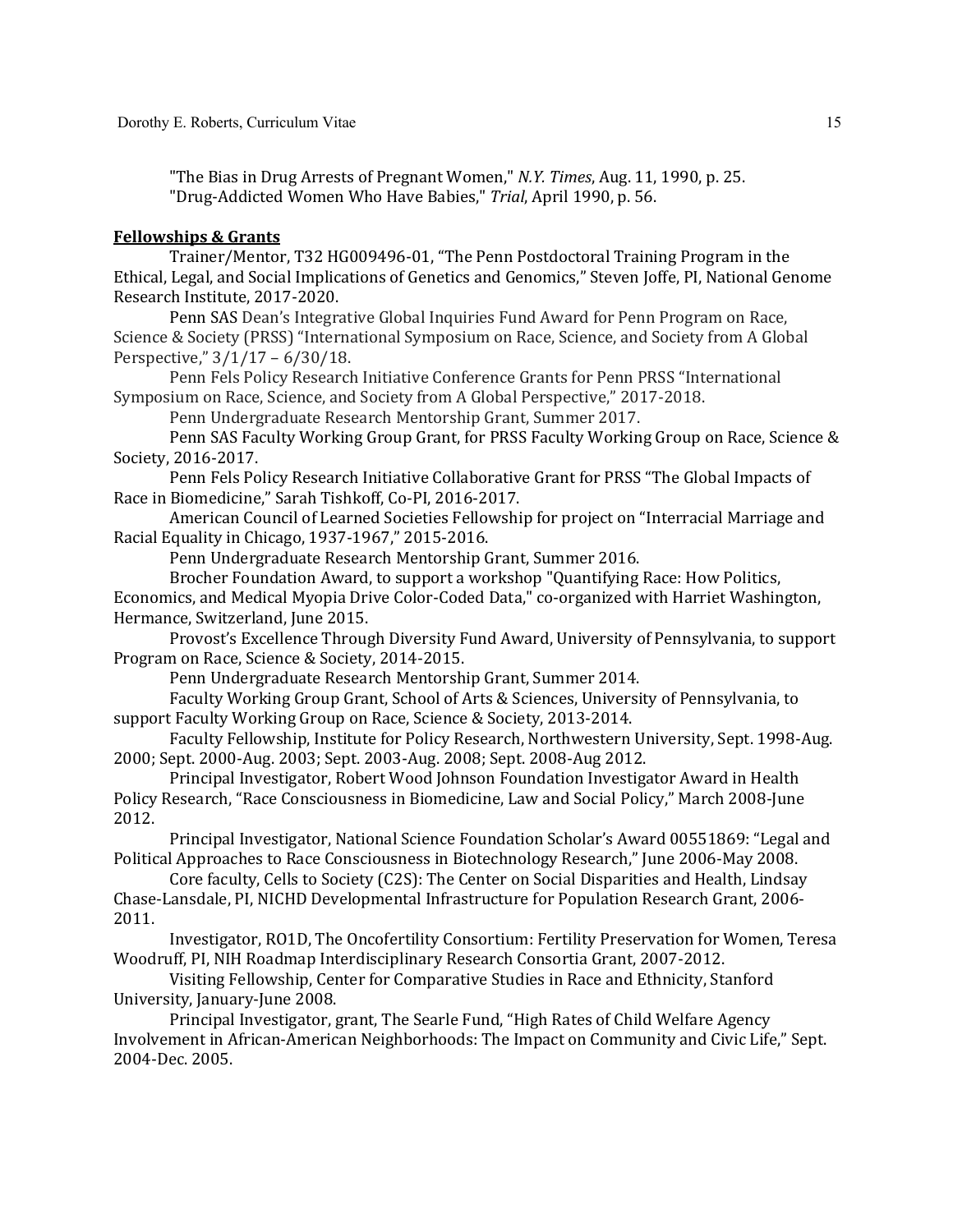Fulbright Fellowship, Centre for Gender & Development Studies, University of the West Indies, Trinidad & Tobago, Sept. 2002-June 2003

Principal Investigator, two grants, Children and Family Research Center, "The Impact of Welfare Reform on Experiences of Families in Child Protective Services," [an. 1, 2000-June 30, 2001.

Fellowship, Program in Ethics and The Professions, Harvard University, Sept. 1994-July 1995.

## **Other Honors & Awards**

"The 250 Most-Cited Legal Scholars of All Time," TaxProf Blog (based on ScholarRank's Top 250 Authors in HeinOnline), May 1, 2020 (ranked #136).

2019 Voice of Vision Award, New Voices for Reproductive Justice.

Doctor of Laws, Rutgers University-Newark (honorary degree awarded 2019).

Fellow, College of Physicians of Philadelphia (elected 2019).

Member, National Academy of Medicine (elected 2017).

2018 A. Leo Levin Award for Excellence in an Introductory Course, Penn Law.

20 Most Cited Critical Theories of Law (Feminist and Critical Race) Scholars in the U.S. for the period  $2013-2017$ , Brian Leiter's Law School Reports, Oct. 12, 2018 (ranked #5).

The Most Cited Women in American Legal Scholarship, 2013-2017, Balkinization, Aug. 25, 2018 (ranked #22).

2017 Mamie Clark and Kenneth B. Clark Distinguished Lecture Award, Columbia University. 2016 Lifetime Achievement Award, Society of Family Planning.

2016 Woman Inspiring Change, Harvard Law and International Development Society and Harvard Law Women's Association.

Member, Board of Directors of American Academy of Political and Social Science (elected to two terms), 2015-present.

2015 Solomon Carter Fuller Award, American Psychiatric Association, for "providing significant benefit to the quality of life for Black people."

2014 James Brister Society Dr. Gloria Twine Chisum Award for Distinguished Faculty. Fellow (elected), The Hastings Center, 2011-present.

2011 Sage Award, Chicago Mayor Richard M. Daley and the Chicago Commission on Human Relations Advisory Council on Women, for leadership in mentoring, workplace and community advocacy, and local and global human rights initiatives.

2010 Dorothy Ann and Clarence L. Ver Steeg Distinguished Research Fellowship (selected by Northwestern University Provost for excellence in research by a faculty member).

2009 Family Defender Award, The Family Defense Center.

2009 YWomen Leadership Award, YWCA Evanston/North Shore.

2008 Leadership Award, Personal PAC.

2007 Leadership Award, Chicago Legal Advocacy for Incarcerated Mothers.

2005 Outstanding Achievement of Cultural Competency in Child Maltreatment, Prevention, and Intervention Award, American Professional Society on the Abuse of Children, for Shattered **Bonds: The Color of Child Welfare.** 

2003 Research Award, Institute on Domestic Violence in the African American Community, for Shattered Bonds: The Color of Child Welfare.

Class of 2000 Outstanding First-Year Course Professor Award, Northwestern University School of Law.

1999 Freedom of Choice Award, Chicago Abortion Fund.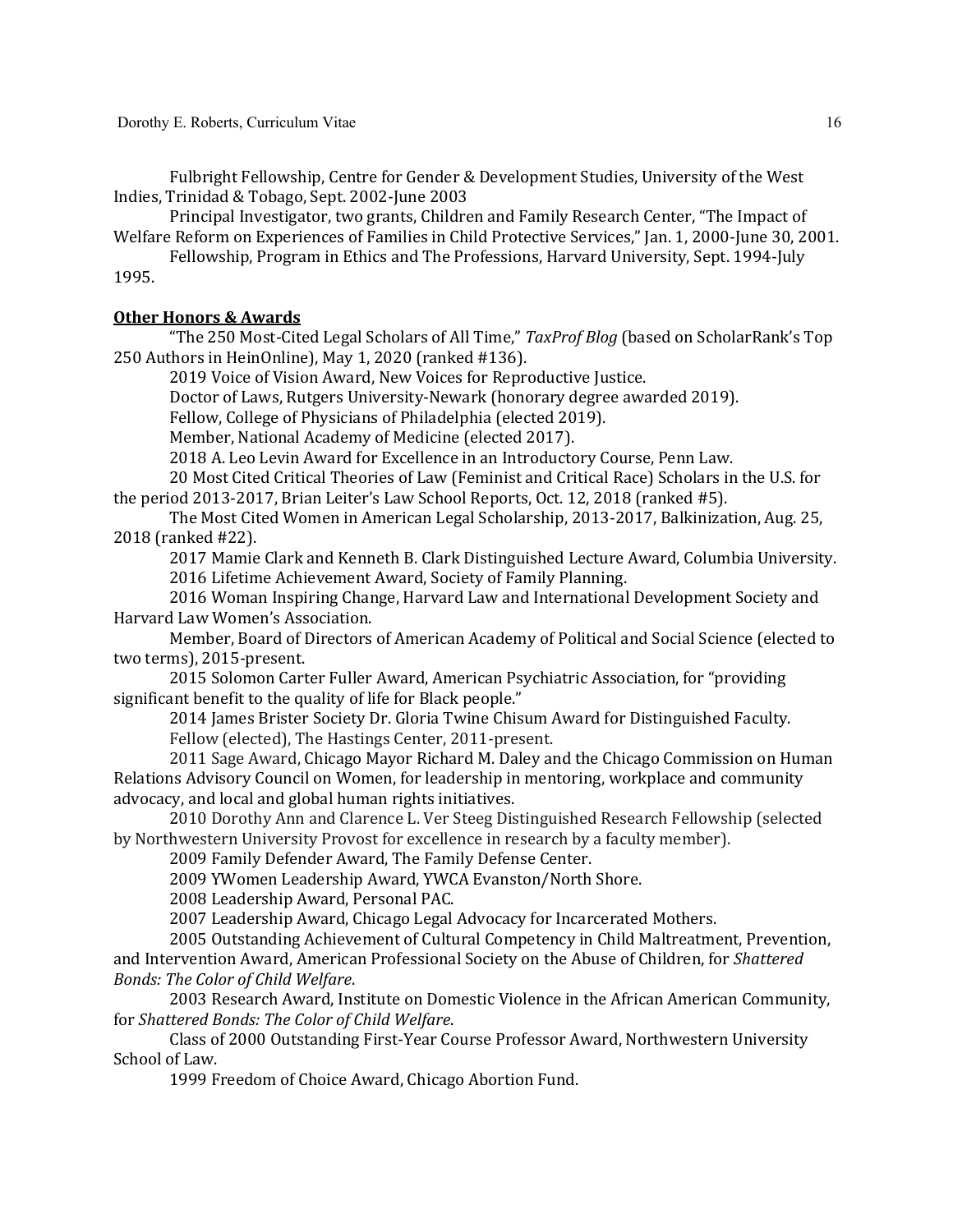1998 Gustavus Myers Center for the Study of Bigotry and Human Rights Book Award for *Killing the Black Body: Race, Reproduction, and the Meaning of Liberty*. 1998 Radcliffe Graduate Society Medal *Killing the Black Body: Race, Reproduction, and the Meaning of Liberty*.

Classes of 1992 and 1996 Faculty Graduation Speaker, Rutgers School of Law-Newark. Invited to deliver many endowed lectures, including the 1993 James Thomas Lecture, Yale;

1997 Allison Davis Lecture, Northwestern University; 2001 Edith House Lecture, University of Georgia; 2003 Yulee Lecture, George Washington University; 2005 Allison Davis Lecture, Williams College; 2007 McNamara Lecture, Fordham; 2008 Broun Lecture, University of North Carolina; 2009 Honorable Mario G. Olmos Law & Cultural Diversity Memorial Lecture, University of California, Berkeley; 2010 Dienard Memorial Lecture, University of Minnesota; 2014 Ida B. Wells Lecture, Spelman College; 2014 Henrietta Lacks Memorial Lecture, Johns Hopkins University; 2016 Tanner Lectures in Human Values, Harvard; 2017 Henry Louis Gates, Jr. Lecture, Yale; 2017 Mamie & Kenneth Clark Lecture, Columbia.

1984 Legal Aid Society Outstanding Volunteer Lawyer Award.

### **Selected Public and Academic Service**

University of Pennsylvania Administrative Service

Presidential Advisor, Penn Public Safety Review and Outreach Initiative, July 2020-present. Member, Internal Review Committee, Perelman School of Medicine, January 2020-present. Director, Penn Medicine and the Afterlives of Slavery Project, July 2019-present.

Member, Working Group to Examine the Role of Slavery in Penn's Early Years, appointed by President Amy Gutmann, January 2018-present.

Member, Faculty Advisory Board, Quattrone Center for the Fair Administration of Justice, 2017-present.

Member, SAS Faculty Working Group on Diversity, Inequality, and Human Well-being, 2015-2017; 2019-present.

Member, Committee on Student Life, Board of Trustees, 2016-2019.

Member, Promotion and Tenure Committee, Law School, 2016-2017; 2019-2020.

Member, Executive Committee, Sociology, 2013-2014; 2018-present.

Member, Executive Committee, Africana Studies Center, 2016-present.

Co-organizer, Symposium on the Penn and Slavery Project, April 2-4, 2019.

Organizer, Symposium on "Ordering the Human: Global Science and Racial Reason," Penn Program on Race, Science, and Society, April 12, 2018.

Member, Health and Inequality Faculty Search Committee, Sociology, 2016-2017.

Member, Law School Dean Search Consultative Committee, fall 2014.

Member, Appointments Committee, Law School, 2013-2014.

Member, Wharton Dean Search Consultative Committee, fall 2013.

Member, Graduate Committee, Africana Studies, 2012-2014.

Member, Personnel Committee, Sociology, 2012-2014.

Member, SAS Strategic Planning Working Group on Science, Health, and Society 2013-2014.

Organizer, Symposium on "The Future of Race and Science: Regression or Revolution?,"

Program on Race, Science & Society, University of Pennsylvania, April 11, 2014.

Northwestern University Administrative Service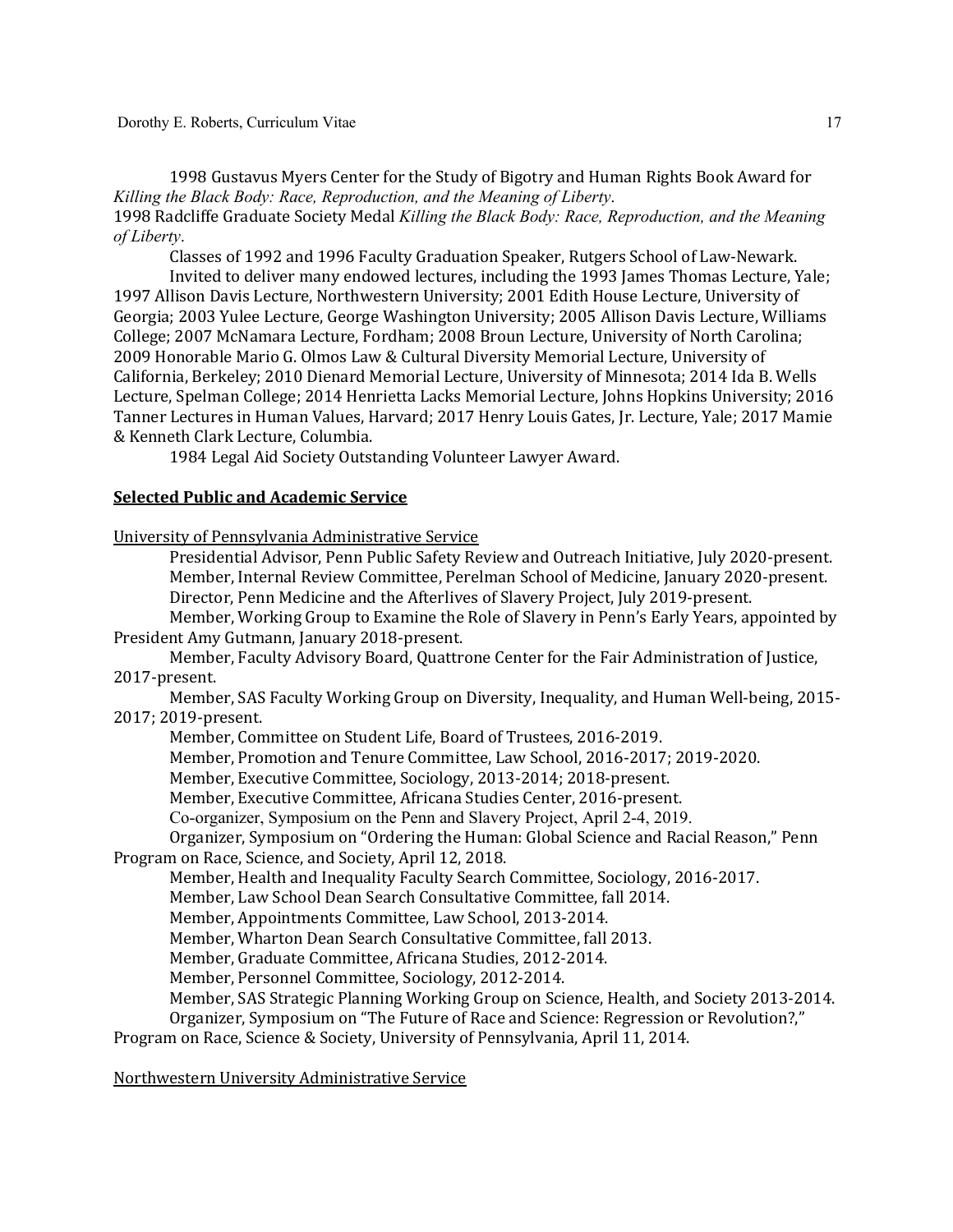Chair, Law School Dean Search Committee, October 2010-January 2011.

Member, Executive Committee, Institute for Policy Research, 1999-2002; 2008-2012.

Chair, Faculty Advisory Committee, Law School, 2006-2010.

Member, Areas of Distinction Working Group, University Strategic Plan, 2010.

Chair, Child, Adolescent, and Family Studies Program, Institute for Policy Research, 2004-2012.

Member, Dean's Working Group (developed *Plan 2008: Preparing Great Leaders for the Changing World*), Law School, 2006-2008.

Member, Founding Executive Committee, Cells to Society: The Center on Social Disparities and Health, Institute for Policy Research, 2004-2008.

Member, Provost's Higher Order of Excellence II Faculty Visioning Group, 2003-2004.

### Other Administrative, Academic, & Public Service

Member, Board of Directors of American Academy of Political and Social Science, 2015present.

Member, Board of Directors, National Coalition for Child Protection Reform, 1999-present. Member, Advisory Board, Center for Genetics & Society, 2012-present.

Member, National Advisory Board, Still She Rises, 2016-present.

Member, Standards Working Group, California Institute for Regenerative Medicine, 2008present.

Adviser to *Restatement of the Law: Children and The Law Project*, American Law Institute, 2015-2018.

Chair, Board of Directors, Black Women's Health Imperative, 2011-2015; member, 1999-

2016.

Member, Advisory Board, Family Defense Center, 2007-2018. Member, Task Force on Pregnancy, Amnesty International, 2014-2015. Member, Board of Directors, Generations Ahead, 2008-2011 Member, Braam Oversight Panel, Washington State, 2004-2013.

Member, Steering Committee, The Tarrytown Meetings, Center for Genetics & Society, 2010-

## 2012.

Member, Editorial Board, *Feminist Economics*, 2011-2013.

Member, Executive Committee, Project on "Gender, Sexuality, & The Implications for HIV/AIDS in the Caribbean," University of the West Indies-St. Augustine, Trinidad & Tobago, 2002-2012.

Member, Race Matters Consortium on Child Welfare Policy, 2002-2012.

Co-chair, Conference on "The Racial Geography of the Child Welfare System: Community Impact and Response," Fordham University School of Law, spring 2006.

Member, Working Group, National Human Genome Research Institute, NIH, "Colliding Categories: Haplotypes, Race, and Ethnicity," University of Minnesota, 2003-2004.

Member, Organizing Committee, conference on "The Effects of Incarceration on Children and Families," Institute for Policy Research, 2000-2001.

Member, Advisory Board, Chicago Companion to the Child, University of Chicago Press, 2003.

Member, Advisory Board, Program on Reproductive Health and Rights, Open Society Institute, 1999-2002.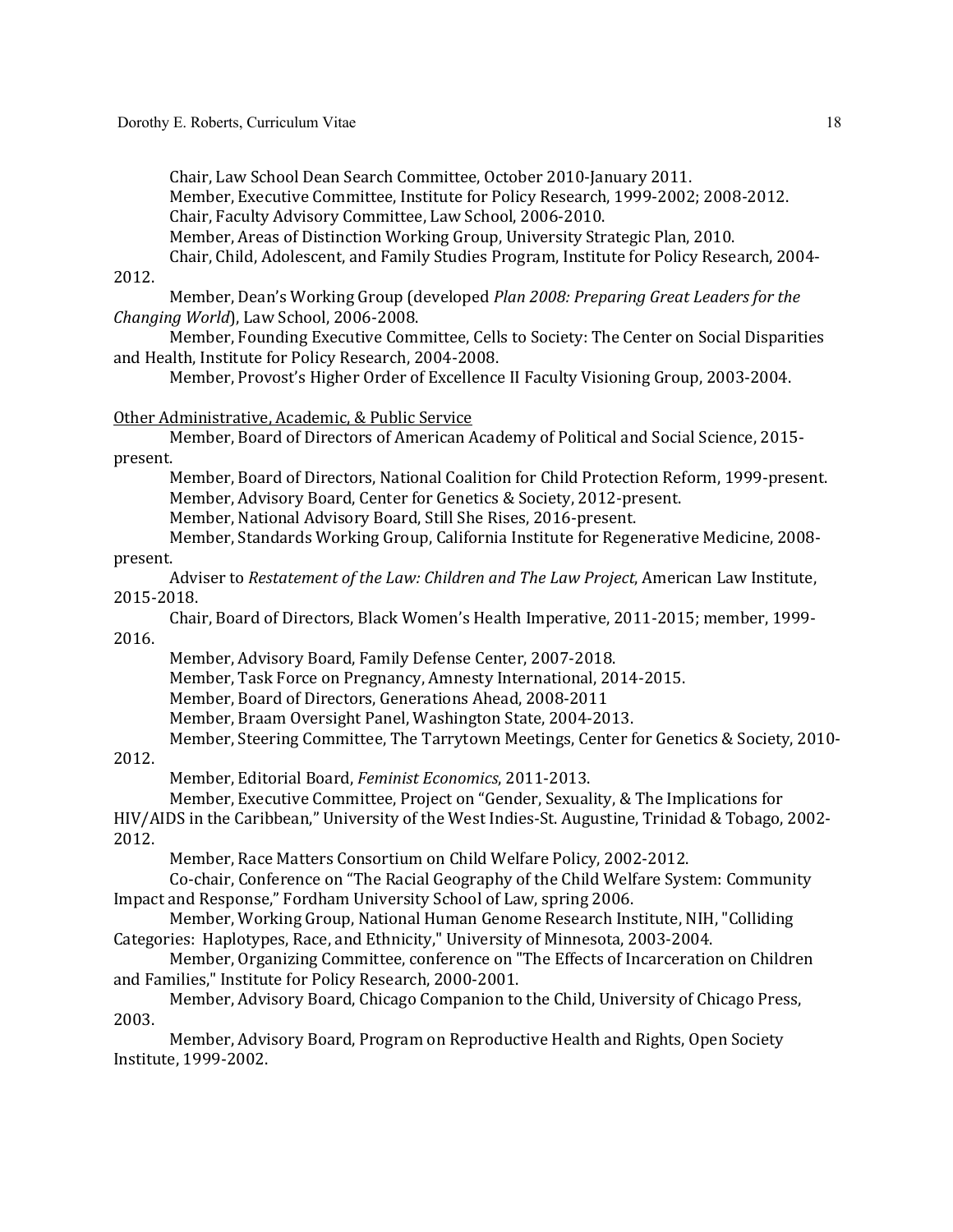Consultant, Robert Wood Johnson Substance Abuse Policy Research Program, "An Ethical and Legal Policy Analysis of State Compelled Loss of Liberty as an Intervention to Manage the Harm of Prenatal Substance Abuse and Drug Addiction," 1997-1999.

Member, Board of Directors, Public Interest Law Center of New Jersey, 1996-2004.

Consultant, Center for Women Policy Studies, Washington, D.C., 1991-1993; 1996-2000. Member, Review Panel, National Institutes of Health, "Studies of the Ethical, Legal, and Social Implications of Research into Human Genetic Variation," 1999.

Manuscript reviewer for many publishers, including Oxford, Cambridge, Stanford, Columbia, Cornell, University of Chicago, University of California, Rutgers, NYU, Routledge, South End, American Sociological Review, Law & Social Inquiry, Sociological Perspectives, Signs, Feminist Studies, Nature Genetics, Science, Justice Quarterly.

#### **Selected Lectures and Presentations**

International (2000-2020)

Panelist, "Regulating Mixed Intimacies in Europe," Euromix Project, VU University, Amsterdam, September 19, 2019.

"Why Birth Justice Matters," Keynote Address, Black Mothers and Childbirth Conference, Black Women's Health and Wellbeing Research Network, London, England, September 23, 2019.

Panelist, "How the Child Protection System Contributes to Poverty and Child Neglect," Law and Society Annual Meeting, Toronto, June 9, 2018.

"How the U.S. Juvenile Justice System Harms Children: Reproducing Social Inequalities and Advocating for Change," Global Forum on Juvenile Justice, Waseda University Law School, Tokyo, Japan, September 6, 2018.

"The Bio-politics of Race and the Paradox of State Violence in the United States," International Political Science Association Annual Meeting, Poznán, Poland, July 27, 2016.

"Reproductive Justice as an Approach to Public Health," Plenary on Caribbean Health and Sustainability, Caribbean Studies Association Annual Meeting, Port-au-Prince, Haiti, June 10, 2016.

"Colonizing and Decolonizing Black Women's Bodies," Closing Keynote, Conference on "Controlling Sexuality and Reproduction, Past and Present," University of Lethbridge, Canada, August 14, 2015.

Opening remarks, Workshop on "Quantifying Race: How Politics, Economics, and Medical Myopia Drive Color-Coded Data," Brocher Foundation, Hermance, Switzerland, June 15, 2015.

"Critical Race Feminism," Conference on Feminist Legal Theory in the United States and Asia: A Transpacific Dialogue," Fudan University Law School, Shanghai, China, May 16, 2015.

"Fatal Invention: The New Biopolitics of Race," McMaster University, Hamilton, ON, October 23, 2014.

"Loving v. Virginia and the Intersection of Family Law and Racial Justice in the United States," International Society of Family Law World Conference, Recife, Brazil, August 8, 2014.

"Fatal Invention: The New Biopolitics of Race in the United States," University of Cusco, Cusco, Peru, August 20, 2013.

"Child Protection as Surveillance in African American Communities," Leverhulme Trust International Network on New Families, New Governance, Melbourne Law School, Melbourne, Australia, April 15, 2013.

"The Intersection of Race and Gender Equality in the United States," Transnational Program on Gender Equality in Society, Waseda University, Tokyo, Japan, March 4, 2013.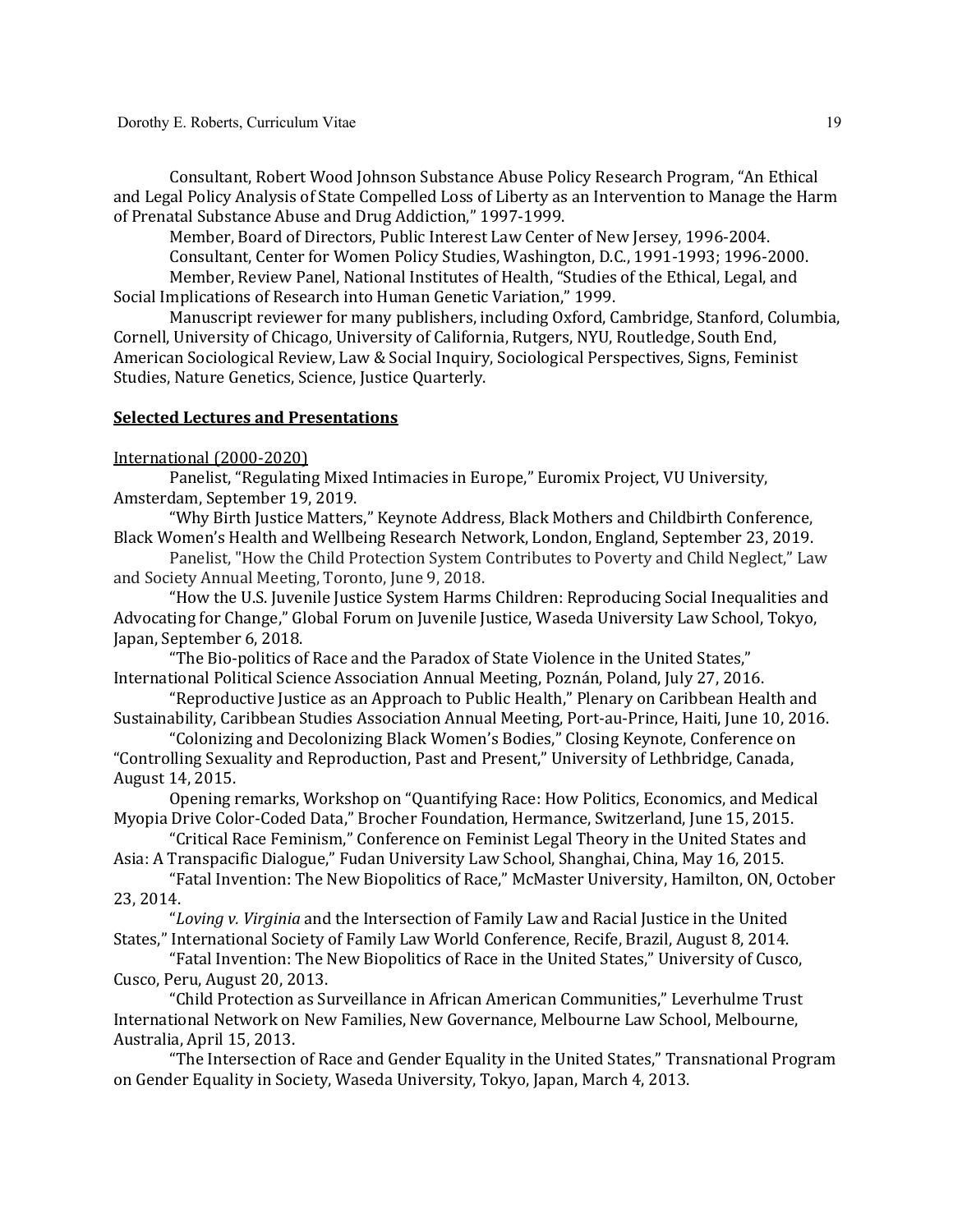"Race, Reproduction, and the New Biocitizen," Plenary Address, South African Sociological Association Annual Congress, Cape Town, South Africa, July 2, 2012.

"Ethical and Legal Questions in the Emerging Field of Oncofertility," International Expert Meeting on New Issues in Ethics and Oncology, University of Heidelberg, May 11, 2012.

"Race, Genomic Science, and the Disciplinary Battle over the Meaning of Humanity," Forum on Contemporary Theory XIV International Conference, Transcending Disciplinary Decadence: Exploring Challenges of Teaching, Scholarship, and Research in the Humanities and the Social Sciences, Jaipur, India, December 19, 2011.

"Applying the Best Interests of the Child to Parents' Decisions about Fertility Preservation," University of Malaga School of Law, Malaga, Spain, June 15, 2011.

"Tracing Racial Roots: Race and Identity in the Genomic Age," University of the West Indies-Cave Hill, Barbados, May 3, 2011.

"Is Race-based Medicine Good for Us?:African-American Approaches to Race, Biotechnology, and Equality," panel on Human Rights, Biomedical Techniques and Ethno-Racial Identity, World Forum on Human Rights, Nantes, France, June 29, 2010.

"The U.S. Welfare State's Punishment of Black Childbearing and Care Giving," Conference on An American Dilemma?: Race/Ethnicity and Welfare States in the U.S. and Nordic Countries, University of Southern Denmark, Odense, Denmark, October 2, 2009.

"Race, Gender, and Genetic Technologies: A New Reproductive Dystopia?," University of British Columbia School of Law and Department of Sociology, Vancouver, B.C., Canada, February 5, 2008.

"Race, Gender and Child Welfare Policy under Neoliberalism," Workshop on The Legal Tender of Gender: International Perspectives on Welfare Law, State Policies and the Regulation of Women's Poverty, International Institute for the Sociology of Law, Onati, Spain, June 8, 2007.

"Race, Population Control and Reprogenetics: Defining Reproductive Risks in the Neoliberal Age," University of Kent, Kent, England, Nov. 25, 2006.

"Race, Population Control and Reprogenetics in the Neoliberal Age," Feminist Approaches to Bioethics Meeting, World Congress of Bioethics, Beijing, People's Republic of China, Aug. 6, 2006.

"Mothering, Race, and State Supervision of Children," York University, Toronto, Canada, Oct. 21, 2005.

"Population Control and Reprogenetics in U.S. Neoliberalism," plenary session,  $10<sup>th</sup>$ International Women & Health Meeting, New Delhi, India, September 24, 2005.

"Racism and Human Rights," The House of World Cultures, Berlin, Germany, Nov. 13, 2004. Discussant, "Transforming Caribbean Discourses on HIV/AIDS," Caribbean Studies Association Annual Meeting, St. Kitts, June 2, 2004.

"Family Planning Policy and Development Discourse in Trinidad & Tobago," Caribbean Studies Association Annual Meeting, Belize City, Belize, May 27, 2003.

"Women, Race, and Citizenship," International Law Association Regional Conference, Bridgetown, Barbados, March 29, 2003.

"Freedom to Choose? Race, Gender, and Reproductive Freedom: US and Caribbean Perspectives," School of Law, University of the West Indies, Cave Hill, Barbados, March 26, 2003.

"Race, Gender, and the Meaning of Reproductive Freedom," Centre for Gender and Development Studies, University of the West Indies, St. Augustine, Trinidad and Tobago, Oct. 9, 2002.

"Race, Genetics, and Reproductive Technologies," conference on Gene Pool, Human Park, Leisure Body, Steirischer Herbst, Graz University of Technology, Graz, Austria, Oct. 12, 2001.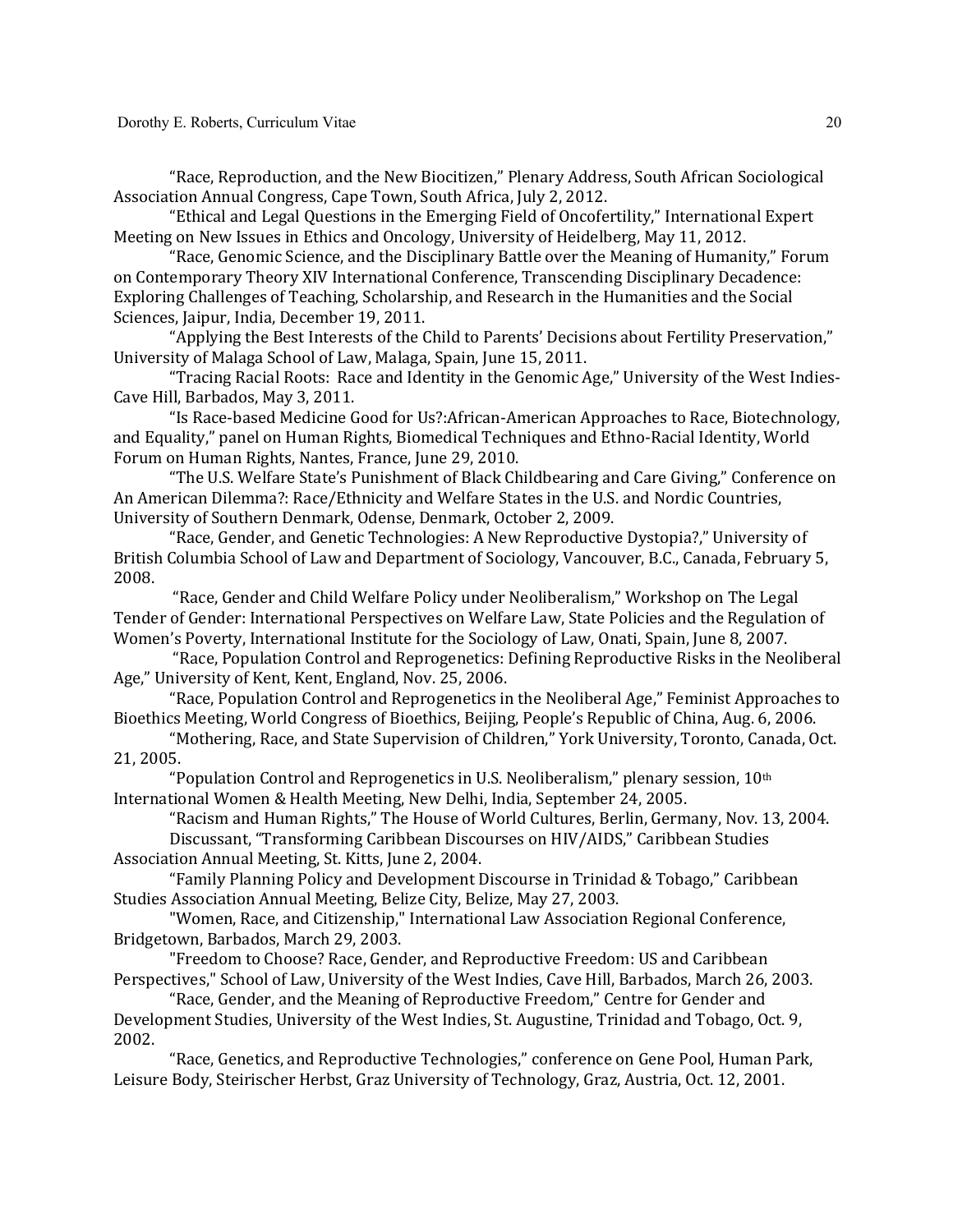Dorothy E. Roberts, Curriculum Vitae

"Race and Reproductive Rights in Historical Perspective," workshop on A Reproductive Health Bill of Rights for Women of Color, Institute for Women and Ethnic Studies, Geneva, Switzerland, April 11, 2000.

### United States (2010-2021)

#### 2021

"Race, Racism and Genetics: Social Issues," Penn Medicine Grand Rounds, Jan. 25, 2021. "Racism, Equity, and Respectful Care," Society for Maternal and Fetal Medicine, Jan. 27,

2021.

"The History and Future of Race, Medicine, and Justice," MLK Day Keynote, Penn Perelman School of Medicine, Feb. 3, 2021.

"Killing the Black Body," UC-Santa Barbara, Feb. 4, 2021.

"What Prison Abolitionists and Family Policing Abolitionists Can Learn from Each Other," Columbia Law School, Feb. 25, 2021.

"Fatal Invention," Biddle Law Library and Penn Biomedical Library, March 1, 2021.

"Racial Inequities and COVID," Davenport University, March 23, 2021.

"Race and Racism in Medicine: Historical and Theoretical Foundations," UCSF School of Medicine, March 24, 2021.

"Race, Racism, and Implicit Bias in Health Care," National Family Planning and Reproductive Health Association webinar, March 25, 2021.

"The Promise and Peril of Biosocial Science," Huber Lecture, Ohio State University, Institute for Population Research, April 6, 2021.

"Reproductive Justice: The Politics of Reproductive Ethics," Keynote, Reproductive Ethics Conference, Institute for Bioethics and Health Humanities, University of Texas Medical Branch, April 9, 2021.

### 2015-2020

"Loving v. Virginia as A Civil Rights Decision," University of Miami Law School Faculty Workshop, January 16, 2015.

Keynote, "Voting Rights and Freedom," Sadie Alexander Conference, Penn Law School, Philadelphia, PA, January 24, 2015.

"Emancipation and the Meaning of Freedom," program on The Great Emancipator and the *Great Central Fair* exhibit, Penn Libraries, University of Pennsylvania, January 29, 2015.

"Historical, Sociological, and Legal Perspectives on U.S. Policies Intended To Prevent Ebola in the United States," meeting of the Presidential Commission for the Study of Bioethical Issues, Washington, DC, February 5, 2015.

"The New Biocitizenship: Genetic Technologies, Disability, and Social Inequality," UCLA Disability Studies Program, Los Angeles, CA, February 19, 2015.

"Fatal Invention: The New Biopolitics of Race," UCLA Law School Critical Race Studies Program, Los Angeles, CA, February 19, 2015.

"Sociology, Biology, and the Racial Politics of Border Crossing," Eastern Sociological Society Annual Meeting, New York, NY, February 28, 2015.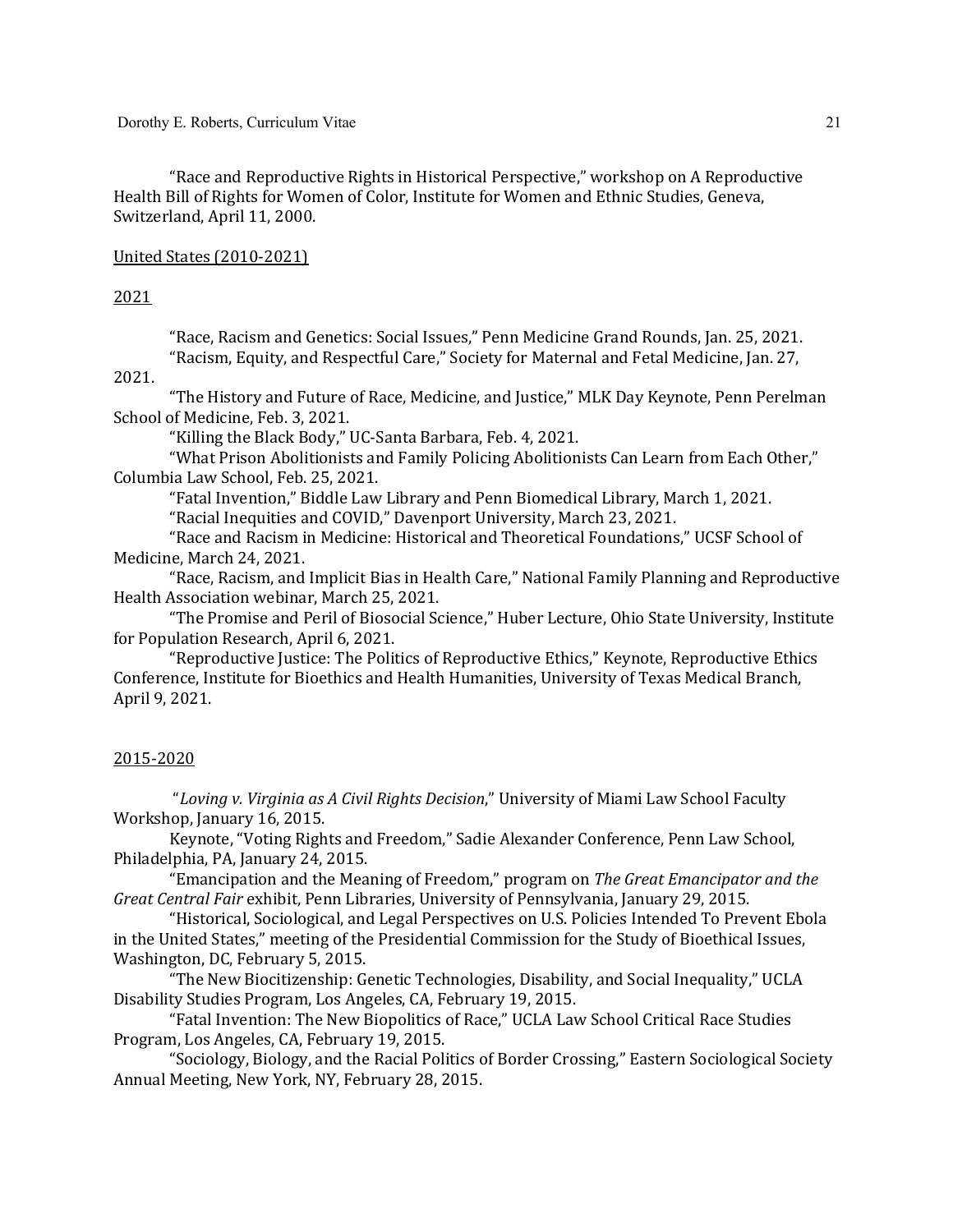"Mistreating Health Inequities: Race, Medicine, and Justice," Begando Lecture, University of Illinois-Chicago School of Medicine, March 11, 2015.

"Fatal Invention: Why the Politics of Race and Science Still Matters," Bowman Lecture, Institute for Research on Race and Public Policy, University of Illinois-Chicago, March 12, 2015.

"Prison, Foster Care, and the Systemic Punishment of Black Mothers," Center for Professional and Applied Ethics, University of North Carolina-Charlotte, March 31, 2015.

"Treating Health Inequities from Slavery to Genomics," Icahn School of Medicine at Mount Sinai, New York, NY, April 9, 2015.

"The Biopolitics of Black Women's Bodies," Sojourner Truth Lecture, George Mason University, Alexandria, VA, April 14, 2015.

Keynote, "Oppressive and Liberating Intersectionalities," 9th Annual Graduate Student Conference, Department of Sociology and Criminal Justice, University of Delaware, April 17, 2015.

Keynote, "Disciplining the Welfare Queen," Conference on "Reframing the Welfare Queen: Work, Privacy and Reproductive Freedom," University of Southern California, April 23, 2015.

"Mistreating Health Inequities," National Institutes of Health, Bethesda, MD, May 8, 2015. Solomon Carter Fuller Award Lecture, American Psychiatric Association Annual Meeting,

#### Toronto, May 18, 2015.

"The Biopolitics of Narrating Health and Justice," Columbia University Oral History Program, June 25, 2015.

"Housing, Social Justice, and Child Welfare," New Jersey Family Reunification Day, Legal Services of New Jersey, New Brunswick, NJ, June 29, 2015.

Keynote, The Future is Ferguson: Speculative Arts and Social Justice, Princeton, Sept. 14, 2015.

"Mistreating Health Inequities," Greenwall Fellows Meeting, Philadelphia, Oct. 5, 2015. "Prison, Foster Care, and the Systemic Punishment of Black Mothers," UC-Irvine

Criminology, Law, and Society; "Fatal Invention," UC-Irvine Law School, Irvine, CA, November 2, 2015.

"The New Biopolitics of Race, Health, and Human Rights, MIT, Cambridge, Nov. 5, 2015.

"Interracial Marriage and Racial Equality: The Role of Segregated Housing," Sullivan Lecture, Capital University School of Law, Nov, 12, 2015.

"The Future of Race and Genomics: Regression or Revolution," Genome Sciences & Policy, Duke University, Durham, NC, Nov. 30, 2015.

"The Problem with Race-Based Medicine," TEDMED Stage Program, Palm Springs, CA, Nov. 20, 2015.

"Race Medicine: Mistreating Health Inequities from Slavery to Genomics," Grand Rounds, Cooper University Hospital, Camden, NJ, Jan. 26, 2016.

2016 Black Alumni Stafford Ellison Wright Scholar-in-Residence Lecture, Occidental College, Los Angeles, CA, Feb. 2, 2016.

Keynote, The Womanist Mystique: A Symposium on Scholarship and Activism, Princeton, Feb. 6, 2016.

"What's So Dangerous about Black Women's Sexuality" and "Liberating Sexuality: Starting with Black Women," Penn Humanities Forum and Alice Paul Center for Research on Gender, Sexuality, and Women, University of Pennsylvania, Feb. 17 and 24, 2016.

"Mistreating Health Inequities: Race, Medicine, and Justice," Drummond Lecture, Saint Louis University, St. Louis, Feb. 26, 2016.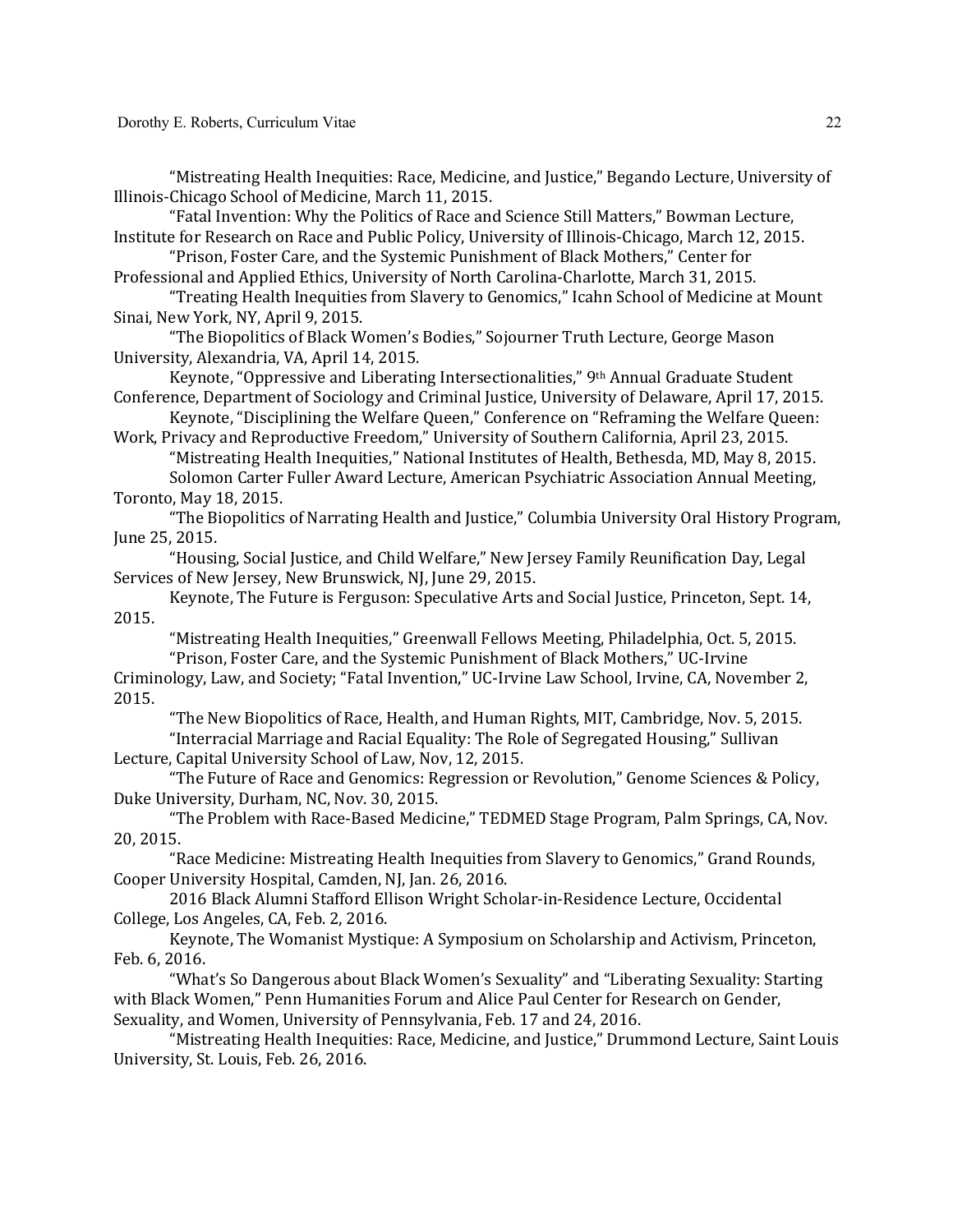"Interracial Marriage and Racial Equality: The Role of Residential Segregation," Tulane Law School, New Orleans, Feb. 29, 2016.

"Interracial Marriage and Racial Equality: The Role of Residential Segregation," University of Florida Levin School of Law, Gainesville, March 14, 2016.

"Prison, Foster Care, and the Systemic Punishment of Black Women and Children," Weyrauch Distinguished Lecture on Family Law, University of Florida, Gainesville, March 15, 2016.

"Race, Health, and Justice in the Genomic Age," American Association for Dental Research Annual Meeting, Los Angeles, March 19, 2016.

Keynote, "Why Baby Markets Aren't Free," Baby Markets Congress, UC-Irvine Law School, April 1, 2016.

"Interracial Marriage and Racial Equality: The Role of Residential Segregation," University of Cincinnati Sociology Department, April 8, 2016.

"The New Biopolitics of Race, Genes, and Justice," Taft Lecture, University of Cincinnati Sociology Department, April 8, 2016.

"Interracial Marriage and Racial Equality: The Role of Residential Segregation," Critical Race Theory Workshop, Columbia Law School, April 12, 2016.

"Crossing the Color Line: Interracial Marriage and Residential Segregation in Chicago, 1930-1960," UC-San Diego, April 28, 2016.

"Crossing the Color Line: Interracial Marriage and Residential Segregation in Chicago, 1930-1960," Russell Sage Foundation, New York, NY, May 4, 2016.

"Why Black Women and Reproductive Justice Matter," Harvard School of Public Health, Cambridge, MA, May 5, 2016.

"Whose Conception of Human Flourishing," Workshop on gene editing and human flourishing, Hastings Center, Garrison, NY, May 16, 2016.

'How U.S. Law Supports White Supremacist and Settler Colonial Child Welfare Displacement," Native American and Indigenous Studies Association Meeting, Honolulu, May 21, 2016.

"The Biopolitics of Race and Paradox of State Violence" and Author Meets Reader, Marie Gottaschalk, *Caught*, Law & Society Annual Meeting, New Orleans, June 4 & 5, 2016.

"Interracial Marriage and Racial Equality in Chicago, 1937-1967," Penn Law Faculty Workshop, June 28, 2016.

Author Meets Reader panel, Alexis Harris, *A Pound of Flesh*, American Sociological Association Annual Meeting, Seattle, August 22, 2016.

Keynote, "Gender, Race, and Dangerous Mothers in the Old and New Bioscience,"

Association for Feminist Epistemologies, Methodologies, Metaphysics, and Science Studies, Notre Dame, October 3, 2016.

"The Racial Gap in Maternal Mortality: Why Reproductive Justice Matters," MacLean Center for Clinical Medical Ethics, University of Chicago, October 5, 2016.

Keynote, "Why Black Sociologists Matter to the Old and New Biosocial Science," Association of Black Sociologists Annual Meeting, Memphis, October 6, 2016.

"Asking the Right Questions," BIOSS Working Group meeting, Russell Sage Foundation, Chicago, October 7, 2016.

"Should Researchers Use Race to Report Human Genetic Variation," NGHRI/NIMHD workshop, NIH, Bethesda, MD, October 24, 2016.

"The Ethics of Biosocial Science," Tanner Lectures on Human Values, Harvard, Nov. 2&3, 2016.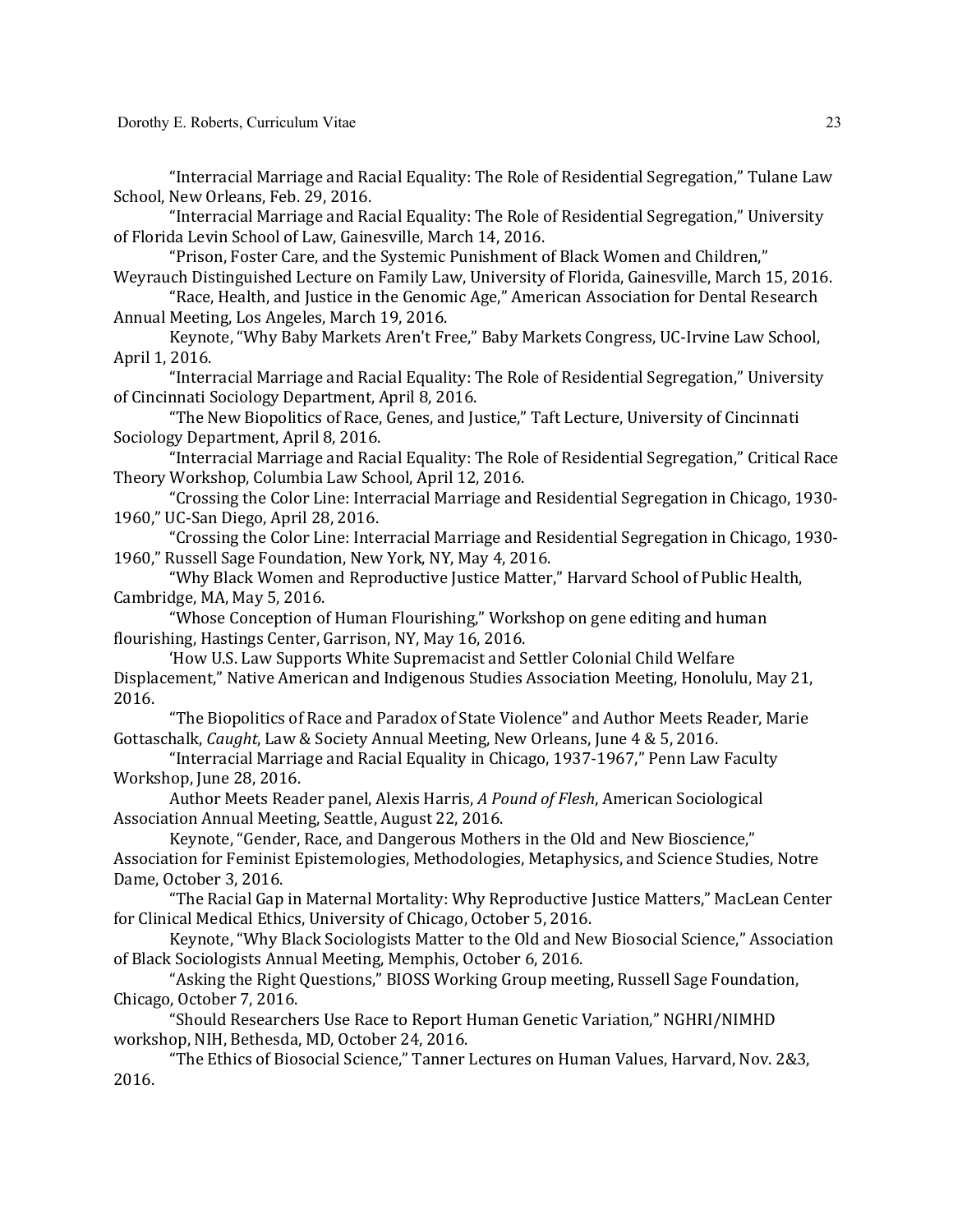Dorothy E. Roberts, Curriculum Vitae

"Family Planning and Reproductive Justice," North American Forum on Family Planning, Denver, Nov. 6, 2016.

"The New Biopolitics of Race, Health, and Justice," Global Health Colloquium, Princeton, November 11, 2016.

"Democratizing Criminal Justice as an Abolitionist Project," Northwestern Law School, Nov. 18, 2016.

Panelist, "Race-Reproductivities," American Anthropological Association Annual Meeting, Minneapolis, Nov. 20, 2016.

Keynote, Symposium on "Critical Race Theory and Health Sciences," Boston University School of Law, Jan. 20, 2017.

"Killing the Black Body," Strand Bookstore, New York, NY, Feb. 21, 2017.

"The Problem with Race-based Medicine," University of Virginia School of Medicine, Feb. 17, 2017.

"Mistreating Health Inequities in the Genomic Age," Levine Cancer Center, Charlotte, NC, Feb, 24, 2017.

"Fatal Invention," Penn Alumni Reading Club, Feb. 28, 2017.

"Shades of Shackles: Black Women, Incarceration, and Reproductive Justice," Paul Robeson Cultural Center, Rutgers-New Brunswick, March 2, 2017.

Panelist, Program on "Reproductive Rights in Historical Context," New York Historical Society, March 5, 2017.

"Henrietta Lacks and the Future of Race, Science, and Justice," University of Missouri School of Law, Columbia, MO, March 6, 2017.

"Mistreating Health Inequities in the Genomic Age," University of Texas-Austin Department of Sociology and School of Medicine, March 7, 2017.

Discussant, Ange-Marie Hancock, "America, Your Free Speech Update Is Ready," Penn Program on Democracy Citizenship and Constitutionalism," March 16, 2017.

"Killing the Black Body: Twenty Years of Reproductive Violence and Justice," North Carolina State University Women's Center, Raleigh, NC, March 23, 2017.

"Killing the Black Body," Revolution Books, New York, NY, March 30, 2017.

"Killing the Black Body," Bucknell University, Lewisburg, PA, April 4, 2017.

"Killing the Black Body Redux: Twenty Years of Reproductive Violence and Justice," Minx Auerbach Lecture, Women's and Gender Studies, University of Louisville, April 6, 2017.

"Scientific Delusions About Race," Mamie Clark and Kenneth B. Clark Distinguished Lecture, Columbia University, April 13, 2017.

Keynote, "Why Reproductive Justice Matters," Conference on "Moving Forward: Protecting and Promoting Reproductive Health," Department of Obstetrics & Gynecology, Penn Medicine, April 19, 2017.

"Prisons, Foster Care, and the Systemic Punishment of Black Mothers," University of Connecticut School of Law, Hartford, CT, April 26, 2017.

"Killing the Black Body: A Retrospective," Henry Louis Gates, Jr., Lecture, Department of African American Studies, Yale, New Haven, CT, April 27, 2017.

Critique of the Neuroscience of Poverty, Symbioses: Biosocial Research Network meeting, The New School, NYC, June 6, 2017.

"The Problem with Race-based Medicine," Penn Trustees Luncheon, June 15, 2017.

"What's Race Got To Do with Medicine?," Diversity Lecture Series, Children's Hospital of Philadelphia, June 20, 2017.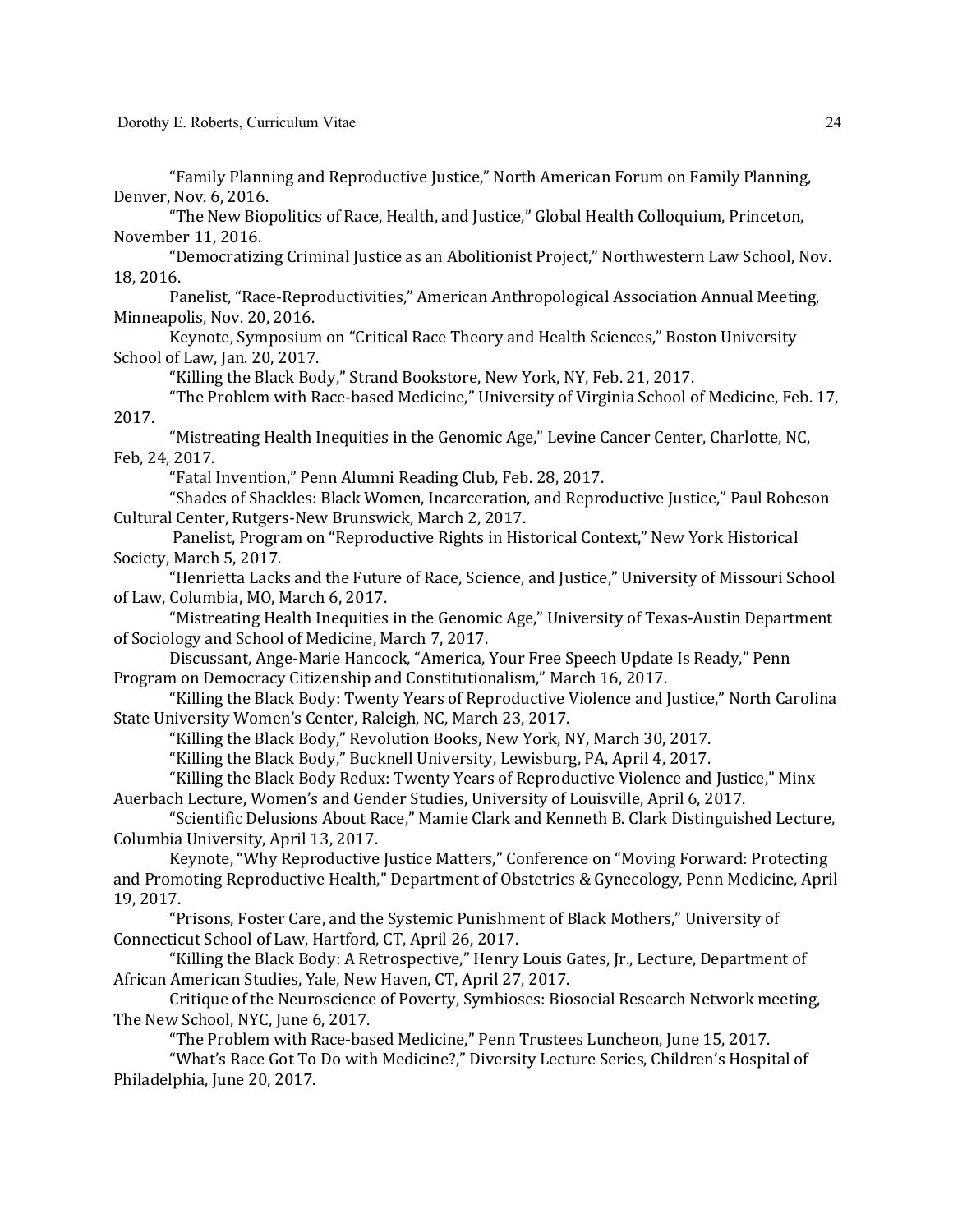Alondra Nelson's *The Social Life of DNA*, Author Meets Critic panel, American Sociological Association Annual Meeting, Montreal, Canada, August 15, 2017.

Keynote, Why Birth Justice Matters to Reproductive Justice," Decolonize Birth Conference, September 24, 2017.

"Leveraging Legal and Critical Race Theory Interventions," Cobb Institute, University of Connecticut, October 7, 2017.

"Criminal Law as Racial Violence: An Abolitionist Approach," Under the Gun Conference, Penn Africana Studies Department, October 19, 2017.

Conversation with Brent Staples on *Loving v. Virginia*, New York Historical Society, October 24, 2017.

"The Role of Reproductive Justice in Promoting Health Equity," American Public Health Association Annual Meeting, Atlanta, GA, November 8, 2017.

"Interracial Marriage in Chicago, 1937-1967: The Book Project," Northwestern University Sociology Colloquium, Evanston, IL, November 9, 2017.

Participant, Abolitionist Feminisms Roundtable, Critical Prison Studies Caucus, American Studies Association Annual Meeting, Chicago, IL, November 11, 2017.

"Racism and The New Racial Science," ISS Annual Lecture, Cornell University, Nov. 16, 2017. "Killing the Black Body Twenty Years Later," Celebration of Killing the Black Body

Twentieth Anniversary, Columbia University, November 20, 2017.

"The Problem with Race-Based Medicine," Sadoff Lecture, College of Physicians, Philadelphia, December 5, 2017.

"Why Midwives Matter to Reproductive Justice," Penn Nursing School Midwifery Program Graduation Ceremony, December 9, 2017.

"The Most Shocking and Inhumane Inequality,"  $35<sup>th</sup>$  Annual Martin Luther King, [r. Scholarship Breakfast," Rowan University, January 15, 2018.

"What's Race Got to Do with Medicine?", University of Vermont Medical School, January 17, 2018.

"Reparations Now,"37<sup>th</sup> Annual Edward Sparer Symposium, Penn Law, January 19, 2018.

"Fatal Invention: Re-creating Race in the Genomic Era," University of Massachusetts-Amherst, February 22, 2018.

"Reproductive Justice: Where We've Been, Where We Have to Go," Abortion Care Network Annual Meeting, Atlanta, GA, March 5, 2018.

"Fatal Invention: Re-creating Race in the Genomic Era," Dominican University, March 17, 2018.

"Killing the Black Body: Twenty Years Later," Mansfield Lecture, Roosevelt University, Chicago, IL. March 29, 2018.

"The Most Shocking and Inhumane Inequality: Thinking Structurally About Persistent Poverty and Racial Health Inequities," MLK50 Symposium, University of Memphis, April 2, 2018.

"The Role of Race in Scientific Research and Medicine," James Brister Society 25<sup>th</sup> Annual Meeting, April 7, 2018.

"Introductory Remarks," Symposium on Ordering the Human: Global Science and Racial Reason, Penn Program on Race, Science, and Society, April 12, 2018.

"Mistreating Health Inequities in the Genomic Age," Kimmel Medical Center, Thomas Jefferson University, April 24, 2018.

Closing Keynote, Association of Black Sociologists Annual Meeting, Philadelphia, August 10, 2018.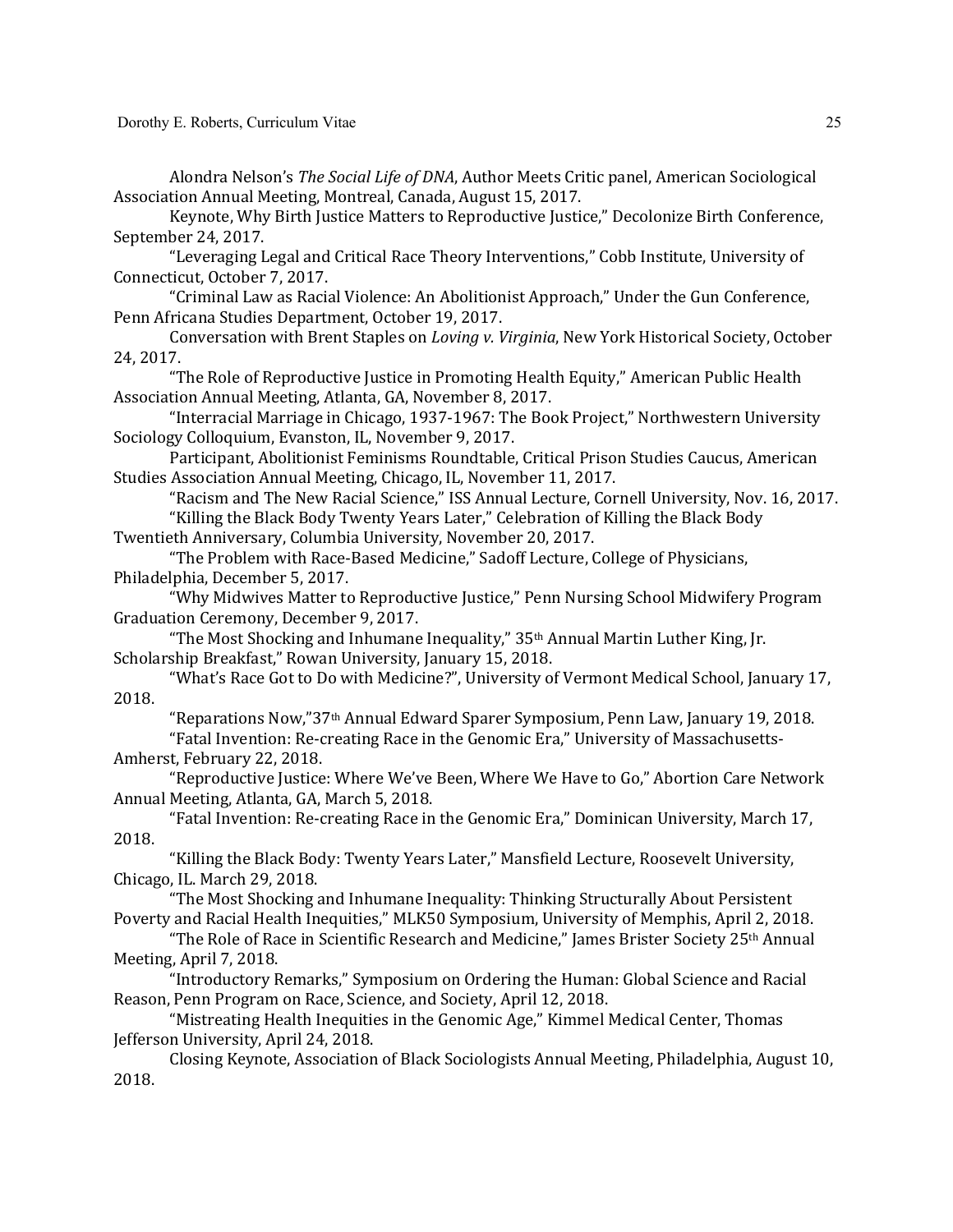Chair and discussant, "Feeling Race in Our Genes," American Sociological Association Annual Meeting, Philadelphia, August 14, 2018.

"Does Race Exist: Exploring The Future of Genetics, Ancestry, and Medicine," The Franklin Institute, Philadelphia, PA, September 12, 2018.

"Mistreating Health Inequities in the Genomic Age," Barnes-Jewish Hospital, St. Louis, MO, September 13, 2018.

"Why Intersectionality Matters Now," Keynote conversation with Kimberlé Crenshaw, HLS65, Harvard Law School, September 14, 2018.

"Killing the Black Body: The Urgency of Reproductive Justice," Old Dominion University, Norfolk, VA, September 25, 2018.

Moderator, "A Conversation between Anita Hill and Kimberlé Crenshaw: Sexual Harassment from Congressional Testimony to the #MeToo Movement," University of Pennsylvania, Oct. 10, 2018.

"Fatal Invention: Racism and the New Racial Science," Macalester College, St. Paul, MINN, October 11, 2018.

"Mistreating Health Inequities in the Genomic Age," Connecticut Hospital Association Health Equity Symposium, October 16, 2018.

Discussant, "Black Women's Reproductive Health," American Public Health Association Annual Meeting, San Diego, Nov. 13, 2018.

"Race, Racism, and the New Racial Science," University of Maryland-Baltimore County, Nov. 14, 2018.

"Race, Racism, and the New Racial Science," Yale Law School, Nov. 29, 2018.

"Mistreating Health Disparities in the Genomic Age," Dillard Lecture, Yale Medical School, Nov. 29, 2018.

"The Problem with Race-based Medicine," Philadelphia College of Osteopathic Medicine, Jan. 17, 2019.

"Race, Medicine, and Justice," Hospital of the University of Pennsylvania, Jan. 24, 2019.

"Race, Science, and Justice," George Abel and Mathilde Schwab Dreyfous Lecture, Tulane Law School, Feb. 7, 2019.

Panelist, "Transcending Racial Boundaries in Human Genetic Research," American Association for the Advancement of Science Annual Meeting, Washington, DC, Feb. 16, 2019.

"Killing the Black Body Revisited in the Era of Black Lives Matter," Arizona State University, Feb. 21, 2019.

"Race, Science, and Justice," UCLA Luskin School of Public Affairs, March 6, 2019.

Opening roundtable & moderator, panel on Slavery and Medicine, Symposium on Penn and Slavery, April 2-4, 2019.

"Mistreating Health Inequities in the Genomic Age," Keynote, Health Equity Week, Perelman School of Medicine, April 5, 2019.

"Digitizing the Carceral State," Harvard Law Review Abolition Symposium, April 11, 2019. "The Problem with Race-Based Medicine," Betsy Wood Knapp '64 Lecture, Wellesley

College, April 30, 2019.

"Reproductive Justice: The Way Forward," Keynote, NARAL-North Carolina, May 15, 2019.

"Why Midwives Matter to Reproductive Justice," Keynote, American Academy of Nurse Midwives Annual Meeting, May 19, 2019.

"Imagine New Suns," Commencement Address, Rutgers University-Newark, May 22, 2019.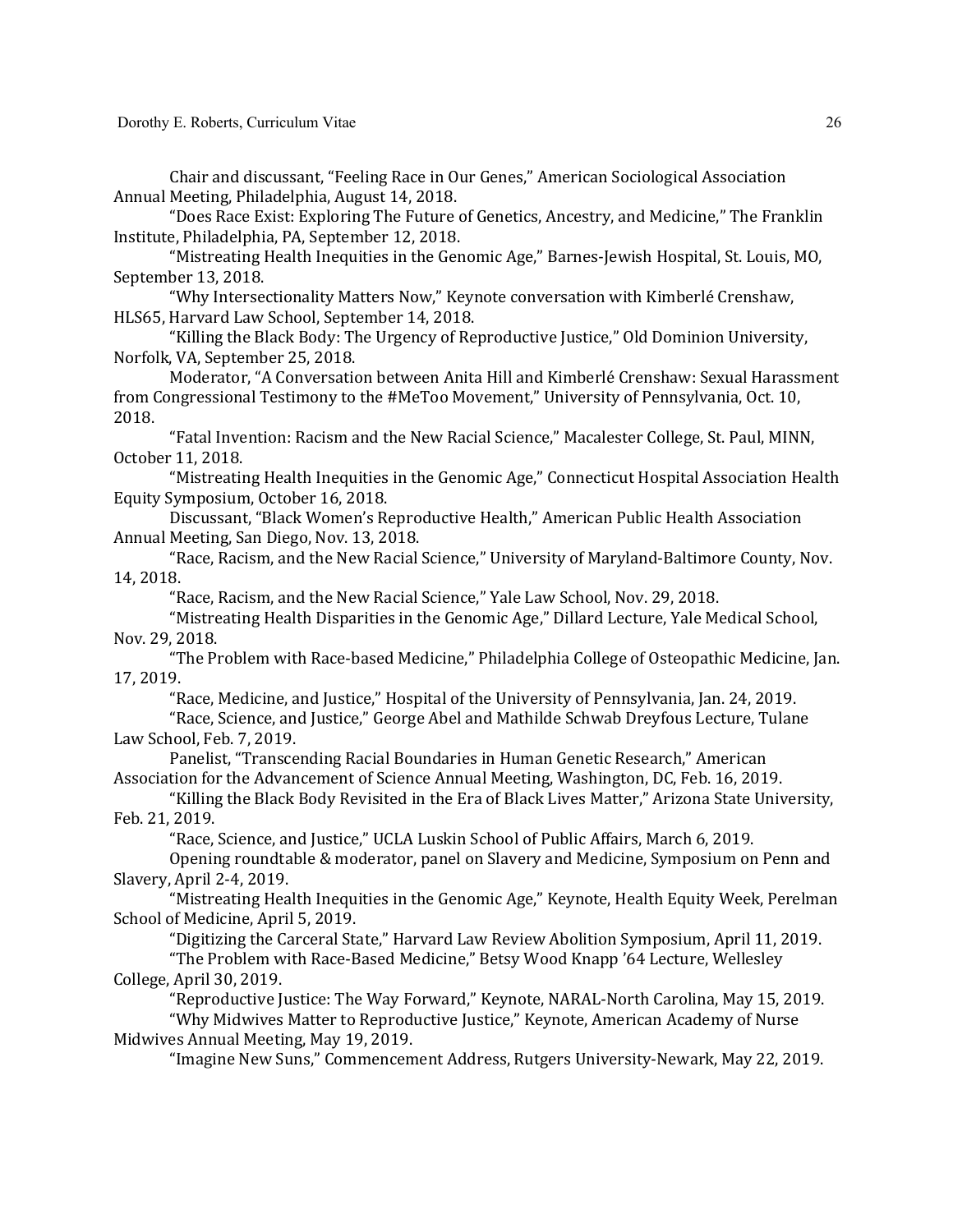"Mistreating Health Inequities in the Genomic Age: The Need for Reproductive Justice and Structural Competency," Obgyn Grand Rounds, UC-San Francisco Hospital, June 4, 2019.

"Medicine, Prediction, and the Biological Concept of Race," Simon Institute, University of California-Berkeley, June 5, 2019.

University of Pennsylvania Hospital, Neurology Grand Rounds, June 26, 2019.

"Race, Social Science, and Legal Activism: Framing the Issues, American Sociological Association Annual Meeting, NYC, August 12, 2019.

"Abolition Constitutionalism, Penn Law Faculty Colloquium, September 10, 2019.

"Race, Science, and Justice," Frank G. and Jean M. Chesley Lecture, Carleton College, Northfield, MN, October 1, 2019.

"Mistreating Health Inequities in the Genomic Age," Keynote Address, Race, Health, and Justice Symposium, University of Washington, October 11, 2019.

"Race, Medicine, and Justice," Keynote Address, Diversity and Health Care Symposium, Ramapo College, Mahwah, NJ, October 21, 2019.

"Intersectionality and The Law," Conversation with Kimberlé Crenshaw, Penn Law, October 22, 2019.

"Race, Public Health, and Justice," Keynote Address, Society for the Analysis of African American Public Health Issues (SAAPHI) Annual Meeting, Philadelphia, November 2, 2019.

Panelist and featured speaker, American Public Health Association Annual Meeting, November 5, 2019.

"Reproductive Rights and Justice," Trustees Council of Women, University of Pennsylvania, November 8, 2019.

"Race, Science, and Justice, Texas A&M Global Health Humanities Initiative, Nov. 14, 2019.

"Mistreating Health Inequities in the Genomic Age," Rice University Center for Humanities Research, November 15, 2019.

"Abolition Constitutionalism," Harvard Law Review Supreme Court Foreword Forum, Harvard Law School, Cambridge, MA, November 18, 2019.

"Race, Gender, Medicine & Justice," Drexel Medical School, December 4, 2019.

"Dr. King's Vision of Health and Justice," MLK Lecture, Emory Law School, January 23, 2020.

"Thinking Structurally about Racism and Health in the Genomic Age," American Psychoanalytic Association Meeting, NYC, February 14, 2020.

"Thinking Ethically and Structurally about Race and Racism," National Academies of Science, February 26, 2020.

"Foster Care Abolition," Eastern Sociological Society, Philadelphia, February 28, 2020.

"Introduction," Panel on Modern Efforts to Implement Reparations, and "Reflections on Sadie Tanner Mossell Alexander," Penn BLSA Annual Sadie Alexander Conference and Gala, February 29, 2020.

"Abolition Constitutionalism," Owen J. Roberts Lecture, Penn Law, March 3, 2020.

"Abolition Constitutionalism," Henry J. Miller Distinguished Lecture, Georgia State University Law School, March 5, 2020.

"Abolition Constitutionalism," Harvard Law School Public Law Workshop (via Zoom), March 11, 2020.

"Race, Genomics, and Polygenic Risk Scores: The Social Issues," NHGRI Annual Research Training and Career Development Meeting (via Zoom), March 31, 2020.

"COVID and Black Communities: The History and Future of Race, Health and Justice," CHOP, June 17, 2020.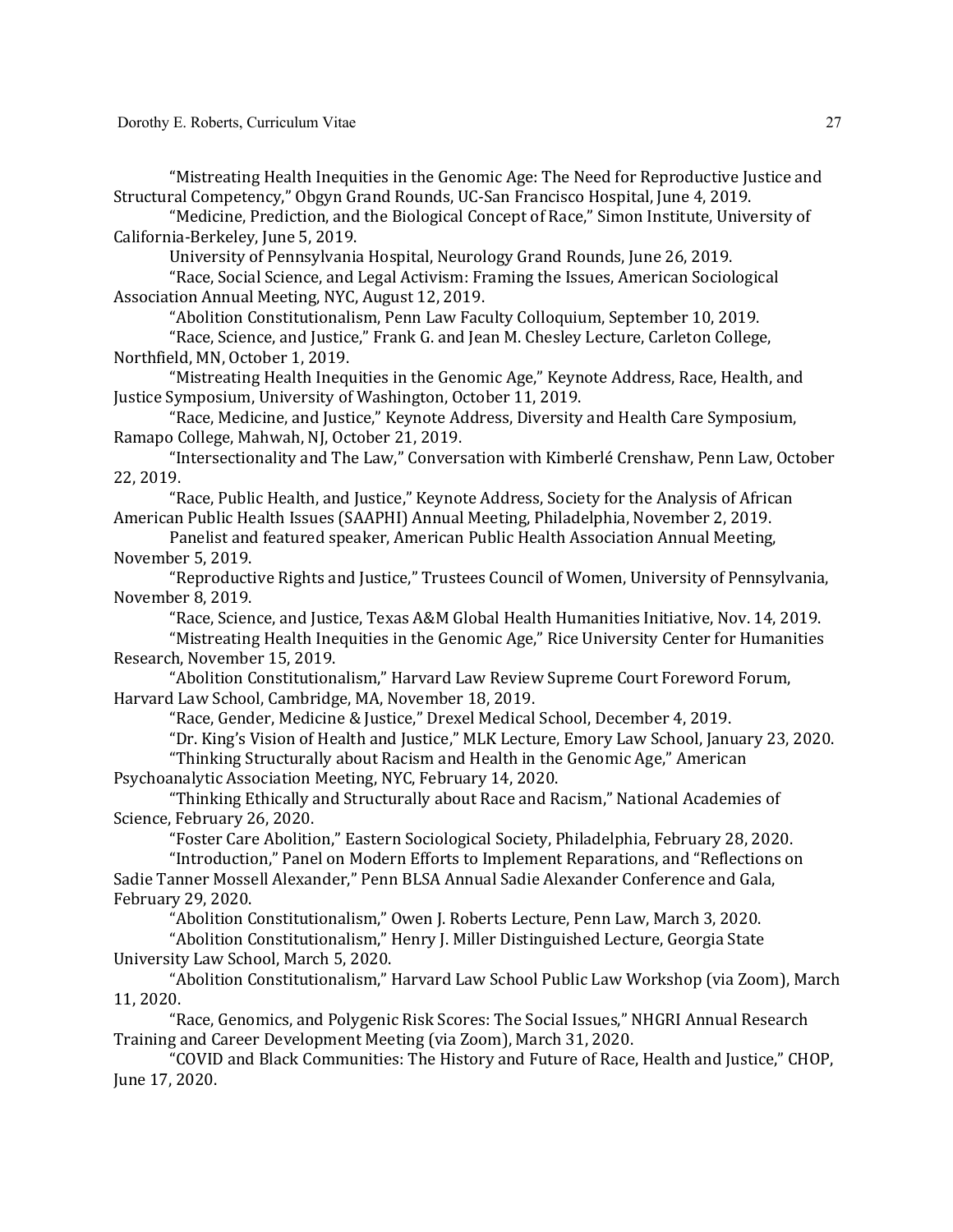"Race Correction: Health, Racism, and the Meaning of Race," Vanderbilt, Aug. 6, 2020. "Fatal Invention," Yale Medical School, August 18, 2020.

"Killing the Black Body: Race, Gender, and Prison Abolition," LA Lakers, August 26, 2020. "Abolition and the Policing of Black Mothers," Baruch Black Studies, Oct. 22, 2020. Keynote, Rise Magazine 15<sup>th</sup> Anniversary, Oct. 28, 2020.

"Shattered Bonds," San Francisco Court Appointed Special Advocates, Oct. 29, 2020. "Killing the Black Body," Boston College, November 3, 2020.

Keynote, "Race, Racism, and Implicit Bias in Health Care," Association of Women's Health, Obstetric and Neonatal Nurses Convention, November 4, 2020.

"The Biology of Racism," American Anthropological Association Annual Meeting, Nov. 6, 2020.

"Abolition Constitutionalism," University of Chicago Law School, Nov. 9, 2020.

"Fatal Invention," Bowman Lecture, University of Chicago Medical School, Nov. 12, 2020. "Abolition Constitutionalism," Harvard Law School, December 2, 2020.

"Fatal Invention," Northwestern Feinberg School of Medicine, December 18, 2020.

#### 2010-2014

Keynote, "The New Biopolitics of Race and Health," Martin Luther King Day Reflection and Commemoration, DePaul Law School, January 18, 2010.

"What's Wrong with Race-Based Medicine?: Genes, Drugs, and Health Disparities," 2010 Dienard Memorial Lecture on Law & Medicine, University of Minnesota Consortium on Law, Health & the Life Sciences, February 3, 2010.

"Reproductive Justice and the New Biopolitics of Race," International Women's Day Lecture, Northeastern Illinois University, March 8, 2010.

Panelist, "Who Owns Your Body?," discussion with Rebecca Skloot of "The Immortal Life of Henrietta Lacks," Center for Bioethics, Science and Society, Northwestern University, March 10, 2010.

"Race, Gender, Disability and Genetic Technologies," Closing Plenary, Political Intersectionality: Disrupting Hierarchies and Transforming Movements, 4<sup>th</sup> Annual Critical Race Studies Symposium, UCLA Law School, March 13, 2010.

"Race and the New Biocitizen," Distinguished Visiting Lecture Series, University of Baltimore School of Law, March 26, 2010.

"Race and the New Biocitizen," Emory Diversity Lecture, Emory University, March 29, 2010.

"Dependency and New Paradigms of Racialization," American Association of Law Schools Mid-year Meeting, New York, NY, June 9, 2010.

Keynote, "Understanding Racial Disproportionality and Racial Disparities in the 21<sup>st</sup> Century," Oregon Commission on Children and Families, Casey Family Programs, Governor's Child Welfare Equity Task Force, Black Parent Initiative, Inc., Portland, OR, June 21, 2010.

Plenary, "Race and the New Biocitizen," Conference on Beyond Therapy: Exploring Enhancement and Human Futures," The Center for Bioethics and Human Dignity, Trinity International University, July 16, 2010.

Plenary, "Society and Politics" & "Race, Gender and Genetic Technologies," The Tarrytown Meetings, Center for Genetics & Society, Tarrytown, NY, July 27 & 28, 2010.

"The New Biopolitics of Race and Health," Suffolk University School of Law, Sept. 13, 2010.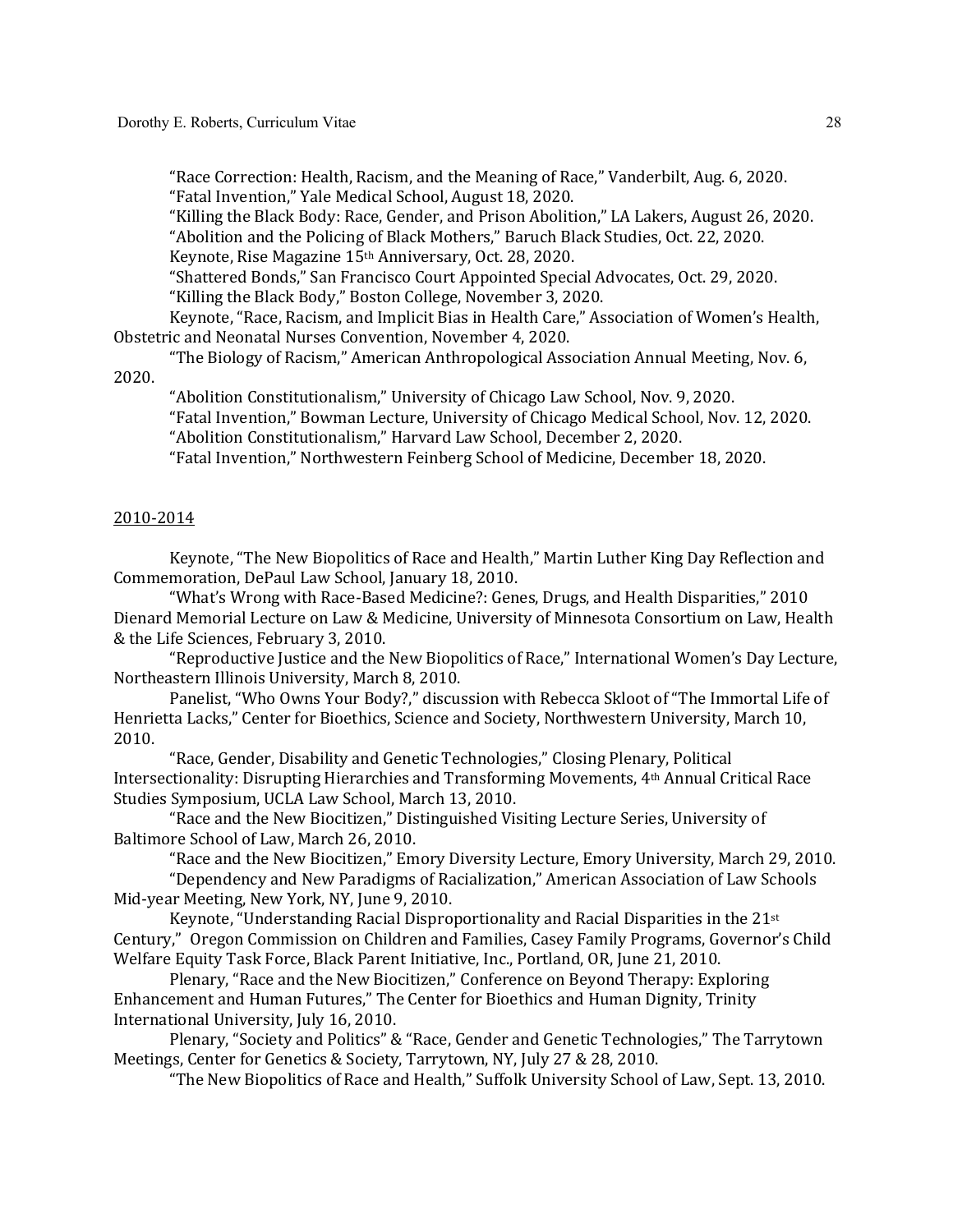Keynote, "The New Biopolitics of Race and Health," Clifford Symposium: "Beyond RX: Global Health," Middlebury College, September 24, 2010.

Plenary, "From Morality to Public Policy," Open Hearts, Open Minds and Fair Minded Words: A Conference on Life and Choice in the Abortion Debate, Princeton, October 16, 2010.

"Collateral Consequences and the New Biopolitics of Race," Seventh Annual Wiley A. Branton/Howard Law Journal Symposium, Collateral Consequences: Who Really Pays the Price for Criminal Justice?, October 29, 2010.

Panelist, "RX for the FDA," Emerging Paradigms in Critical Mixed Race Studies," DePaul University, November 5, 2010.

Presidential Roundtable Discussion: Gender, Power, Politics, Social Science History Association Annual Conference, Chicago, November 19, 2010.

"The Biopolitics of Race and Health," Johns Hopkins University, Nov. 22, 2010.

"The Politics of Racial Disproportionality," Conference on Race and Child Welfare, Harvard Law School Child Advocacy Project, Jan. 28, 2011.

"Race and the New Biocitizen," University of Florida College of Law, February 18, 2011. "HIV/AIDS and the Tension in Race-conscious Policies," Public Forum on Race, HIV, and The Obama Administration, University of California-Berkeley School of Law, March 4, 2011.

"The Social, Economic, and Political Context of Fertility Preservation," DePaul Law School, March 11, 2011.

"Race, Prison, and Foster Care: The Systemic Punishment of Black Mothers," UCLA Law School, April 6, 2011.

Keynote, "Race, Gender, and Biopolitics in the Genomic Age," Carter G. Woodson Institution, 30<sup>th</sup> Anniversary Symposium, University of Virginia, April 7, 2011.

"High Tech Reproduction, Social Inequality, and the New Biocitizen," panel on Social Control of Women's Bodies, Law & Society Association Annual Meeting, San Francisco, June 2, 2011.

"Reproductive Justice: What It Means and Why It Matters," Section of Family Planning  $&$ Contraceptive Research, Department of Obstetrics & Gynecology, University of Chicago Medical School, June 23, 2011.

"The Racial Geography of Child Welfare: Exploring the Paradox," Institute for Policy Research and Sciences Po (Paris), Northwestern University, June 24, 2011.

"A Reproductive Justice Approach to Genetic Technologies," Plenary Talk, SisterSong Women of Color Reproductive Justice Collective Annual Conference, Miami, FL, July 15, 2011.

"Fatal Invention: How Science, Politics and Big Business Re-create Race in the Twenty-first Century," Woodrow Wilson International Center for Scholars, Washington, D.C., July 22, 2011.

"What's the Harm in Human Biotechnologies?" Closing Plenary, Second Annual Tarrytown Meeting, Center for Genetics & Society, Tarrytown, NY, July 27, 2011.

"The Politics of Racial Disproportionality," Conference on Dismantling Structural Racism, TimeBanks USA, Brown University, August 4, 2011.

"Fatal Invention: How Science, Politics, and Big Business Re-create Race in the Twenty-first Century," Center for Genetics & Society and Generations Ahead, Berkeley, CA, September 20, 2011; Center for Genetics & Society, Ms. Foundation, and Feminist Majority, Beverly Hills, CA, September 22, 2011.

"Fatal Invention: How Science, Politics, and Big Business Re-create Race in the Twenty-first Century," NYU Sociology Department, October 2, 2011.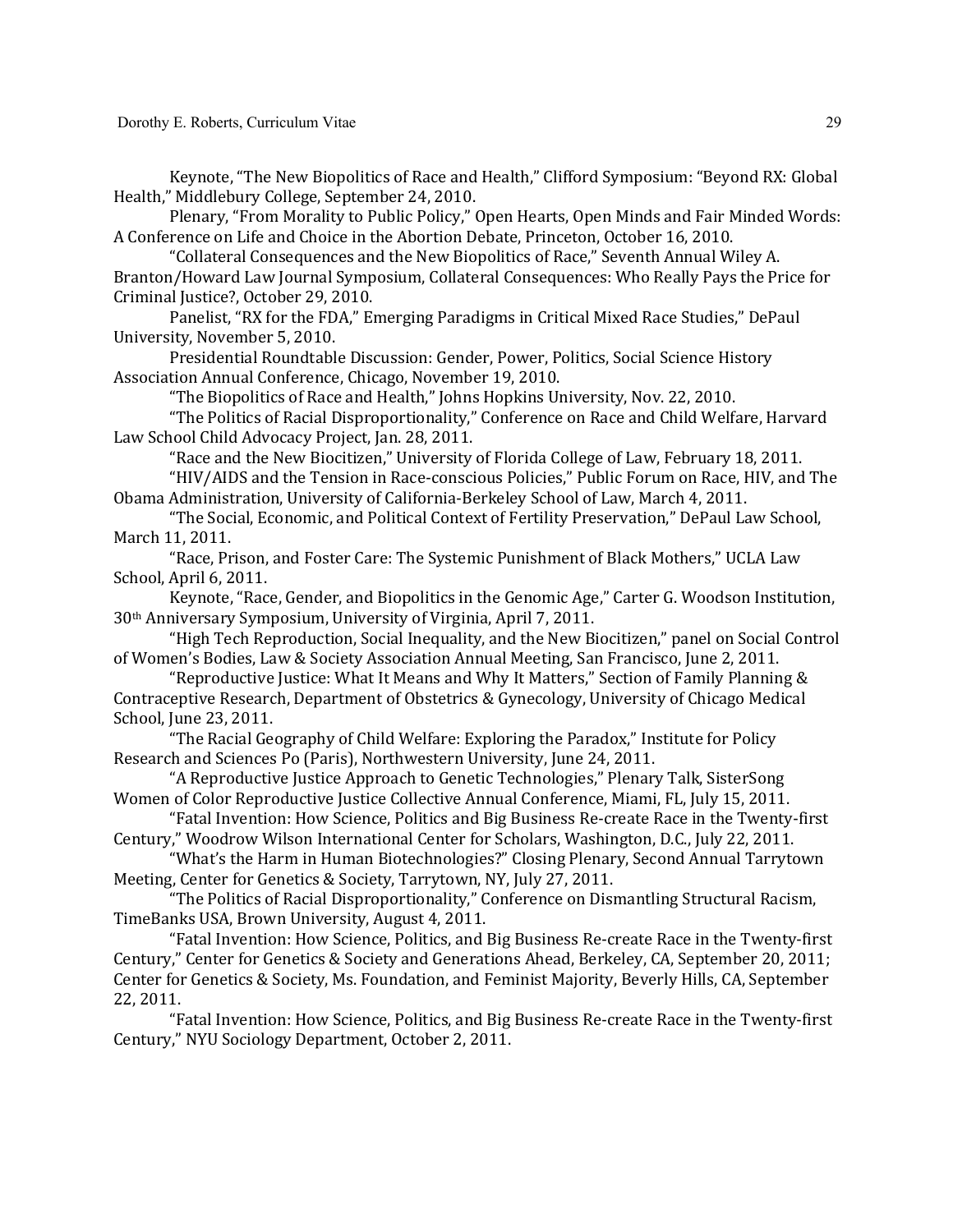Dorothy E. Roberts, Curriculum Vitae

"Fatal Invention: How Science, Politics, and Big Business Re-create Race in the Twenty-first Century," Robert Wood Johnson Foundation Investigators in Health Policy Research Annual Meeting, Princeton, NJ, October 13, 2011.

"Race and the New Biocitizen," Hull Lecture, Department of Feminist Studies and Multicultural Center, University of California-Santa Barbara, October 18, 2011.

"Fatal Invention: How Science, Politics, and Big Business Re-create Race in the Twenty-first Century," Albany Law School, Russell Sage College, and Albany Public Library, October 20-22, 2011.

"The Politics of Racial Disproportionality," Fauri Conference on The Color of Children in the Child Welfare System, University of Michigan School of Social Work, November 11, 2011.

"Racial Profiling in Biomedical Research," NIH Bioethics Seminar, Bethesda, MD, November 16, 2011. 

"Race, Gender, and Genetic Technologies," Presidential panel on "Reproducing citizenship, nations, and states: Biopolitics of gender, race, generations, and species," Social Science History Association Annual Meeting, Boston, MA, November 18, 2011.

Panelist, "The Human Genome and Human Health: Will the Promise Be Fulfilled?" Council on Responsible Genetics and American Museum of Natural History, New York, November 30, 2011.

"Fatal Invention: How Science, Politics, and Big Business Re-create Race in the Twenty-first Century," Illinois Humanities Council, Chicago Cultural Center, December 14, 2011.

"Race, Prison, and Foster Care: The Systemic Punishment of Black Mothers," UCLA Law Review Symposium, "Overpoliced and Underprotected," January 27, 2012.

"Race, Gender, and the New Biocitizen," Jessie Daniel Ames Lecture, Southwestern University, Austin, TX, February 7, 2012.

"Lessons from the BiDil Story," program on "Race in Medicine: A Dangerous Prescription," Multiracial Americans of Southern California, UCLA Mixed Student Union, UCLA Office of Residential Life, UCLA, February 11, 2012.

"Fatal Invention: The New Biopolitics of Race and Health," Marion Thompson Wright Lecture Series, Rutgers University, Newark, NJ, February 18, 2012.

"A 15<sup>th</sup> Anniversary Edition of *Killing the Black Body*," Session on the 15<sup>th</sup> Anniversary of *Killing the Black Body*, Eastern Sociological Society Annual Meeting, New York, NY, Feb. 24, 2012.

"Fatal Invention," book discussion sponsored by Institute for Policy Research and YWCA Evanston/North Shore, Evanston, IL, February 29, 2012.

"Race, Gender, and the New Biocitizen," Oberlin College, March 15, 2012.

"A New Vision for Race in Science and Biotechnology," Transforming Race Conference, Kirwan Institute, Ohio State University, March 16, 2012.

"Fatal Invention," University of Texas-San Antonio, March 21, 2012.

"Fatal Invention: Re-creating Race in the Twenty-first Century, Hamilton College, April 18, 2012.

"Race and the New Biocitizen," Keynote, Race & Gender, State & Capital: A Symposium on the Work of Dorothy Roberts, University of California-Irvine, May 4, 2012.

"Current Controversies in Child Welfare Policy," 19<sup>th</sup> Annual Children's Justice Conference, Washington State Department of Social & Health Services, May 15, 2012.

Author Meets Reader Panel on "Fatal Invention," Law & Society Meeting, Honolulu, HI, June 8, 2012.

"Biopolitical Autobiography," Opening Plenary; "From Access to Racial Justice," Working Session on Community Advocacy and Participation, The Tarrytown Meetings III, Center for Genetics & Society, Tarrytown, NY, July 23-24, 2012.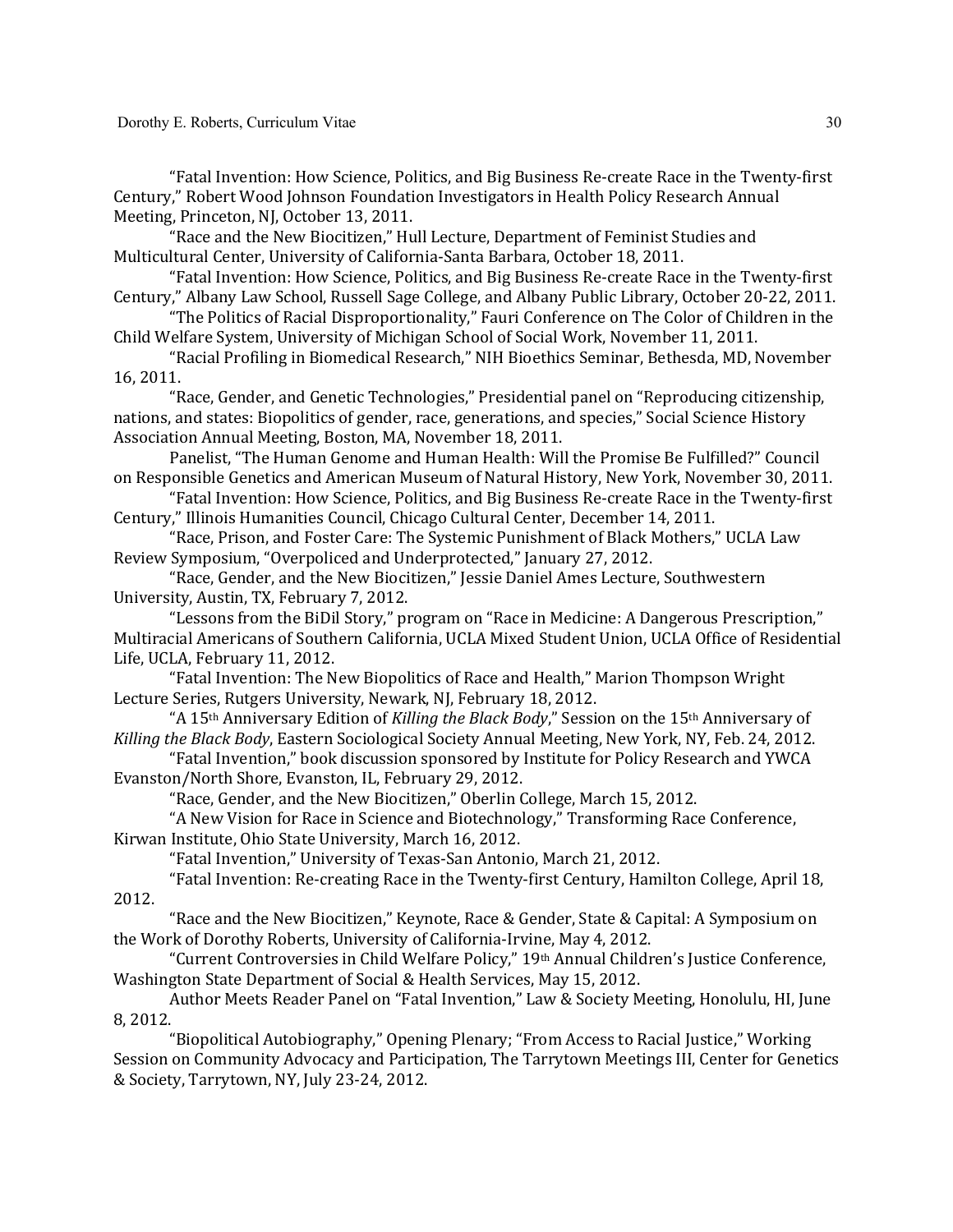"Fatal Invention: The New Use of Biological Race in Medicine and Health Disparities Research," Grand Rounds, Stroger Hospital, August 7, 2012.

Luncheon Keynote Address, "Domestic Violence in the Black Community: Unpacking the Significance of Our Diversity," Institute on Domestic Violence in the African American Community, Norfolk, VA, August 13, 2012.

"Oncofertility and the Supreme Court: When Fertility Preservation Meets Posthumous Procreation," 2012 Oncofertility Conference: Dialogues in Oncofertility, Northwestern University Oncofertility Consortium, September 28, 2012.

"The Danger of Biological Theories of Racial Difference," Panel on "From Skulls to Scans: How Brain Measurements Have Been Used, Misused and Misunderstood in the Study of Racial Differences," Center for Neuroscience and Society, University of Pennsylvania, October 4, 2013.

"The New Biopolitics of Race and Health," Sarah Lawrence College, October 11, 2013.

"Fatal Invention: Why Policy Makers Should Care," Robert Wood Johnson Foundation Health Policy Investigators' Meeting, Princeton, NY, October 12, 2012.

"Race, Gender, and The New Biocitizen," Barnard College, New York, NY, Oct. 15, 2012.

"Fatal Invention: The New Biopolitics of Race," James Baldwin Lecture, Adelphi University, Garden City, NY, October 24, 2012.

"Race, Genetics, and the Meaning of Kinship," McDowell Conference on Philosophy and The Family, American University, Washington, DC, October 26, 2012.

"Fatal Invention: The New Biopolitics of Race," Chancellor's Lecture, Vanderbilt University, Nashville, TN, October 30, 2012.

"The New Biopolitics of Race in America: Why Care?," Higginbotham Lecture, Africana Studies Center, University of Pennsylvania, November 13, 2012.

"The New Biopolitics of Race and Medicine," Panel on "Dimensions of Empire and Resistance: Medicine and Markets," American Studies Association Annual Meeting, San Juan, Puerto Rico, November 17, 2012.

"The Racial Geography of Child Welfare," Winter 2012 Community Symposium, Field Center for Children's Policy, Practice and Research, University of Pennsylvania, November 28, 2012.

"Fatal Invention: Re-creating Race in the Genomic Age," Engaging Minds, Penn Alumni Relations, New York, NY, December 1, 2012.

"The Immortal Life of Henrietta Lacks: Exploring Legal, Ethical, and Diversity Issues in Research," Children's Hospital of Pennsylvania, Philadelphia, PA, December 11, 2012.

"The Legacy of Sadie Alexander: Looking Back and Moving Forward," Keynote, 25<sup>th</sup> Annual Sadie Alexander Commemorative Conference, Penn Law School, Philadelphia, PA, January 26, 2013.

"A Transdisciplinary Paradigm for Race, Science, and Law," Levy Scholars and Silverman-Rodin Scholars Luncheon, Penn Law School, January 30, 2013.

"The Paradox of Silence and Display: Overcoming Contradictions in Black Women's Sexuality," Keynote, Black History Conference, Luther College, Decorah, IA, February 6, 2013.

"Fatal Invention: Re-creating Race in the Genomic Age," Thought Leader Series, Wharton Executive Education, University of Pennsylvania, February 12, 2013.

"Fatal Invention: The New Use of Biological Race in Medical and Health Disparities Research," Institute for Health, Health Care Policy, and Aging, Rutgers University, New Brunswick, NJ, February 14, 2013.

"Lessons of the Henrietta Lacks Story: Bioethics and Social Justice," Rowan University, Glassboro, NJ, February 19, 2013.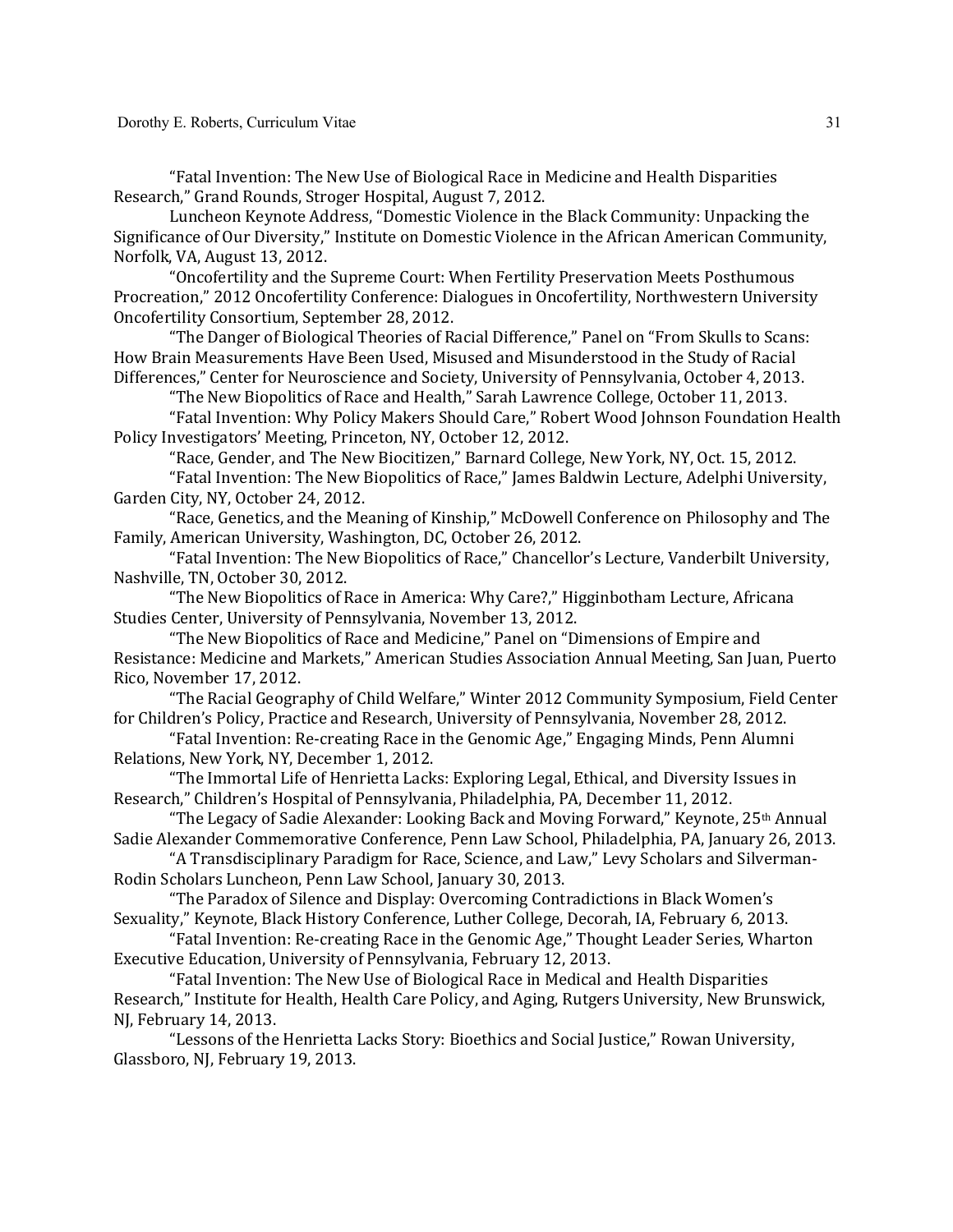"Racial Disproportionality: What's The Problem and What's The Solution?," Leadership Forum, New York Administration for Children's Services, New York, NY, February 22, 2013.

"Fatal Invention: The New Biopolitics of Race and Science," Vassar College, Poughkeepsie, NY, February 28, 2013.

"Race, Biotechnology, and Law: Toward a Biopolitical and Transdisciplinary Paradigm," Faculty Workshop, Department of History and Sociology of Science, University of Pennsylvania, Philadelphia, PA, March 11, 2013.

Speaker, "Does Hyde Matter?: Black Women and the Reproductive Justice Movement," Black Women's Health Imperative, Washington, DC, March 15, 2013.

"Fatal Invention and Killing the Black Body: Still Killing in the  $21<sup>st</sup>$  Century," Keynote, Conference on Speculative Visions: Race, Technology, Science, and Survival, Center on Race and Gender, University of California-Berkeley, March 16, 2013.

"Race, Science and Society: Toward a Transdisciplinary Paradigm," Keynote, Fontaine Society Annual Dinner, University of Pennsylvania, Philadelphia, PA, March 22, 2013.

"From Reproductive Choice to Reproductive Justice," Ethical Humanist Society of Philadelphia, March 24, 2013.

"Race and Reproduction: An Evolving Landscape," Workshop on "Pregnancy, Fertility, and Parenting After Roe: A Fresh Look," Penn Law School, March 27, 2013.

"The New Biopolitics of Race, Crime, and Justice," Mansfield Lecture, Roosevelt University, March 28, 2013.

"Fatal Invention: Re-creating Race in the Twenty-first Century," Ethical Humanist Society of Chicago, March 31, 2013.

Career Narrative/Scholarship Autobiography, Faculty Affairs and Professional Development, Minority Faculty Development Program, Perelman School of Medicine, April 2, 2013.

"Fatal Invention: Re-creating Race in the 21<sup>st</sup> Century," Theme Semester, University of Michigan, Ann Arbor, April 4, 2013.

"Re-creating Race in the Genomic Age," and "Why Care?," The Havens Center Visiting Scholar Program, University of Wisconsin, Madison, WI, April 23 and 24, 2013.

"Reproductive Justice: What It Means and Why It Matters," and "Fatal Invention: Re-creating Race in the Genomic Age," DePaul University, April 25, 2013.

"Loving v. Virginia as A Civil Rights Decision," Symposium on "Remembering the Dream, Renewing the Dream," New York Law School, New York, NY, September 13, 2013.

"Understanding How Racism Is Embodied: Why It Matters to Medicine," University of Texas-Austin, September 23, 2013.

"Fatal Invention: The New Biopolitics of Race," Cornell Law School, October 11, 2013.

"Race, Gender, and Reproductive Technologies: The New Biopolitics," Center for Ethics, Muhlenberg College, October 29, 2013.

"Fatal Invention: The New Biopolitics of Race," Purdue University, November 5, 2013.

"The New Biopolitics of Race, Gender, and Reproductive Bodies," University of Illinois, November 6, 2013.

"Interracial Marriage and the Civil Rights Revolution: A Personal Journey," Provost's Diversity Lecture, University of Pennsylvania, November 13, 2013.

"Race Medicine: Treating Health Inequities from Slavery to the Genomic Age," Brown University, December 10, 2013.

"The New Biopolitics of Health Inequities," Race in the Academy Lecture, Penn Graduate School of Education, January 30, 2014.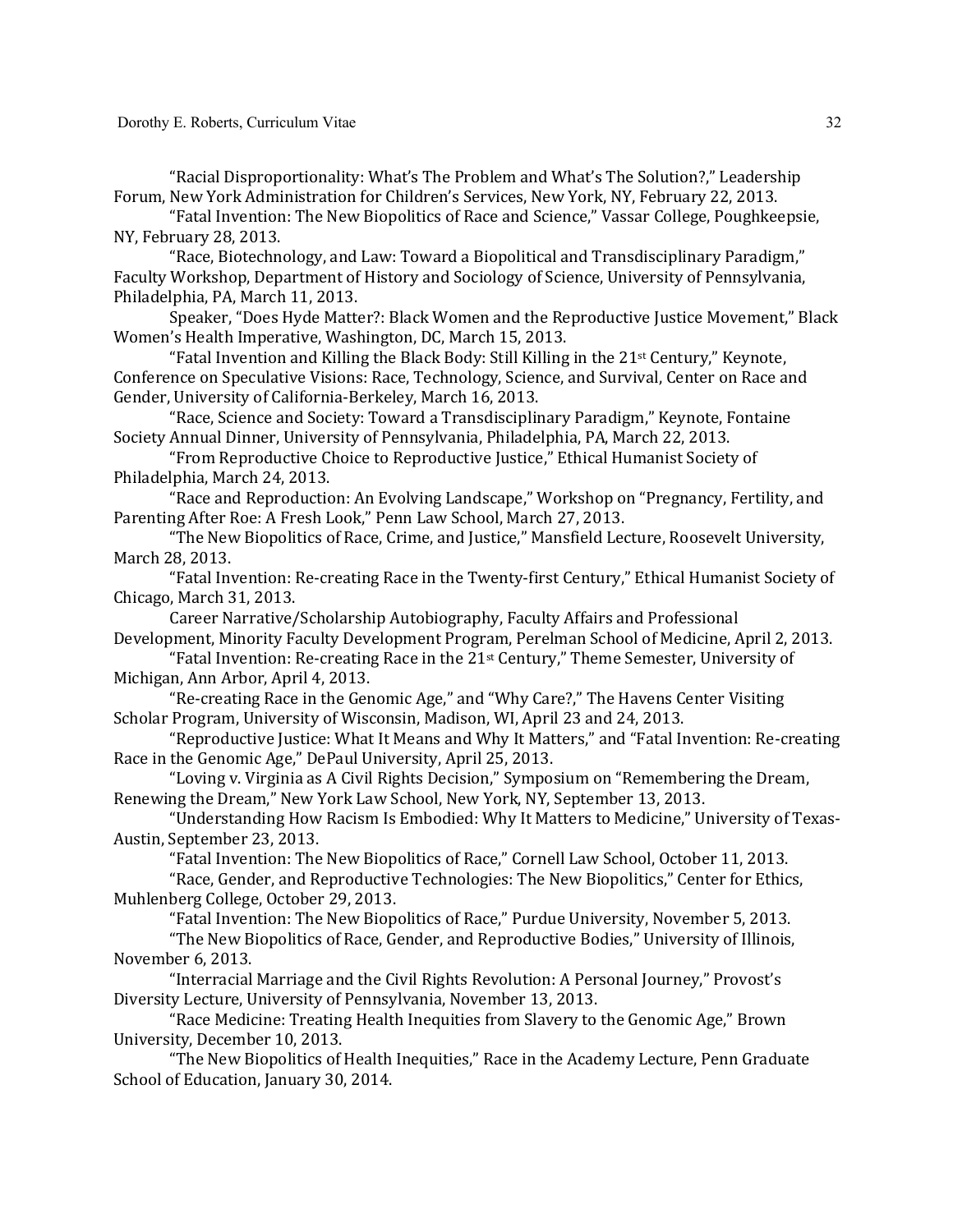"The Future of Reproductive Justice," Institute for Women's, Gender & Sexuality Studies, Georgia State University, February 10, 2014.

"Race and the Paradox of State Violence," Violent Means Symposium, Penn Humanities Forum, February 14, 2014.

"The New Biopolitics of Race, Health, & Justice," Keynote, Symposium on "Advancing Health Through A Racial Lens," University of Maryland-College Park, February 20, 2014.

"Racism and the Paradox of State Violence," Pacific Lutheran University, Feb. 21, 2014.

"The Place of Black Feminism," Keynote, Symposium on Critical Feminist Thought and the African Diaspora, University of Massachusetts-Amherst, February 28, 2014.

"The New Biopolitics of Race and Public Health," Johns Hopkins Urban Health Institute, March 6, 2014.

"Fatal Invention: The New Biopolitics of Race and Gender," University of California-Berkeley Ethnic Studies, March 7, 2014.

"Why Racial Equity Still Matters," Conference on Disproportionate Minority Representation, Bronx Family Court, New York Law School, March 14, 2014.

"Race and the New Biocitizen," Morris Zeltzerman Lecture, University of Vermont, March 27, 2014.

"Fatal Invention: Re-creating Race in the Genomic Age," Breakfast Keynote, Blackboard Jungle Conference, University of Vermont, March 28, 2014.

"The Future of Reproductive Justice," Carr Center for Reproductive Justice, NYU Law School, April 1, 2014.

"The Biopolitics of Black Women's Bodies," Ida B. Wells Barnett Distinguished Lecture, Spelman College, April 8, 2014.

"Introduction," Symposium on "The Future of Race and Science: Regression or Revolution?," Program on Race, Science & Society, University of Pennsylvania, April 11, 2014.

Speaker, "Our Genes, Ourselves: What Can DNA Tell Us?," American Museum of Natural History, New York, NY, April 23, 2014.

"The Future of Reproductive Justice," San Diego State University, April 24, 2014.

"Loving v. Virginia as a Civil Rights Decision," 20th Annual Distinguished Lecture, Center for African American Studies, Wesleyan, April 29, 2014.

"Loving v. Virginia as a Civil Rights Decision," American Studies Workshop, Princeton University, May 5, 2014.

Panelist, Feminist and Legal Theory Roundtable, Law & Society Annual Meeting, Minneapolis, MN, May 30, 2014.

Keynote, "The New Biopolitics of Black Women's Health," Black Women's Health Conference, Tulane University, New Orleans, June 14, 2014.

"Black Mothers, Child Welfare and Prisons: The Need for Restorative Justice," Conference on Restorative Justice, Responsible Regulation, and Complex Problems, University of Vermont, July 15, 2014.

Opening Address, Celebration of Troy Duster, University of California-Berkeley, August 15, 2014.

"Civil Rights and the New Biopolitics of Race," Session on  $50<sup>th</sup>$  Anniversary of the Civil Rights Act, American Sociological Association Annual Meeting, August 16, 2014.

"Loving v. Virginia as a Civil Rights Decision," Public Law Workshop, University of Minnesota Law School, September 15, 2014.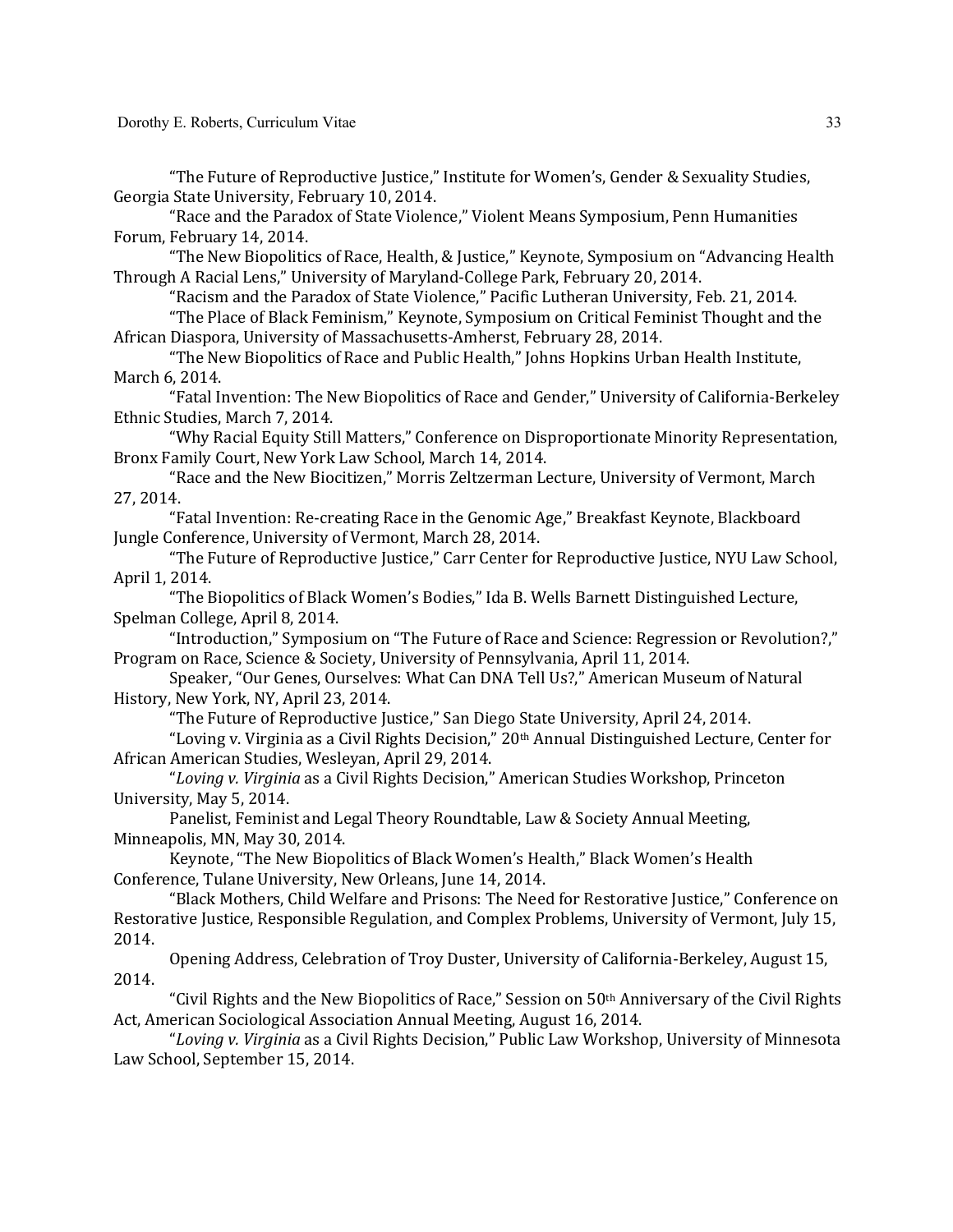"The Future of Race, Science, and Justice," Henrietta Lacks Memorial Lecture, Johns Hopkins University, October 11, 2014.

"The Continuing Debate on the Medicaid Sterilization Consent Policy: The Advocacy Community's Perspective," North American Forum on Family Planning Annual Meeting, Miami, October 13, 2014.

"Why Midwives Matter to Reproductive Justice," Midwives Alliance of North America Annual Meeting, St. Louis, October 25, 2014.

"Race Medicine: Treating Health Inequities from Slavery to Genomics," David Hume Lecture, University of New England, Biddeford, Maine, November 3, 2014.

"Sex Panics, Dangerous Pairings, and Moral Rhetorics of Pleasure and Pain," American Studies Association Annual Meeting, Los Angeles, November 9, 2014.

"Loving v. Virginia as a Civil Rights Decision, Temple Law School Workshop, Philadelphia, November 13, 2014.

Keynote, "Mistreating Health Inequities: The New Biopolitics of Race, Health, and Justice," Physicians for a National Health Program Annual Meeting, New Orleans, November 15, 2014.

"The Future of Race in Science: Regression or Revolution," American Anthropological Association Annual Meeting, Washington, D.C., December 6, 2014.

**TEDTalk:** "The Problem with Race-based Medicine,"

https://www.ted.com/talks/dorothy\_roberts\_the\_problem\_with\_race\_based\_medicine

## **Selected Documentary Film Interviews**

"The State of Eugenics," Dawn Sinclair Shapiro, director, 2016.

HistoryMakers, Julianna Richardson, producer, 2010.

"Beyond the Politics of Life and Choice: A New Conversation About Abortion." Old Dog Documentaries, Anne Macksoud and John Ankele, filmmakers, 2007.

"Silent Choices," Organized Chaos Productions, Faith Pennick, filmmaker, 2007.

"Failure to Protect: A National Dialogue," FRONTLINE/Fred Friendly Seminars, 2003. "The Pill," The American Experience, PBS, 2003.

### **Selected Media Interviews**

"That There Isn't A System at All": Dorothy Roberts on Abolition in Child Welfare, The Imprint weekly podcast, March 22, 2021, https://imprintnews.org/podcast/dorothy-roberts-childwelfare-abolition-non-reformist-reforms.

"Looking Back at 20 Years of Human Genome Sequencing," Science podcast, Feb. 4, 2021, https://www.sciencemag.org/podcast/looking-back-20-years-human-genome-sequencing.

"Science is Racist. Here's How to Fix It," Science Rules! with Bill Nye podcast, Oct. 2, 2020, https://omny.fm/shows/science-rules-with-bill-nye/fixing-sciences-biggest-failure.

COVID-19 and inequality, Ali Velshi Show, MSNBC, March 21 and 28, 2020.

"Is 'Pro-Choice' A Problem?," On the Media, January 5, 2018.

"Gene Editing and Reproductive Justice," Webinar, Center for Genetics & Society, June 13,

2017.

"What's Race Got To Do with Medicine?," TED Radio Hour, Feb. 10, 2017. "Is There A Racial 'Care Gap' in Medical Treatment?," PBS NewsHour, April 6, 2016. "Taking Race Out of Human Genetics," Radio Times, WHYY, Philadelphia, March 1, 2016.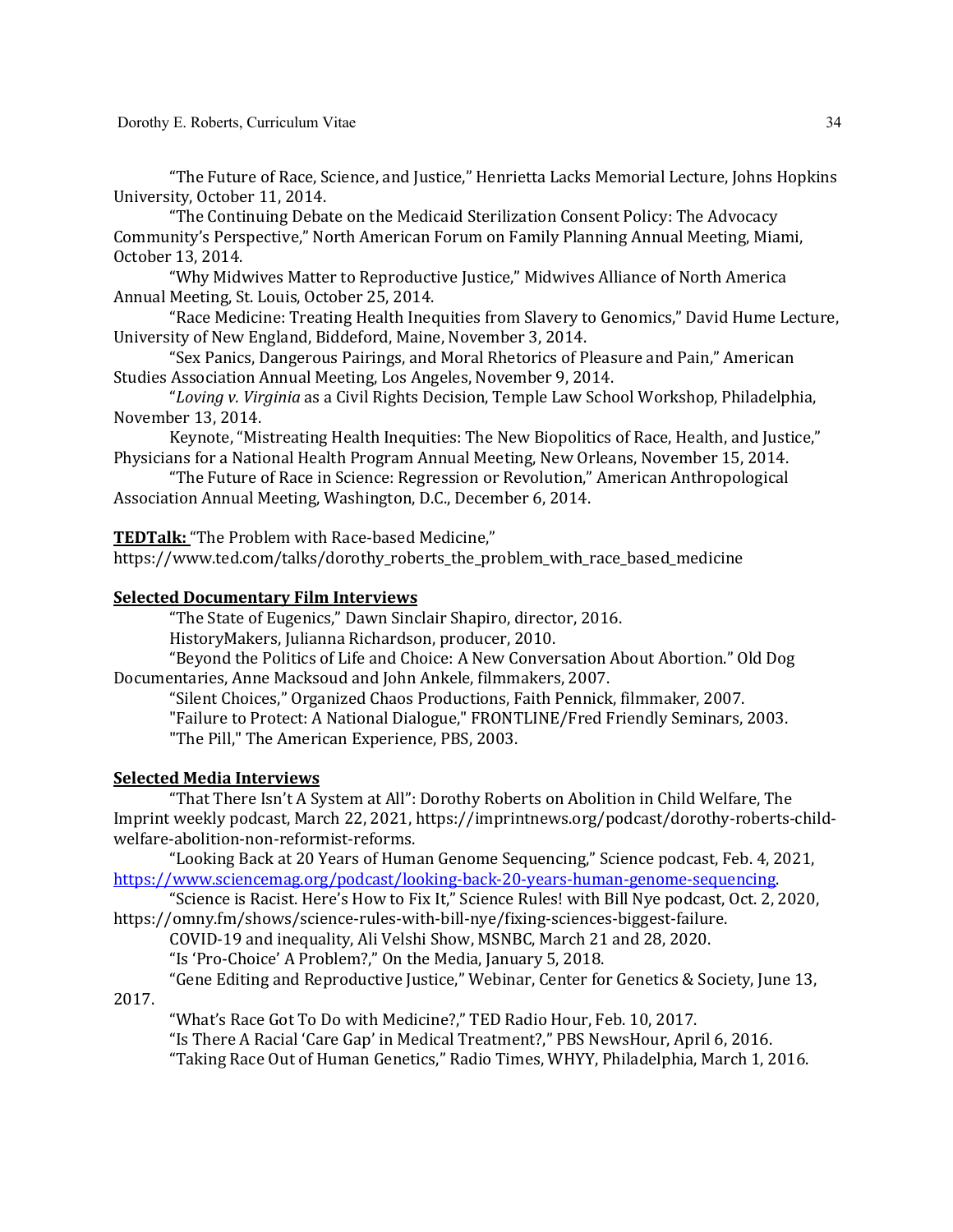Racial profiling and the death of Sandra Bland, Radio Times, WHYY, Philadelphia, July 27, 2015.

Discussion of Nicholas Wade, *A Troublesome Inheritance*, with Jonathan Marks, Talking *Biopolitics* webcast, Center for Genetics & Society, November 12, 2014.

Interviewed about *Fatal Invention* on: Tavis Smiley television show, PBS, Sept. 2011; Tavis Smiley Radio Show, PRI, July 8, 2011; David Sirota Show, Clear Channel Denver, July 29, 2011; Brian Lehrer Show, WNYC, Aug. 15, 2011; KPFA, Berkeley, Sept 20, 2011; KPFK, Los Angeles, Sept. 22, 2011; Melody Barnes Show, Albany, Oct. 19, 2011; Brian Shields Show, NPR, Oct. 20, 2011.

International Women's Day, Voices from the Frontlines, KPFK, Los Angeles, March 9, 2010. "What's Wrong with Race-based Medicine," Minnesota Public Radio, Feb. 3, 2010.

"Universal Human Rights for the US," Worldview, WBEZ, Chicago, Nov. 4, 2008.

"Race, Pharmaceuticals, and Medical Technology," Live Webinar, American Society of Law, Medicine, & Ethics; September 30, 2008.

"Race and Genetics: The Future of Personalized Medicine," Live Webcast, Kaiser Family Foundation; August 20, 2008.

DNA Files, Chicago Public Radio; race-based genetic ancestry research; Oct. 24, 2007. News & Notes, National Public Radio; Black women and reproductive rights; Jan. 18, 2006. Vancouver Cooperative Radio; FDA approval of first race-specific drug; June 25, 2005. Interviewed about *Shattered Bonds: The Color of Child Welfare* on: Todd Mundt Show, NPR, 

Jan. 23, 2002; People to People, WGN-TV, Jan. 23, 2002; The O'Reilly Factor, Fox Cable Television, Jan. 25, 2002; New York and Company, NPR, Jan. 25, 2002; Tavis Smiley Show, NPR, Feb. 4, 2002; In Pursuit of Truth, WHAT-AM (Indiana), Feb. 4, 2002; Morning Show, KPFK-FM (Pacifica), Feb. 5, 2002; Open Mind, WVAS-FM, March 1, 2002; WCHB (Detroit), July 15, 2002; WHAT-AM (Philadelphia), July 20, 2002.

"Feminism, Race, and Child Welfare Policy," Voices of Public Intellectuals, Radcliffe Institute for Advanced Study, broadcast nationwide on NPR and available on compact disc; spring 2002.

Odyssey, WBEZ Radio (Chicago); feminist theory and practice; June 28, 2001.

Chicago Tonight; licensing of direct-entry midwives; June 6, 2001.

"What We Talk About When We Talk About Reproductive Rights," interview in Ms Magazine, Special Report: Saluting Champions, April/May 2001, p. 77.

B.E.T. Tonight; Black women's reproductive health and rights, Black Entertainment Network, April 10, 2001.

Talk Back with Eutrice Leeds, WBAI Radio (New York), April 19, 2000. Feature Story, South African television; crime and abortion rates; Oct. 21, 1999. Chicago Tonight; sterilization program for substance abusing women; August 3, 1999. Chicago Tonight; paper linking drop in crime to abortion rates; Aug. 11, 1999. Eight-Forty-Eight, WBEZ Radio (Chicago); paper linking crime to abortion rates, Aug. 11,

1999.

Justice Talking compact disc, debate against Paul Logli, State's Attorney for Winnebago County, IL., on prosecuting substance abuse during pregnancy, Annenberg Public Policy Center, University of Pennsylvania; 1999.

Interviewed about *Killing the Black Body: Race, Reproduction, and the Meaning of Liberty*, on the Premier Radio Network (Denver), Oct. 22, 1997; WOL (Washington, D.C.), Oct. 27, 1997; WVON (Chicago), Nov. 10, 1997; WMSX (Boston), Nov. 11, 1997; Odyssey, WBEZ (Chicago), Nov. 12, 1997; Laura Flanders Show, KWAB (Boulder), Oct. 12, 2000.